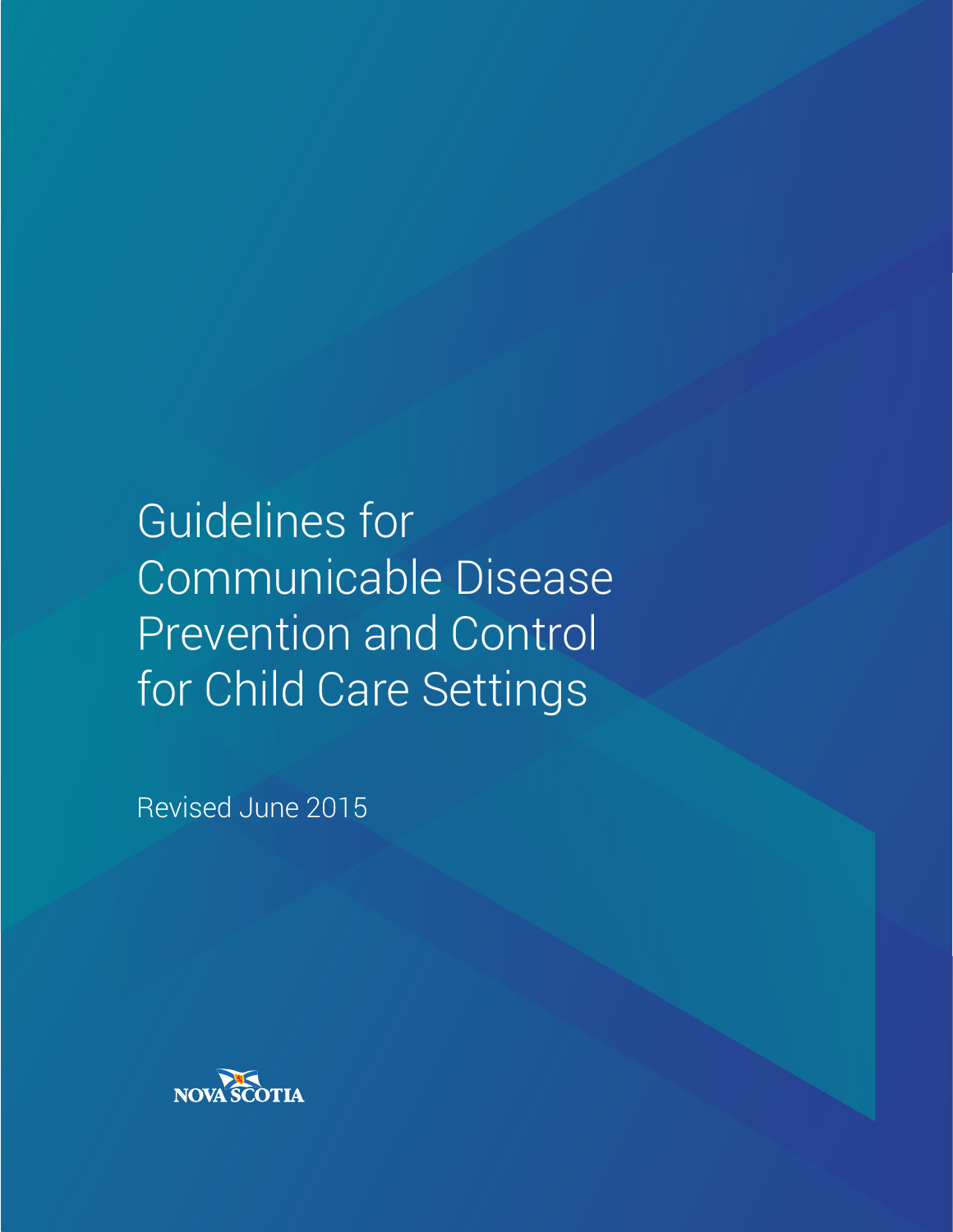# ACKNOWLEDGEMENTS

The Communicable Disease Prevention and Control Division, Public Health Branch, Department of Health and Wellness (DHW) would like to thank the following who assisted with the revision of this document:

- • Nova Scotia Environment
- Department of Community Services and Department of Education and Early Childhood Development
- Healthy Development Division, Public Health Branch, DHW
- • Environmental Health Division, Public Health Branch, DHW
- Dr. Robin Taylor, Medical Officer of Health, Nova Scotia Health Authority

© Province of Nova Scotia, 2014

ISBN: 978-1-55457-569-5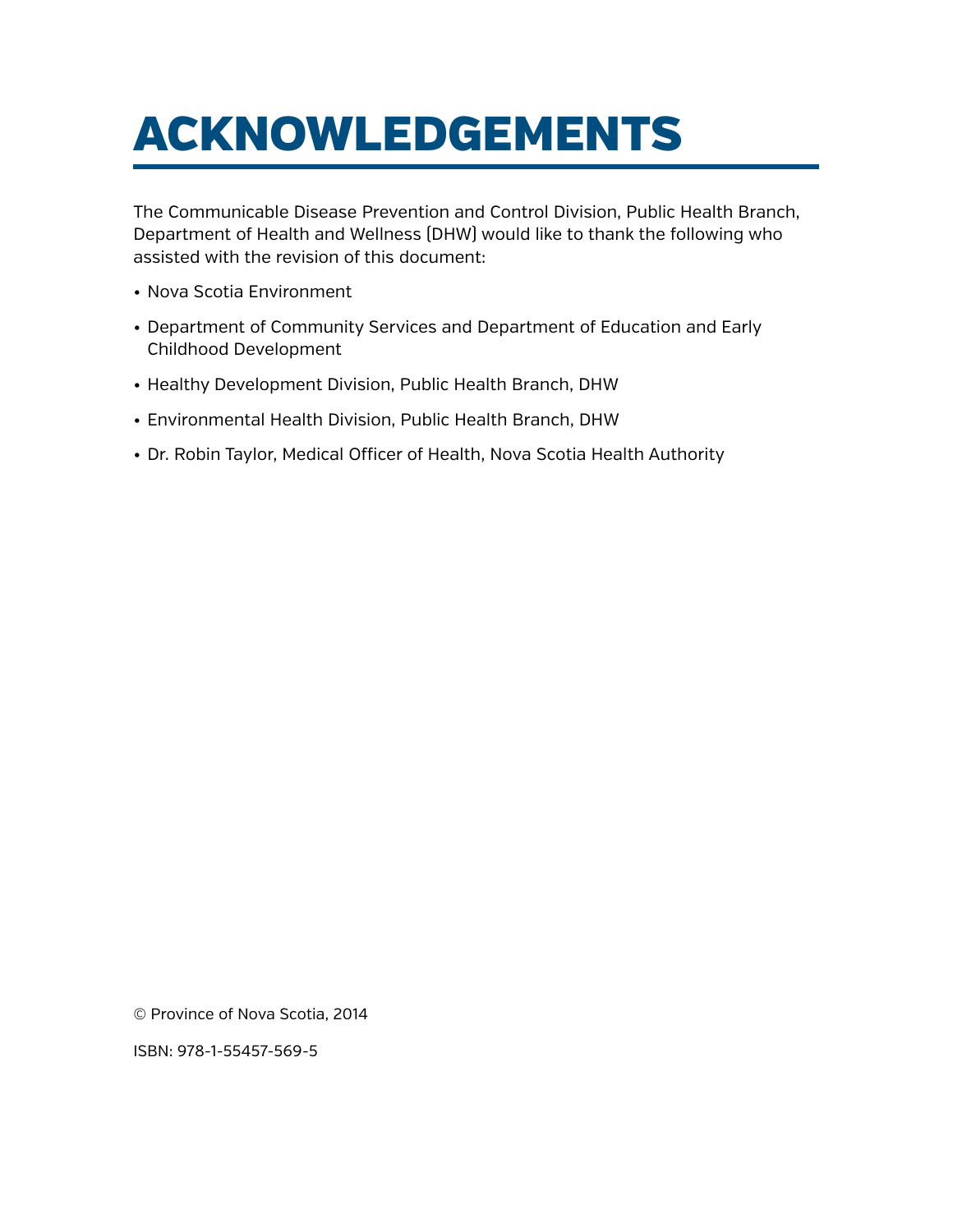# TABLE OF CONTENTS

| 1.0                                          |
|----------------------------------------------|
|                                              |
| 2.0                                          |
|                                              |
|                                              |
|                                              |
|                                              |
|                                              |
|                                              |
|                                              |
|                                              |
| 5.0                                          |
| 6.0                                          |
| PRACTICES TO REDUCE THE SPREAD OF INFECTIONS |
|                                              |
| 7.0                                          |
| 8.0                                          |
| 9.0                                          |
|                                              |
|                                              |
|                                              |
|                                              |
|                                              |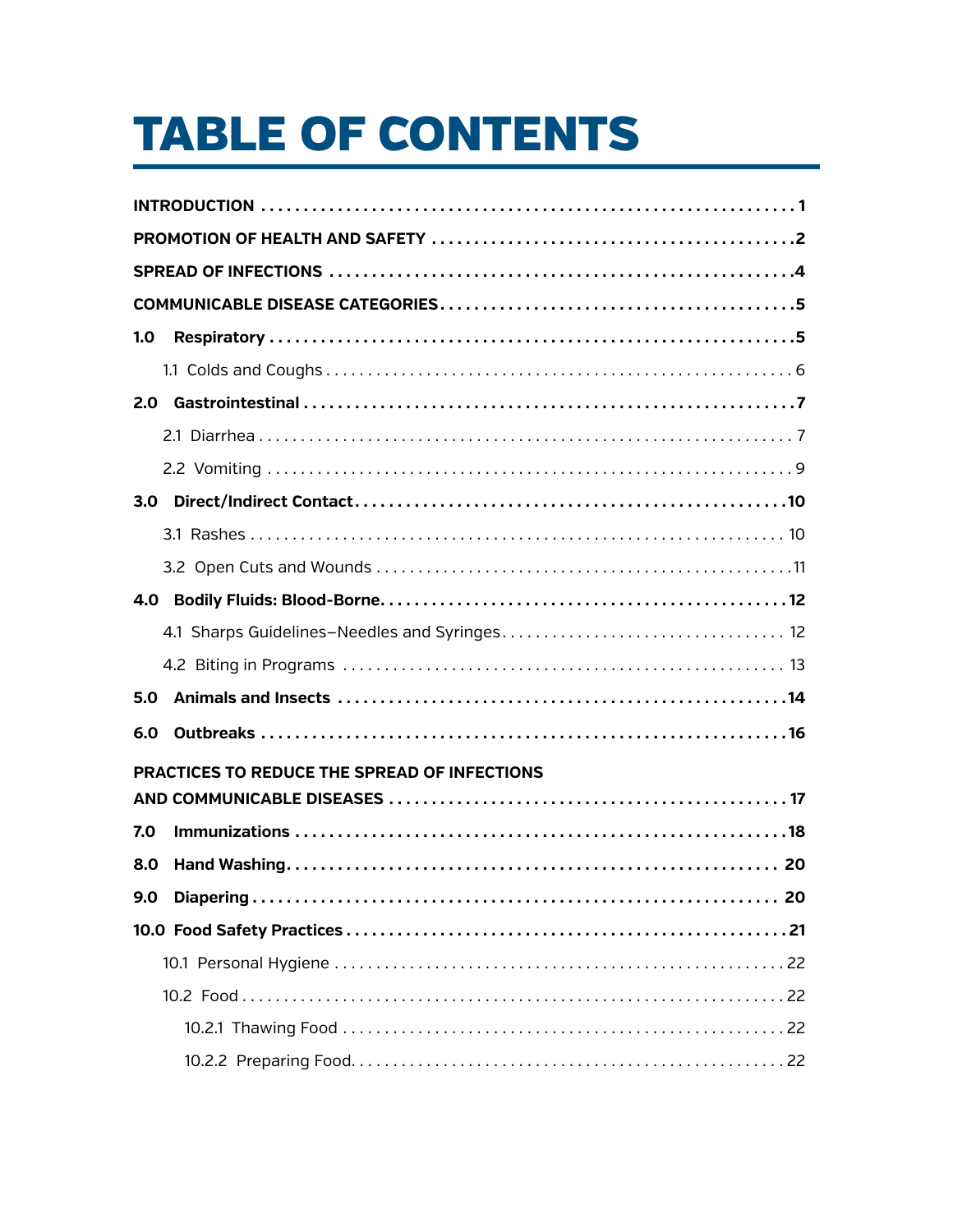|                    | 10.2.3 Preparing and Storing Breast Milk and Substitutes [Infant Formula] 23 |  |  |
|--------------------|------------------------------------------------------------------------------|--|--|
|                    |                                                                              |  |  |
|                    |                                                                              |  |  |
|                    |                                                                              |  |  |
|                    |                                                                              |  |  |
|                    |                                                                              |  |  |
|                    |                                                                              |  |  |
|                    |                                                                              |  |  |
|                    |                                                                              |  |  |
|                    |                                                                              |  |  |
|                    |                                                                              |  |  |
|                    |                                                                              |  |  |
|                    |                                                                              |  |  |
|                    |                                                                              |  |  |
|                    |                                                                              |  |  |
|                    |                                                                              |  |  |
|                    |                                                                              |  |  |
|                    | Appendix A: Proper Hand Washing Procedures Poster39                          |  |  |
| <b>Appendix B:</b> | Proper Hand Washing Procedure for Infants 40                                 |  |  |
| <b>Appendix C:</b> | Proper Hand Washing Procedure for Toddlers and Preschoolers 41               |  |  |
|                    | <b>Appendix D:</b> Proper Hand Washing Procedure for Staff 42                |  |  |
|                    | Appendix E: Proper Procedure for Using Disposable Gloves 43                  |  |  |
| <b>Appendix F:</b> | Proper Procedure for Changing Diapers 44                                     |  |  |
| <b>Appendix G:</b> | Proper Procedure for Toileting Using a Toilet 45                             |  |  |
| <b>Appendix H:</b> | Proper Procedure for Toileting Using a Potty 46                              |  |  |
| <b>Appendix I:</b> | Proper Procedure for Cleaning Blood or Bodily Fluid Spills on Surfaces 47    |  |  |
| Appendix J:        | Information about Visiting Agricultural Fairs, Zoos,                         |  |  |
| Appendix K:        |                                                                              |  |  |
|                    |                                                                              |  |  |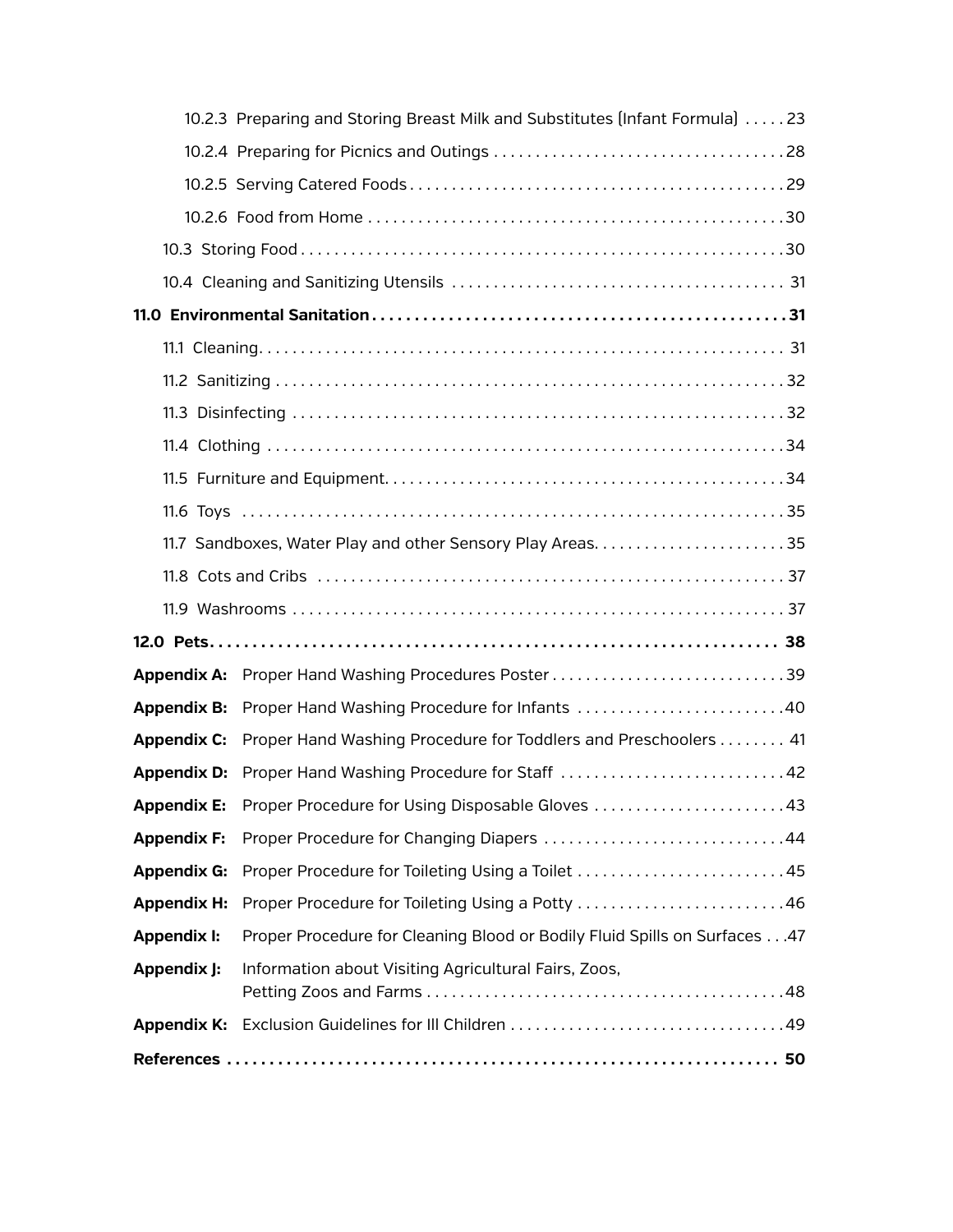# <span id="page-4-0"></span>INTRODUCTION

Children are susceptible to a variety of communicable diseases and illnesses. They can catch diseases and illnesses by interacting with other children and staff, and by eating contaminated food. Diapering infants and toddlers is the most important factor associated with high rates of intestinal infection in child care settings.

The purpose of this document is to provide guidance and information on how to prevent and manage communicable diseases in regulated child care settings. These include child care facilities and approved family day care homes (hereafter referred to as "programs"). It outlines the responsibilities of child care staff and family home day care providers (hereafter referred to as "staff") and reviews illnesses and diseases that may occur in these programs. The document does not address other issues that occur in programs, such as how to take children's temperatures or administer medications. Information on these issues can be found in the resource *Well Beings: A Guide to Health in Child Care.*

Staff and parents/guardians (hereafter referred to as "family") play an important role in controlling illnesses in programs by following good personal hygiene and infection control practices.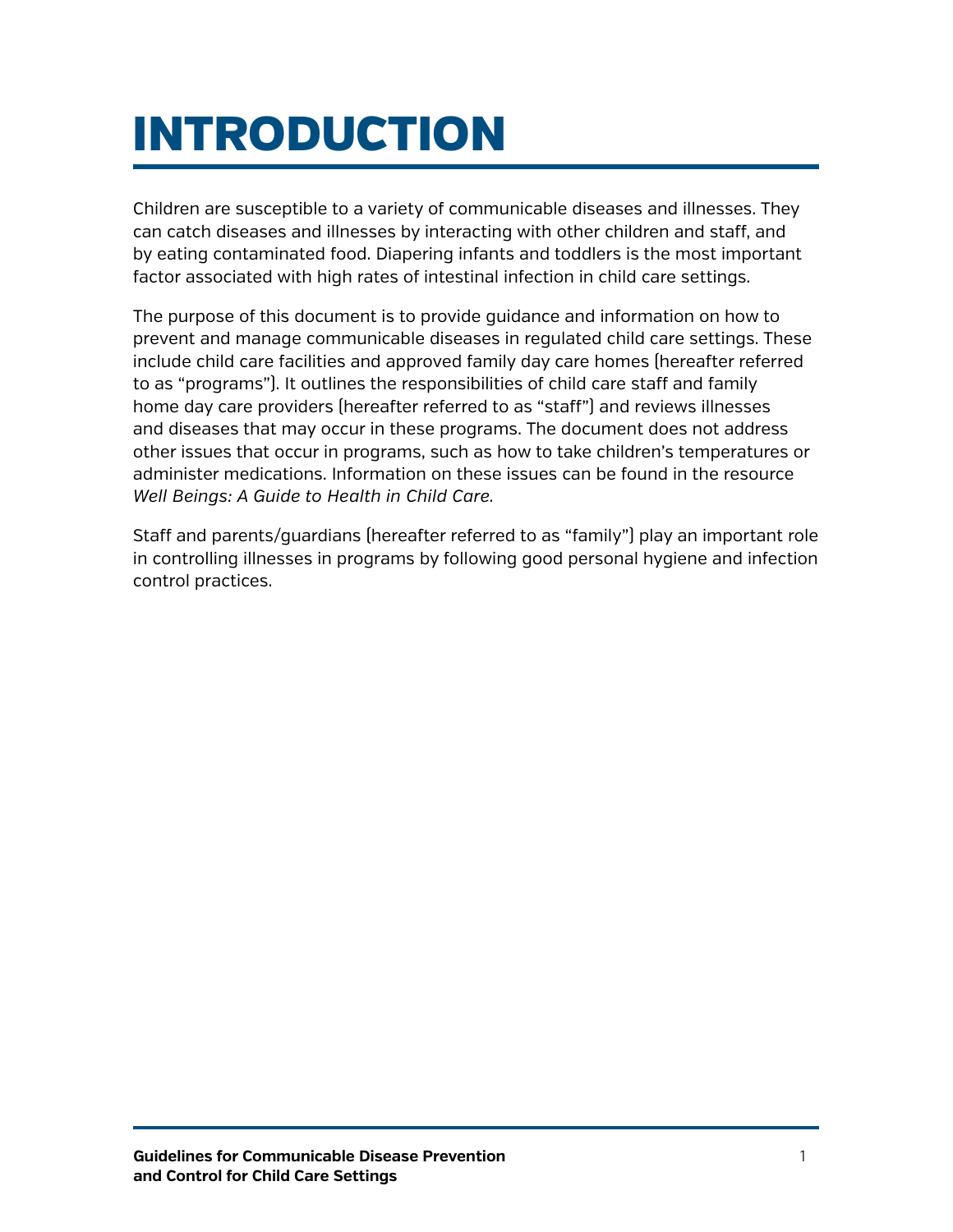# <span id="page-5-0"></span>PROMOTION OF HEALTH AND SAFETY

## Legislative Background

The Health Protection Act and the Notifiable Diseases and Conditions Regulations require the operator or director of a program to report any child or staff that they believe has a reportable notifiable disease to the zone Medical Officer of Health, Public Health. A notifiable disease is a communicable disease that is required to be reported by law. See **[novascotia.ca/dhw/cdpc/documents/06026\\_](http://novascotia.ca/dhw/cdpc/documents/06026_ItsTheLawPoster_En.pdf) [ItsTheLawPoster\\_En.pdf](http://novascotia.ca/dhw/cdpc/documents/06026_ItsTheLawPoster_En.pdf)** for a list of notifiable diseases. The operator/licensee or director must also report any unusual illness occurring among children and staff or any rate of illness occurring above normal that might be an early indication of an outbreak.

The purpose of notifying the Medical Officer of Health is to enable an assessment of the situation and to determine if there is potential for spread within the program and therefore a risk to public health. The Medical Officer of Health and public health practitioners can provide support and advice regarding communicable diseases to staff within the program.

Under the Health Protection Act, the Medical Officer of Health can prohibit or exclude a person from the program who has a communicable disease, has symptoms of a communicable disease (such as fever, diarrhea, vomiting, persistent cough, and rash), or has been in contact with a person having a communicable disease. The Medical Officer of Health is then responsible for determining when that person can return to the program. The Medical Officer of Health also has the authority to close the program if a communicable disease is occurring at a higher rate than normal or if there is potential for an outbreak to occur.

Day Care Regulations require that program operators or directors and staff recognize signs and symptoms of a potential communicable disease and that they remove the child from contact with other children until they are assessed by a health care provider. The Day Care Act and Regulations require programs to maintain daily records for all infants and toddlers. The information recorded is similar to that which the Notifiable Diseases and Conditions Regulations require the operator/licensee or director of a program to provide to the Medical Officer of Health.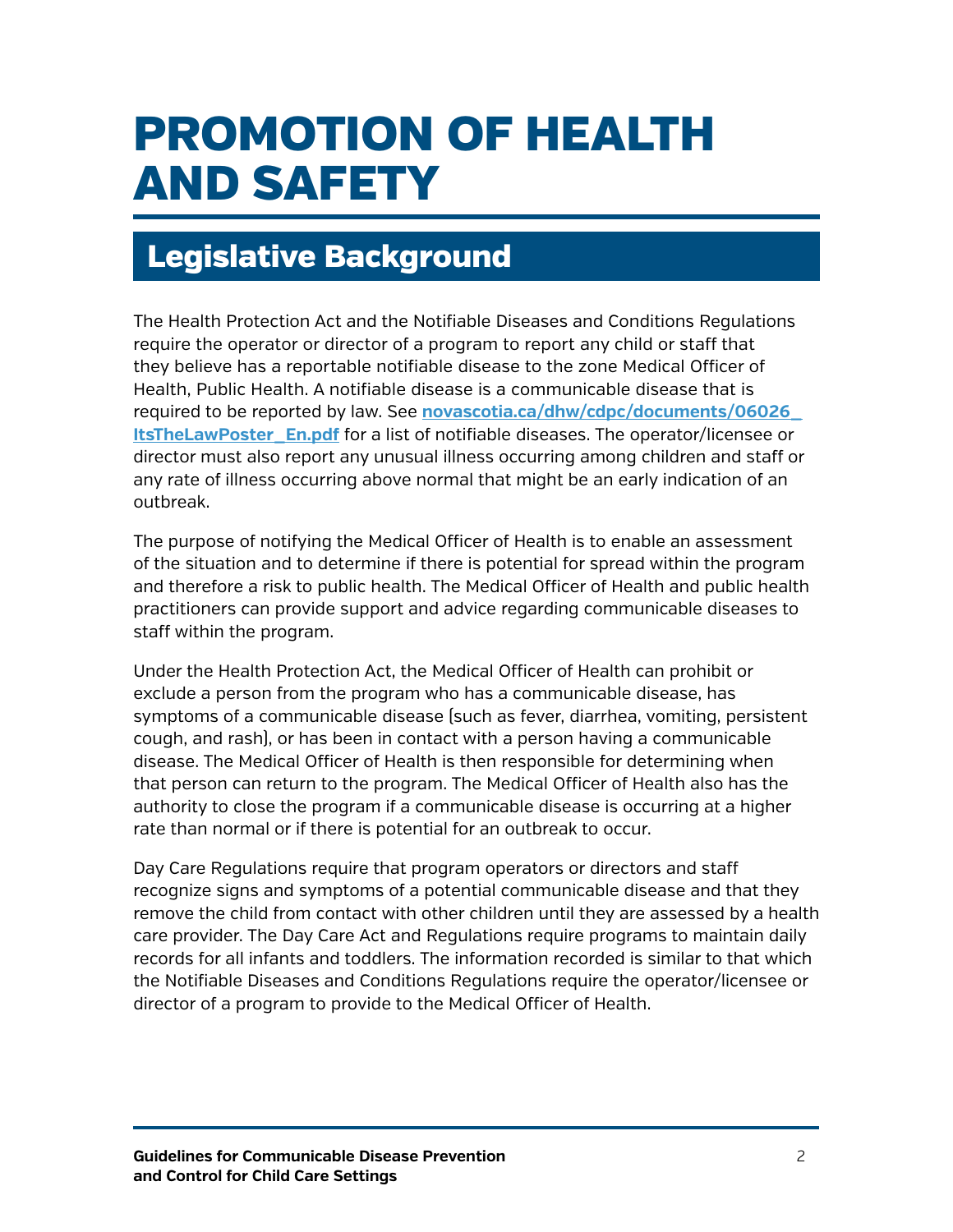In order to obtain a license, child care programs must provide a recommendation from Nova Scotia Environment regarding the sanitation of the facility. This recommendation is made after an inspection of the program by a Food Safety Specialist (Public Health Inspector). The recommendations are based on standards for environmental sanitation found in the Nova Scotia Environment Guide to Inspection of Child Care Centres. For further information, contact Nova Scotia Environment at **[novascotia.ca/nse/dept/offices.asp](http://novascotia.ca/nse/dept/offices.asp)** If a health hazard or potential health hazard is found in relation to the food safety and environmental sanitation in the program the Medical Officer of Health or a Public Health Inspector under the authority of the Health Protection Act can close the program.

The Department of Education and Early Childhood Development is responsible for regulating child care programs and providing consultation and support to enhance program quality. On behalf of the Department of Education and Early Childhood Development, Licensing Services at the Department of Community Services carries out inspection and enforcement procedures, including the issuance of a license. Child care licenses are valid for a period of 6 months (initial license) up to 5 years after the date of issuance. The Department has the authority to not renew a program's license, if upon inspection any of the requirements of the Act or Regulations are being violated by the program. Information on the Acts and Regulations governing child care programs can be found on the Department's website at: **[ednet.ns.ca/earlyyears/acts\\_regs\\_standards.shtml](http://www.ednet.ns.ca/earlyyears/acts_regs_standards.shtml)**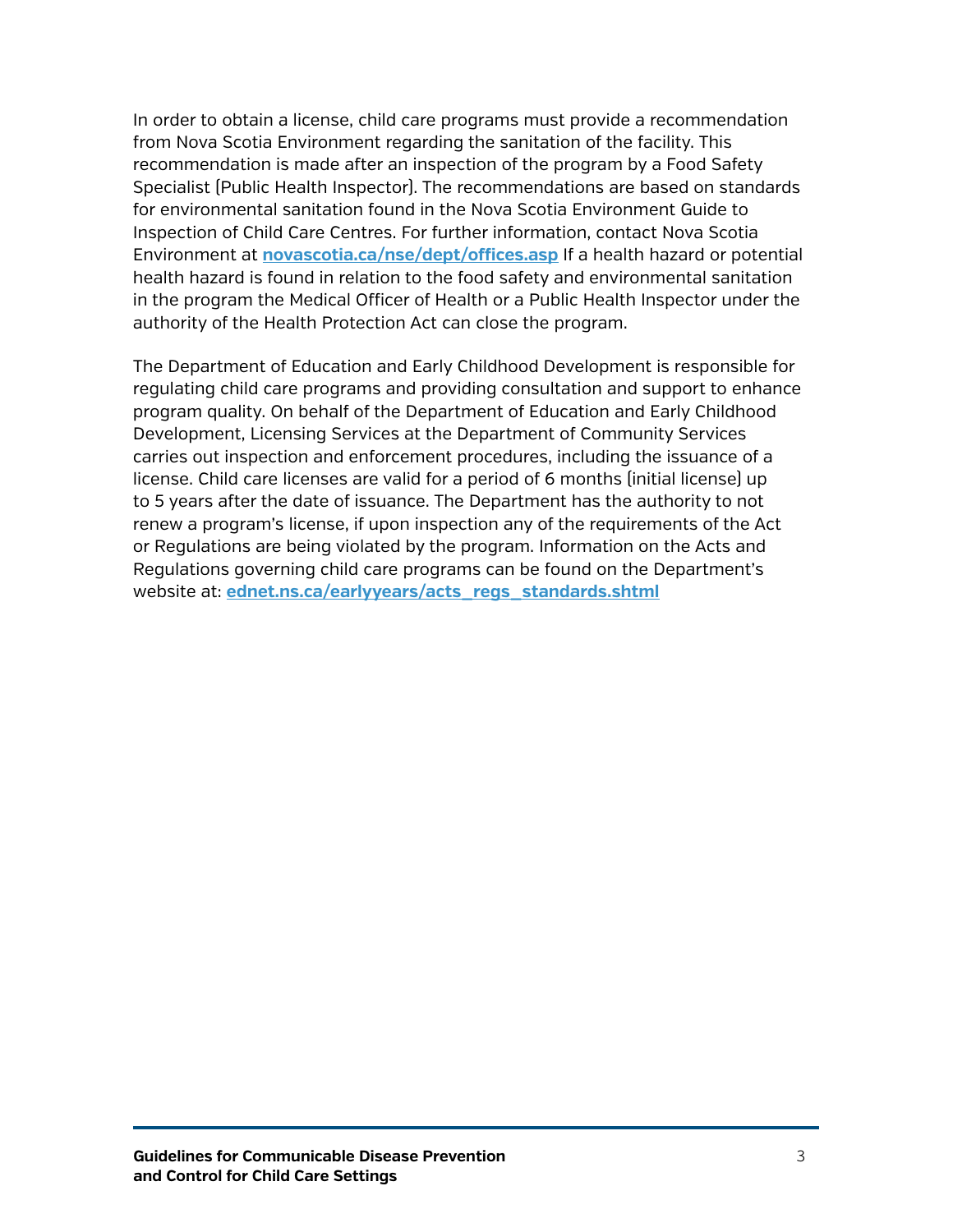# <span id="page-7-0"></span>SPREAD OF INFECTIONS

Infections are spread through the interaction of three basic elements:

- infectious agent-germs
- host-a person
- means of transmission–the environment

## **Infectious Agents**

- • Germs include bacteria, viruses, parasites, and fungi.
- Germs are so small you can only see them through a microscope.
- Bacteria and viruses are the most common germs.
- Sometimes just a few germs can cause an infection.
- Not all germs cause infections and illnesses.
- Antibiotics kill bacteria, but not viruses.
- • Some germs can survive for hours, or even days or weeks, on toys and other surfaces.

### **Host**

- A host is a person who has an infection–either a child or staff.
- The host does not have to be severely ill for germs to spread.
- An infected person may not show signs of illness, but may still be contagious.
- • Immunization is an effective way to prevent the host from being susceptible to some germs. For example, we can prevent measles by vaccination.
- The host's naturally acquired immunity to the germ may also protect against an infection. For example, the host may develop a natural immunity to chicken pox as a result of a previous infection.

## **Means of Transmission**

Germs can spread through

- • contact, such as touching between children or between a child and staff.
- the air, through coughing and sneezing.
- touching stool or fecal matter, such as when diaper changing.
- contact with blood or other bodily fluids from cuts and wounds.
- eating contaminated foods, such as food not refrigerated properly and drinking unsafe water.
- • contact with vectors, such as animals and insects—dogs, cats, fleas.
- touching contaminated objects, such as toys, cots, cribs.

## **The 10 greatest carriers of disease are the fingers!**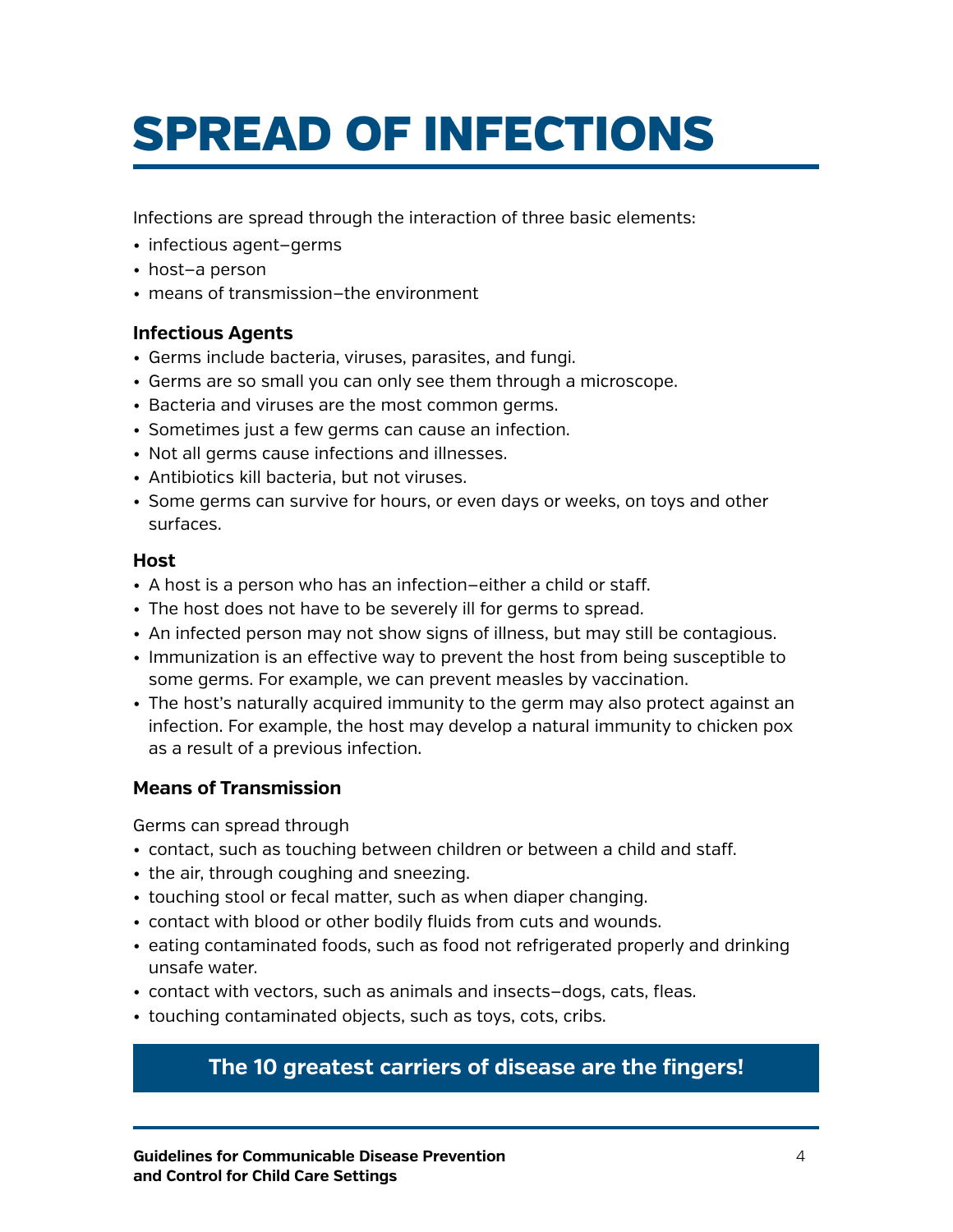# <span id="page-8-0"></span>COMMUNICABLE DISEASE CATEGORIES

Communicable diseases can be divided into the following categories:

- 1.0 Respiratory
- 2.0 Gastrointestinal
- 3.0 Direct/Indirect Contact
- 4.0 Bodily fluids: Blood-Borne
- 5.0 Animals and Insects
- 6.0 Outbreaks

Common symptoms of illness such as diarrhea, vomiting, rashes, coughs, and fever are addressed under these categories. Guidelines to help staff effectively care for an ill child will also be addressed in these categories. Exclusion guidelines are discussed in each of the categories as well as in **[Appendix K, Exclusion Guidelines](#page-52-1)  [for Ill Children](#page-52-1)**.

**More information and fact sheets on commonly found childhood infections and infestations can be found on the Canadian Paediatric Society website at [caringforkids.cps.ca/handouts/illnesses-index](http://caringforkids.cps.ca/handouts/illnesses-index)**

# <span id="page-8-1"></span>1.0 Respiratory

Germs in saliva and nasal secretions can cause respiratory illnesses. These germs spread from person to person by way of the respiratory tract. Germs become airborne when we cough or sneeze. Others are exposed to the germs when they inhale airborne droplets or touch contaminated surfaces.

Wiping a runny nose also can spread germs to staff's or children's fingers. The germs spread further by touching another person with contaminated fingers. Transmission of flu and cold viruses is especially common by rubbing the eyes with contaminated fingers. Not all germs are spread this easily. Some illnesses, such as meningitis, require long and persistent close contact.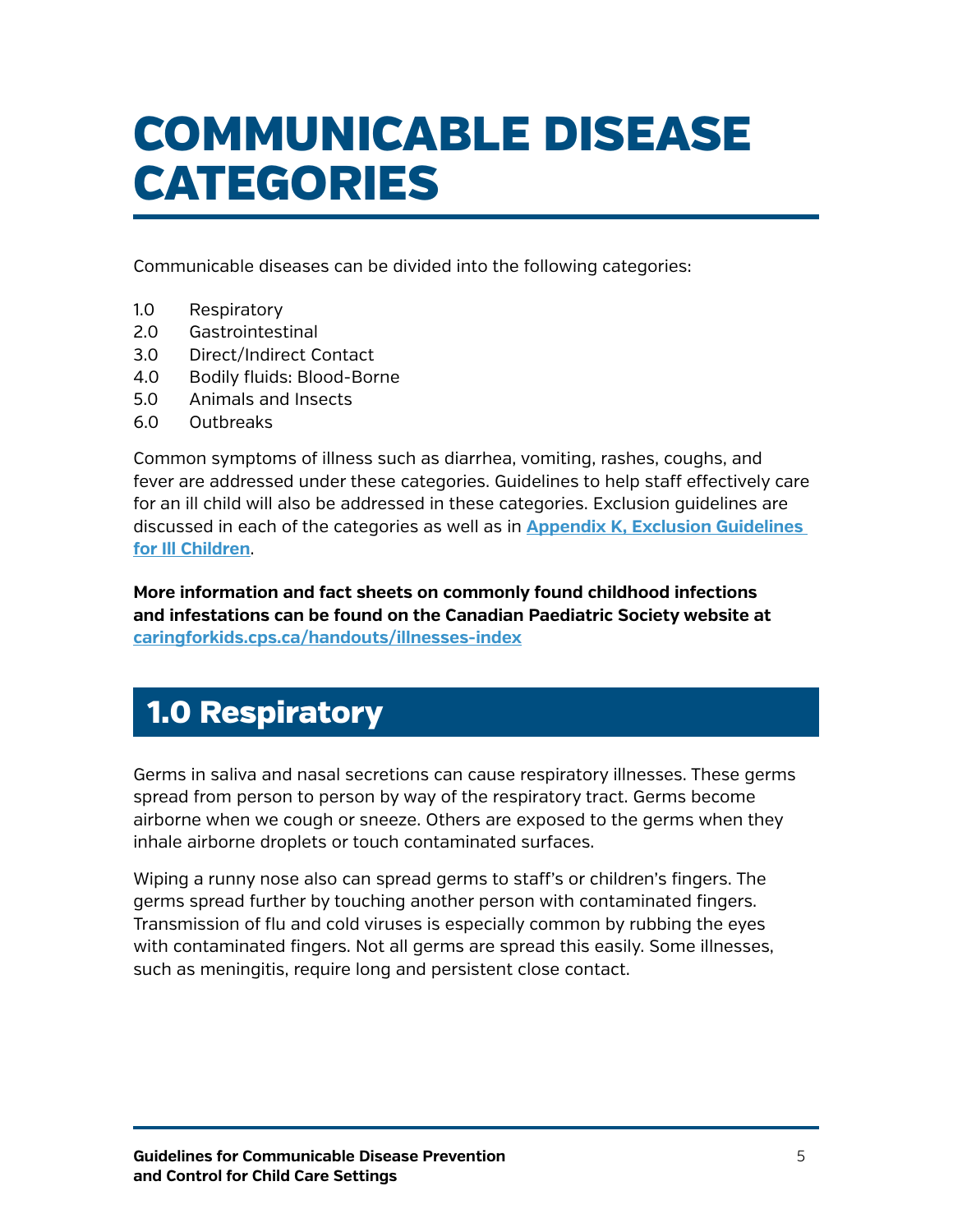## <span id="page-9-0"></span>1.1 Colds and Coughs

Colds and coughs are usually due to a cold virus that is highly contagious. Symptoms range from mild to severe. Colds and coughs may be the first indicator of a more serious illness.

### **Table 1: Safely Caring for Children with Colds and Coughs**

To safely care for children with colds and coughs, follow these steps:

- 1. Closely observe these children for other signs of illness.
- 2. Children with mild symptoms may continue to attend the child care setting if they are well enough to participate in all activities, including playing outdoors.
- 3. Practice good personal hygiene and encourage children to do the same, such as frequent hand washing and covering coughs or sneezes.
- 4. If a child appears ill and has any of the following symptoms, inform the family and, if possible, separate the child from other children until the family arrives:
	- The child is not able to participate in all activities including playing outdoors.
	- The child has a fever\*: temperature above 100.4°F, 38°C (ear), 99.5°F, 37.5°C (mouth), 99.1°F, 37.3°C (armpit) or greater accompanied by behaviour change or other signs and symptoms (sore throat, rash, vomiting or diarrhea, earache).
	- The child has a sudden change in behaviour which could include: listlessness or excessive sleepiness, excessive fussiness or crankiness, difficulty breathing or persistent cough.

**\* Note: Notify the family immediately if a child less than 6 months has a fever irrespective of behaviour change or other signs and symptoms. Children less than 6 months with a fever should be evaluated by a health care provider.**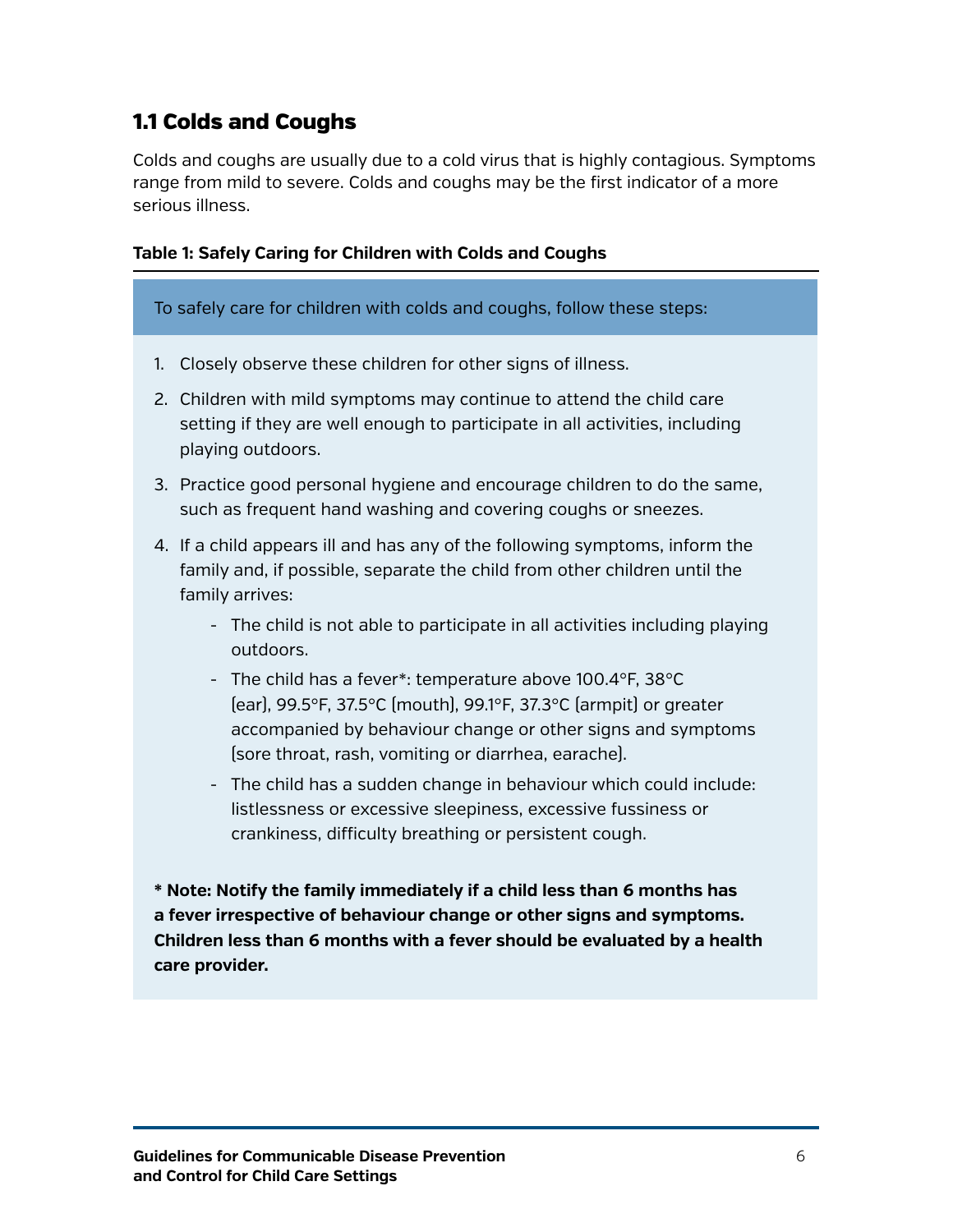# <span id="page-10-0"></span>2.0 Gastrointestinal

Viruses, bacteria, and parasites cause gastrointestinal illnesses, also called enteric illnesses. These germs spread by the fecal-oral route. This means that fecal material (stool) contaminates hands, toys, foods, or other items that are then put into the mouth.

## <span id="page-10-1"></span>2.1 Diarrhea

Diarrhea is the most common symptom of a gastrointestinal illness. Severe cases of diarrhea can lead to serious dehydration problems, especially in infants.

Diarrhea is a change from the child's normal stool, from solid or semi-solid, to a liquid or semi-liquid state. Diarrhea stools are more frequent than normal bowel movements. They may contain mucous or blood. Nausea, vomiting, and abdominal pain sometimes accompany diarrhea. In addition, the child may lose bowel control.

Diarrhea occurs when the bowel is stimulated or irritated in an unusual way. The causes can be infectious or non-infectious. Diarrhea due to infectious causes can last from 2–7 days. Identifying infectious causes requires a medical examination and sometimes laboratory tests. Enforcing proper hand washing and proper diapering procedures helps prevent gastrointestinal illnesses.

Infectious causes of diarrhea include

- viral infections, such as rotavirus, norovirus
- bacterial infections, such as salmonella, shigella, E. coli
- irritation due to an infection located in an adjacent organ such as the kidney
- general illness, such as influenza

Non-infectious causes of diarrhea include

- eating food with laxative action, such as prunes
- food intolerance
- chronic bowel disease
- excitement or fear
- leakage due to ineffective sphincter muscle
- some medications, such as antibiotics, laxatives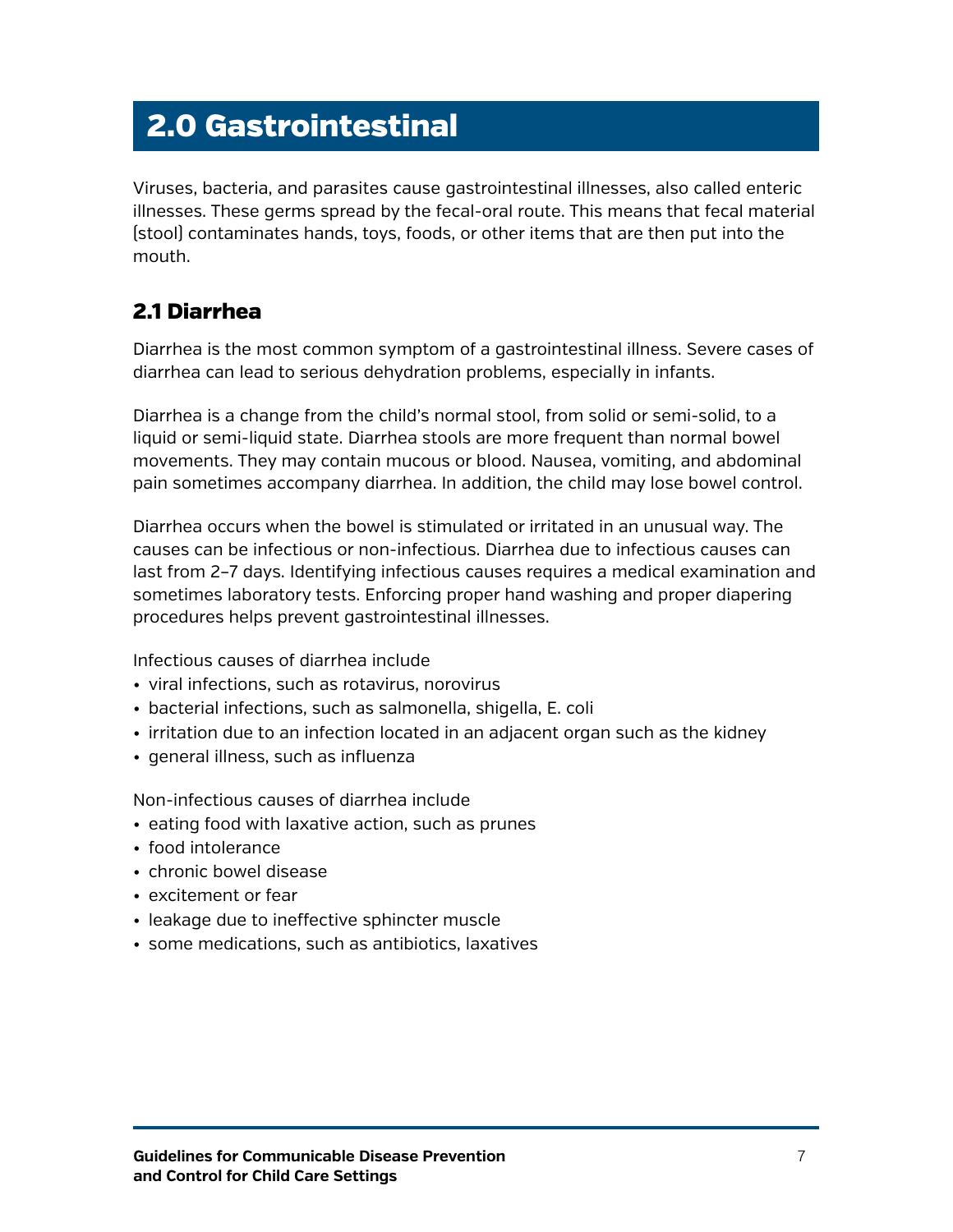To safely deal with a case of diarrhea, follow these steps:

- 1. If a child has one episode of diarrhea, watch for other signs of illness for the rest of the day and inform the child's family at the end of the day. If no more diarrhea occurs and there are no other signs of illness, the child may return to the child care setting the next day.
- 2. If more than one episode of diarrhea or diarrhea with fever, vomiting or blood in the stool occurs, inform the family to pick up the child. If possible, separate the child from the other children until the family arrives. Advise the family to consult their health care provider if the diarrhea continues. The health care provider may require a stool culture to determine the cause of the diarrhea.
- 3. **INFORM THE FAMILY IMMEDIATELY IF THE CHILD HAS FREQUENT EPISODES OF DIARRHEA, APPEARS ILL, HAS A FEVER, IS IN PAIN, OR IF THERE IS ANY SIGN OF BLOOD IN THE STOOL.** Advise the family to take the child to the health care provider as soon as possible for diagnosis and treatment.
- 4. Practice good personal hygiene, such as frequent hand washing, and encourage children to do the same.
- 5. Exclude a child or staff until there are no more symptoms of diarrhea, fever, or discomfort for at least 24 hours or longer for certain illnesses, or until any special tests (if required) are negative, before returning to the child care program.
- 6. Clean and sanitize the child's surroundings, including anything the stool may have touched, as soon as possible (See **[Section 11](#page-34-1)**). Pay special attention to sanitizing the diaper change area and to proper hand washing (See Appendices **[F](#page-47-1)**, **[G](#page-48-1)** & **[H](#page-49-1)**).
- 7. Contact your local public health office if you have questions or concerns about readmitting the child or if you suspect an outbreak of a communicable disease. See **[Section 6.0](#page-19-0)** for more details.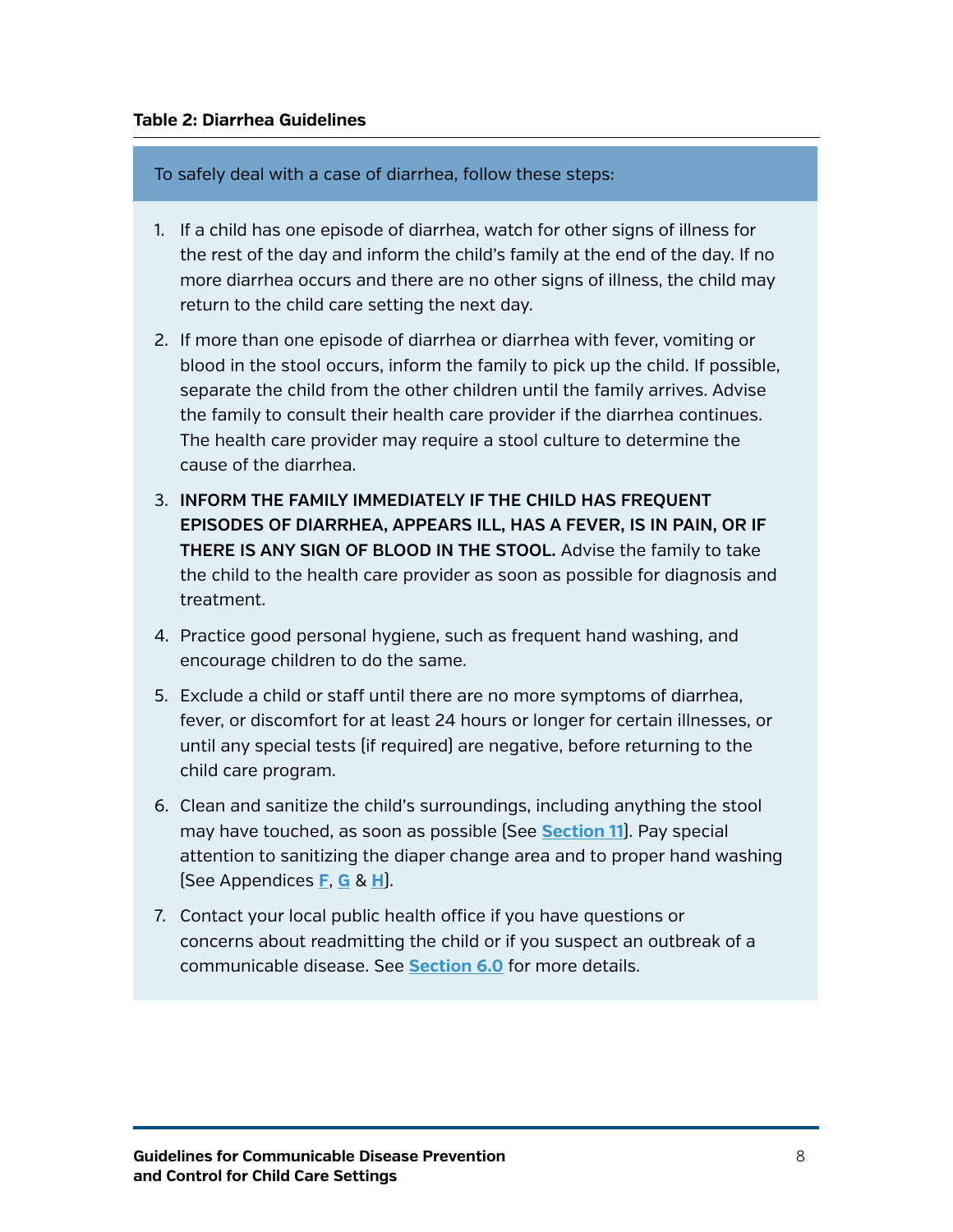## <span id="page-12-0"></span>2.2 Vomiting

Children vomit more easily and with much less discomfort than adults. Children may vomit because of problems not directly related to the bowel or stomach. The cause of vomiting is often not infectious. If a child vomits and has diarrhea and a fever, suspect an infectious cause.

#### **Table 3: Vomiting Guidelines**

To safely deal with vomiting, follow these steps:

- 1. If a child has one episode of vomiting, watch for other signs of illness and inform the child's family at the end of the day. If no more vomiting occurs and there are no other signs of illness, the child may return to the child care program the next day.
- 2. If more than one episode of vomiting occurs, or vomiting with other signs of illness such as fever or diarrhea, inform the family to pick up the child. If possible, separate the child from the other children until the family arrives. Advise the family to consult their health care provider if the vomiting continues.
- 3. **Inform the family immediately if the child has severe abdominal pain with vomiting.** Advise the family to consult their health care provider as soon as possible.
- 4. Exclude a child or staff until they completely recover and are symptomfree for at least 24 hours before returning to the child care program, unless the vomiting is determined to be by a non-infectious cause.
- 5. As soon as possible and while wearing disposable gloves, clean and sanitize the area where the child vomited. (See **[Table 11](#page-36-0)** and **[Appendix](#page-50-1) I**). Wash hands thoroughly after clean up.
- 6. Contact your local public health office if you have questions or concerns about readmitting the child or if you suspect an outbreak of a communicable disease. See **[Section 6.0](#page-19-0)** for more details.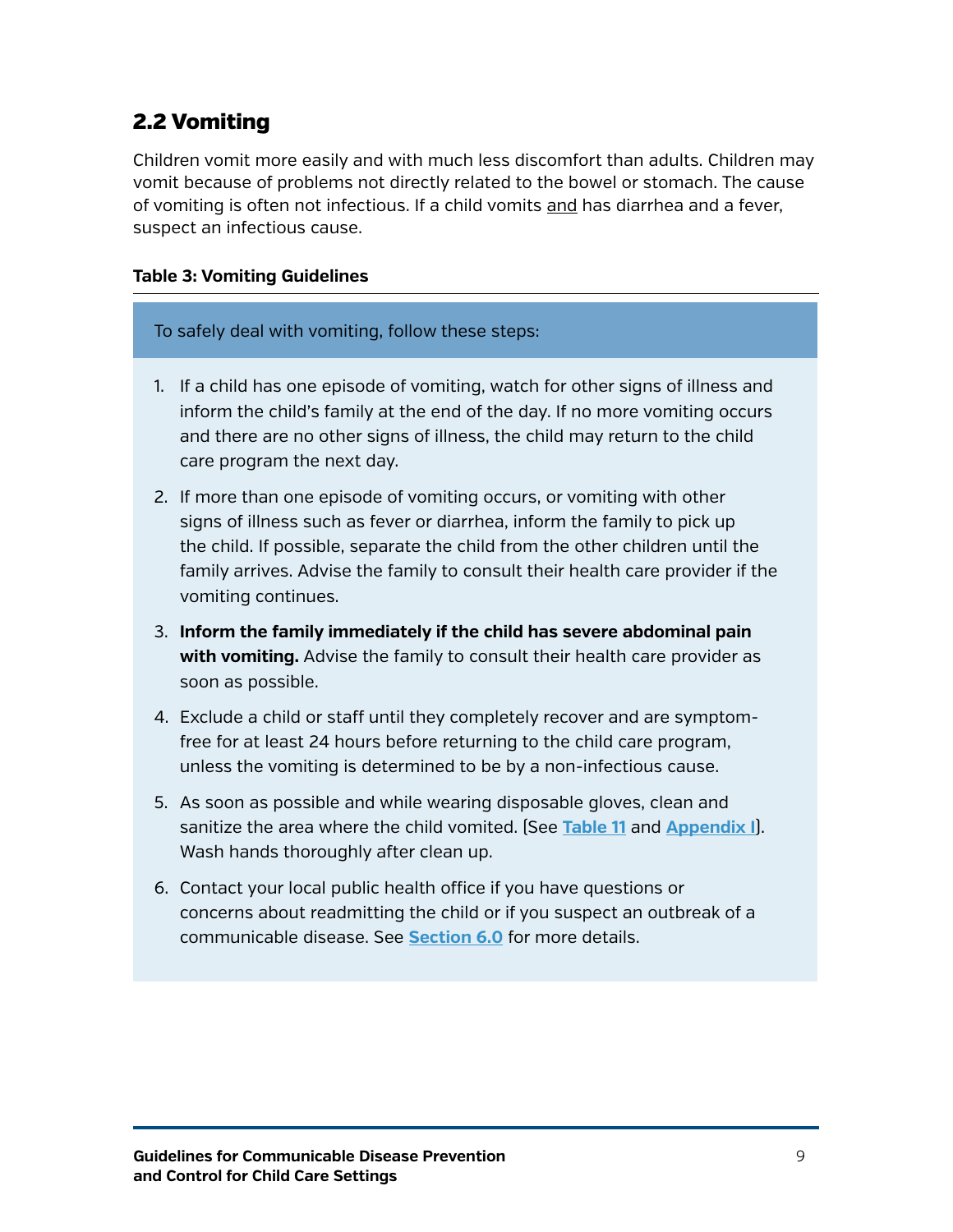# <span id="page-13-0"></span>3.0 Direct / Indirect Contact

## <span id="page-13-1"></span>3.1 Rashes

A rash can be a symptom of a number of illnesses that spread through physical contact, through the air, and through contact with fecal matter. It can be difficult to distinguish between different types of rashes.

Children develop many kinds of rashes. A rash is a symptom of a health condition that may or may not be infectious. When registering a child, ask the parent about chronic or recurrent rashes, such as eczema and rashes caused by food allergies and other allergies. These rashes are not infectious.

## **Rashes from Infections:**

Most infections that have a rash as a symptom are spread through coughing, sneezing, and breathing **before the rash appears**, for example, chicken pox and measles. Many children may be exposed to the infection before you are aware that there is a problem. If one child develops an illness and rash, watch for the early signs of illness in the other children.

## **Rashes from Parasites:**

Parasites cause certain types of very itchy rashes on the scalp or skin—head lice, scabies, and pinworms. This is called an infestation rather than an infection, and therefore does not cause disease. **These infestations are not a public health risk.**

Parasites pass from one child to another by close physical contact or through contact with shared personal items—bedding, hats, and combs. Rashes caused by parasites are not associated with any symptoms of generalized illness such as fever or cough. They are easily treated.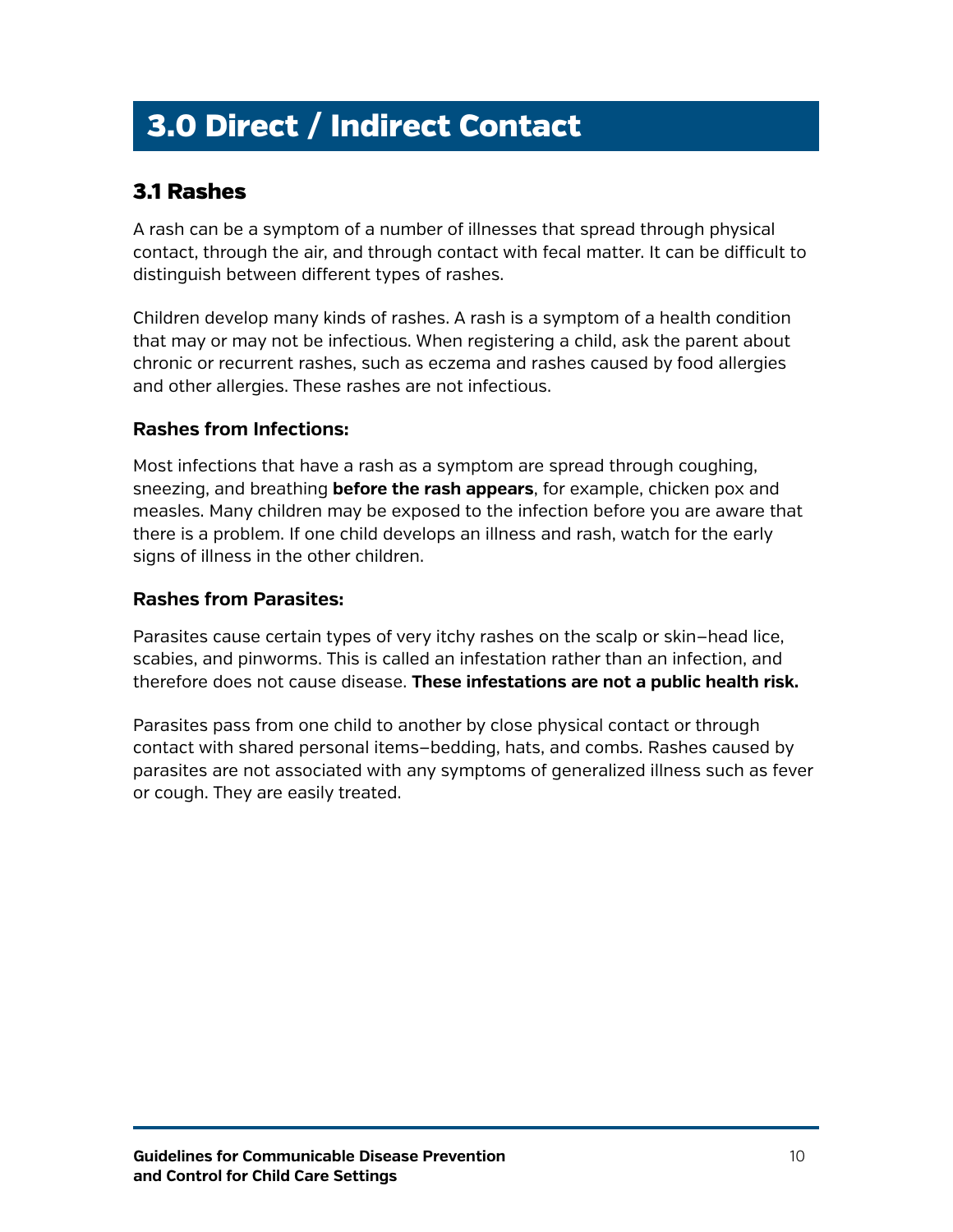#### To safely deal with rashes, follow these steps:

- 1. Check for other signs of illness, such as fever or cough or changes in behaviour. If there are no other signs of illness, advise the family of a child with an unidentified rash to see a health care provider to determine its cause and treatment, if necessary.
- 2. If possible, separate a child who has both a rash and a fever or other sign of illness from other children—other signs of illness including vomiting and diarrhea.
- 3. Inform the child's family as soon as possible to pick up their child.
- 4. Advise the family that the child cannot return until a health care provider sees the child and the child fully recovers. Request a note from the child's health care provider if you have any concerns.
- 5. Contact your local public health office if you have questions or concerns about readmitting the child or if you suspect an outbreak of a communicable disease. See **[Section 6.0](#page-19-0)** for more details.

## <span id="page-14-0"></span>3.2 Open Cuts and Wounds

Drainage or pus from cuts and other skin wounds can contain bacteria that can be spread to others.

#### **Table 5: Open Cuts and Wounds Guidelines**

To safely deal with open or draining cuts and wounds in children or staff, follow these steps:

- 1. Make sure the cuts or wounds are covered with bandages or dressings, so that the drainage does not leak out.
- 2. Throw away dirty or soiled bandages or dressings in a covered garbage can before anyone else can be exposed to them, and then wash your hands.
- 3. Any items, furniture or toys that are contaminated with drainage should be cleaned and disinfected before being used by anyone else.
- 4. If the wounds cannot be covered, the child or staff may need to be excluded from the program until the wound is healed or can be covered.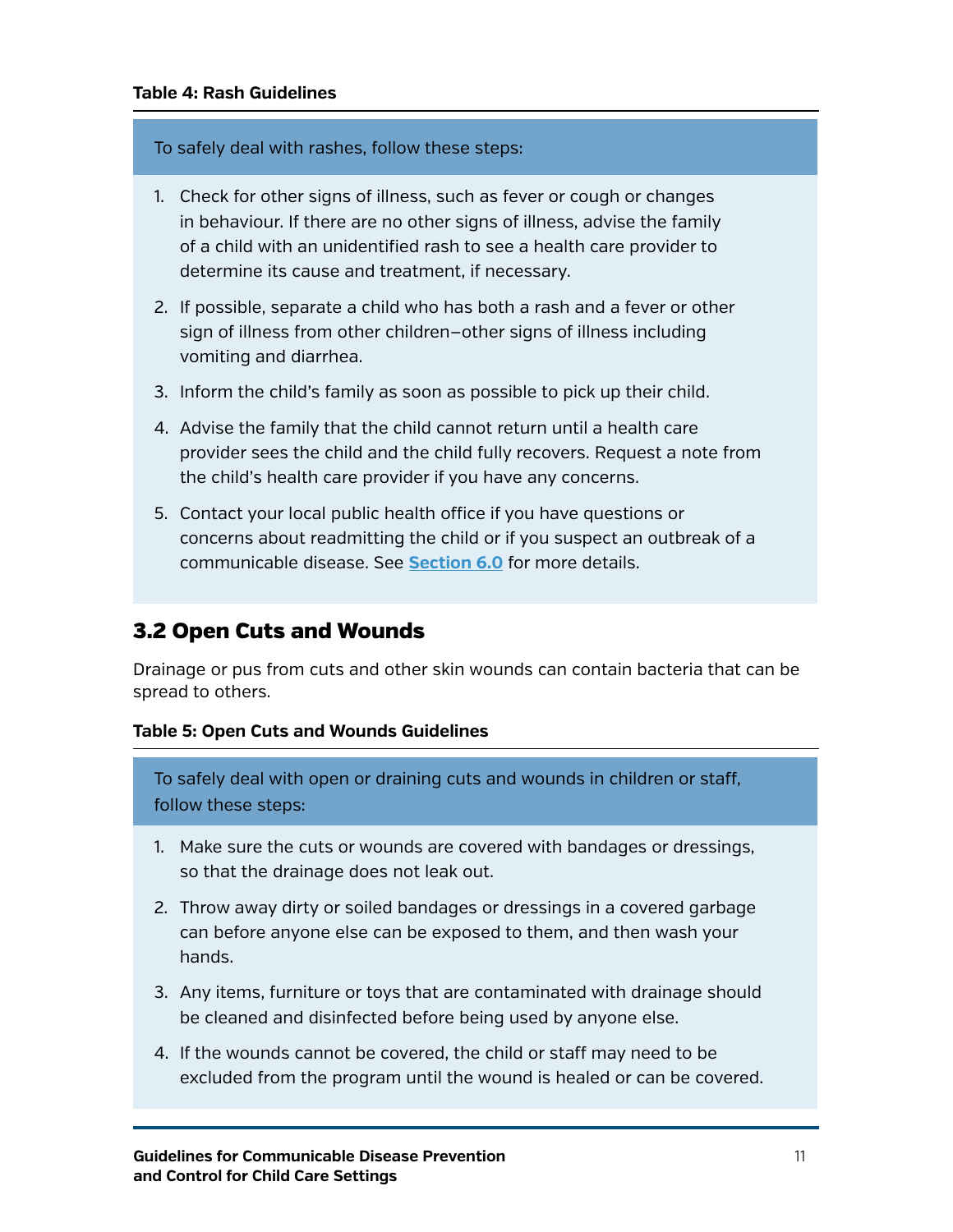## <span id="page-15-0"></span>4.0 Bodily Fluids: Blood-Borne

Hepatitis B virus, hepatitis C virus, and human immunodeficiency virus (HIV) are blood-borne illnesses. Sometimes children or staff are infectious without showing any symptoms of these illnesses, but they do not need to be excluded from the program.

As a basic principle, staff should assume that all bodily fluids are potentially infectious. If you come into contact with blood or bodily fluids, you must wash your hands immediately. See **[Appendix A, Proper Hand Washing Procedures Poster](#page-42-1)**. Spills of bodily fluid should be cleaned and the surface disinfected immediately. See **[Appendix I, Proper Procedure for Cleaning Blood or Bodily Fluid Spills on Surfaces](#page-50-1)**.

Disposable gloves are not necessary during normal child care activities as long as proper hand washing takes place.

Use disposable gloves when you

- have cuts or open sores on your hands
- give first aid to a child who has wounds that are bleeding or draining bodily fluids

## <span id="page-15-1"></span>4.1 Sharps Guidelines—Needles and Syringes

Needles and syringes can often be found on playgrounds and areas near programs.

#### **Table 6: Sharps Guidelines**

To safely handle sharps (needles, lancets and syringes), follow these steps:

- 1. Wear heavy gloves or use a thick cloth or tongs when picking up needles and syringes.
- 2. Do not try to put the cap back on the needle.
- 3. Hold the needle tip away from you. Be careful not to prick yourself.
- 4. Place the needle in a non-breakable container with a lid, such as a can, or thick plastic jug/bottle.

(table continued on next page)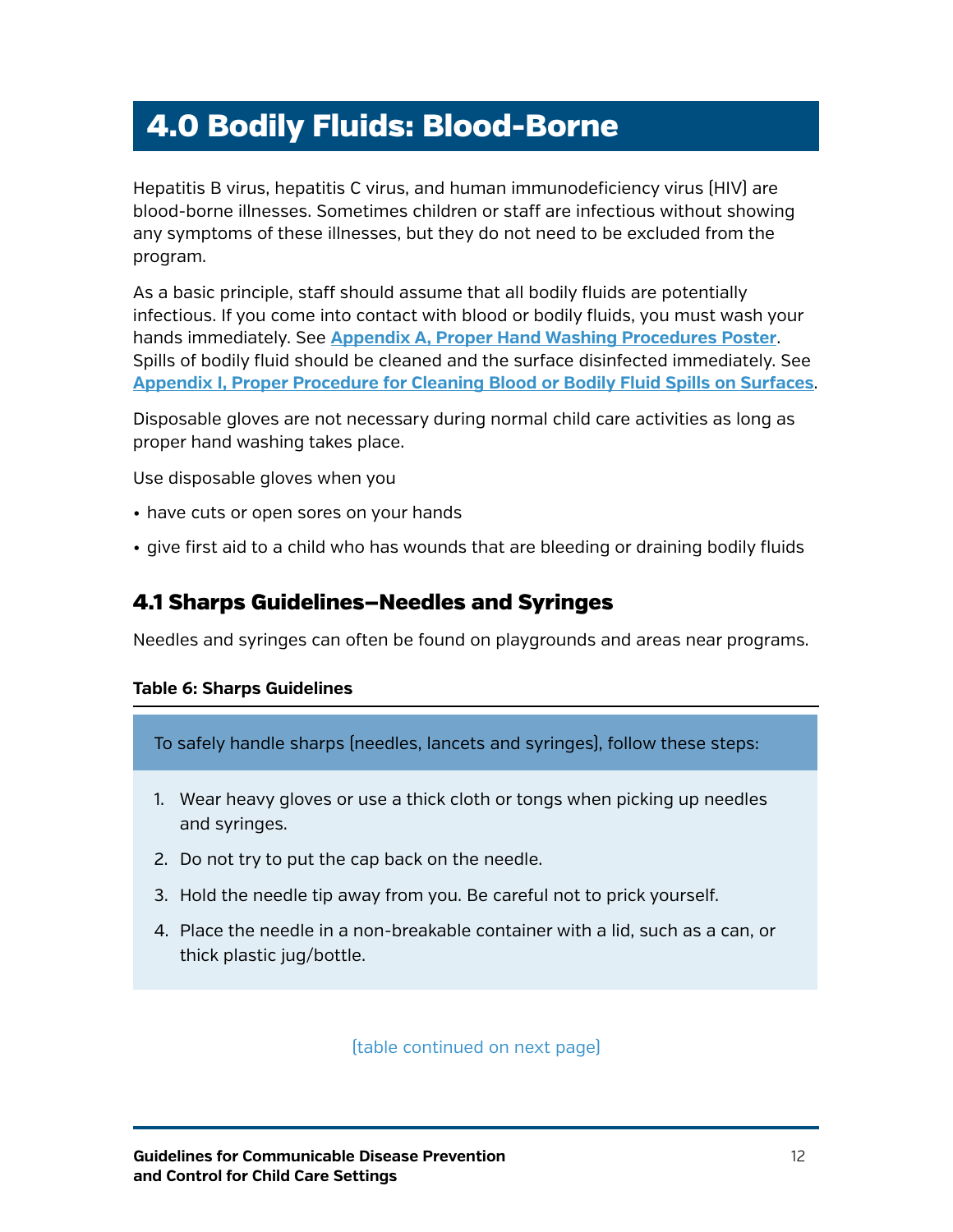- 5. Wash your hands.
- 6. Take the container to the closest pharmacy for disposal.
- 7. If staff or a child gets a needle injury:
	- Stay calm.
	- Clean the wound with soap and water as soon as possible.
	- Notify the family of the child.
	- **Seek medical attention as soon as possible.**

## <span id="page-16-0"></span>4.2 Biting in Programs

Biting is normal behaviour for young children. Bites occur frequently in programs as young children often bite each other during play or while interacting with each other. Bites rarely break the skin and the risk of infection is minimal.

### **Table 7: Bite Guidelines**

To safely care for a child when a bite occurs, follow these steps:

- 1. If the skin is not broken wash the area with soap and water and apply a cold compress.
- 2. If the skin is broken:
	- Allow the wound to bleed gently, without squeezing.
	- Clean the wound with soap and water and apply a mild antiseptic such as hydrogen peroxide.
	- Inform the families of both the child who has bitten and the bitten child as soon as possible.
	- Advise the family of the bitten child to see a health care provider if swelling or redness develops around the area.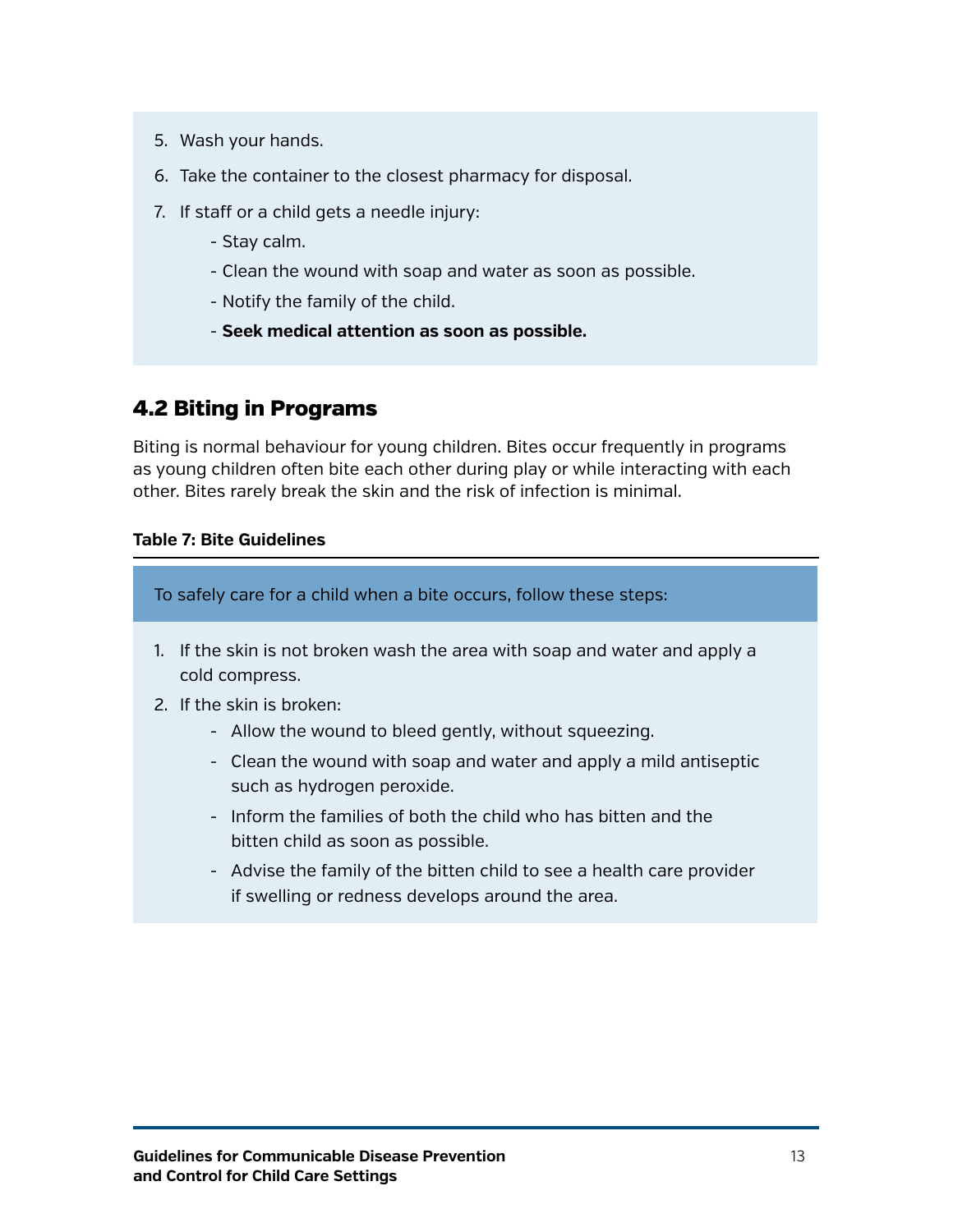## <span id="page-17-0"></span>5.0 Animals and Insects

Petting zoos and farm visits or other venues with live animals are popular ways of seeing and coming into contact with animals. Although there are benefits to humananimal contact, it also presents a small but real risk of acquiring a communicable disease through animal bites or scratches.

Diseases are spread through direct contact with animals or indirectly through contact with their feces, saliva, or the enclosure holding the animal. Illnesses including *E.coli* 0157:H7 and salmonella have been reported in children and other individuals with high-risk medical conditions following visits to these programs.

Staff has a duty to care for and protect children from an unforeseeable risk of harm or injury. They should be aware of risks, develop and implement procedures to minimize risks, and supervise children to ensure they follow procedures. See **[Appendix J](#page-51-1)** for more information about visiting agricultural fairs, zoos, petting zoos and farms.

Infectious diseases such as E.coli 0157:H7, salmonellosis, and campylobacteriosis have also occurred in children after consuming unpasteurized (raw) milk products (milk, cheese and yogurt) and unpasteurized (raw) apple cider or juice during farm visits. **Avoid these products.**

It is important to teach children to never touch or feed wild or stray animals. Never attempt to nurse a wild or stray animal back to health. A sick animal could have diseases such as rabies.

If a staff or child gets an animal bite or scratch:

- • Wash the wound immediately and thoroughly with soap and warm water and apply an antiseptic or alcohol to the area.
- Notify the family and advise them to see a health care provider if the wound needs further treatment.
- • Contact Public Health if the biting animal is wild, a stray, or the owner is unknown. See page 16 for contact information.

More information on Rabies can be found at **[novascotia.ca/dhw/CDPC/rabies.asp](http://novascotia.ca/dhw/CDPC/rabies.asp)**

In addition, staff should be aware of the risk of illness of West Nile virus (WNv) from mosquito bites and Lyme Disease from tick bites.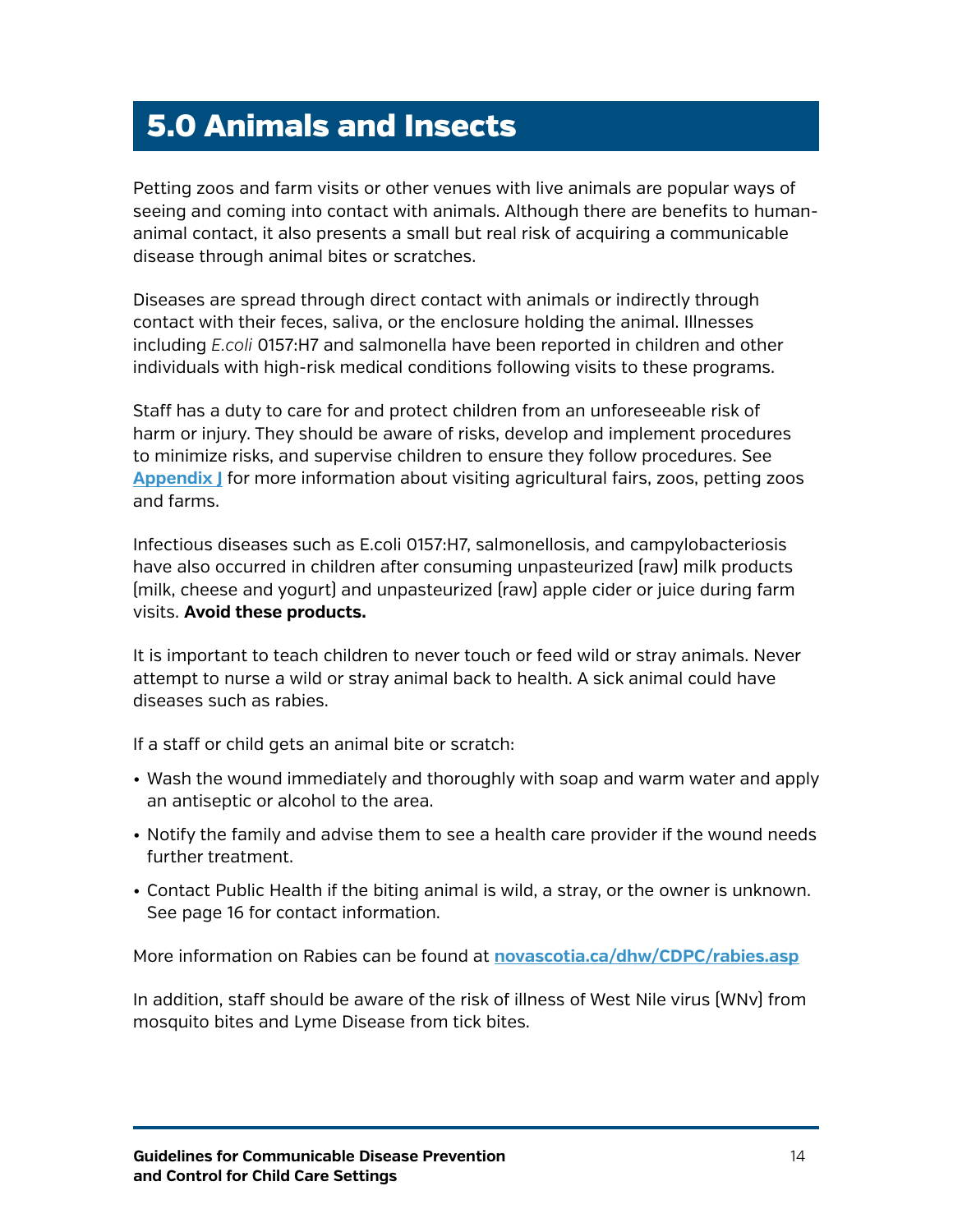To reduce the risk of mosquito bites:

- Avoid areas and times of day when mosquitoes are most active.
- Wear protective clothing such as light-coloured long-sleeved shirts, pants, socks and a hat.
- Use personal insect repellents that contain DEET -several brands are made especially for children. **Always read and follow directions on the label and ensure the product is appropriate for age.**

More information on West Nile virus can be found at **[novascotia.ca/dhw/CDPC/](http://novascotia.ca/dhw/CDPC/west-nile-virus.asp) [west-nile-virus.asp](http://novascotia.ca/dhw/CDPC/west-nile-virus.asp)**

To reduce the risk of tick bites:

- Cover as much of the exposed skin as possible by wearing enclosed shoes, tucking shirts into pants and tucking pant legs into socks.
- • Use personal insect repellents that contain DEET—several brands are made especially for children. **Always read and follow directions on the label and ensure the product is appropriate for age.**
- • Upon returning from an outing, staff should examine their body and clothing and children's bodies and clothing for ticks.
- Remove a tick as soon as possible and notify the family and advise the family to see a health care provider if signs of an infection develop.

More information on Lyme Disease and how to remove a tick can be found at **[novascotia.ca/dhw/CDPC/lyme.asp](http://novascotia.ca/dhw/CDPC/lyme.asp)**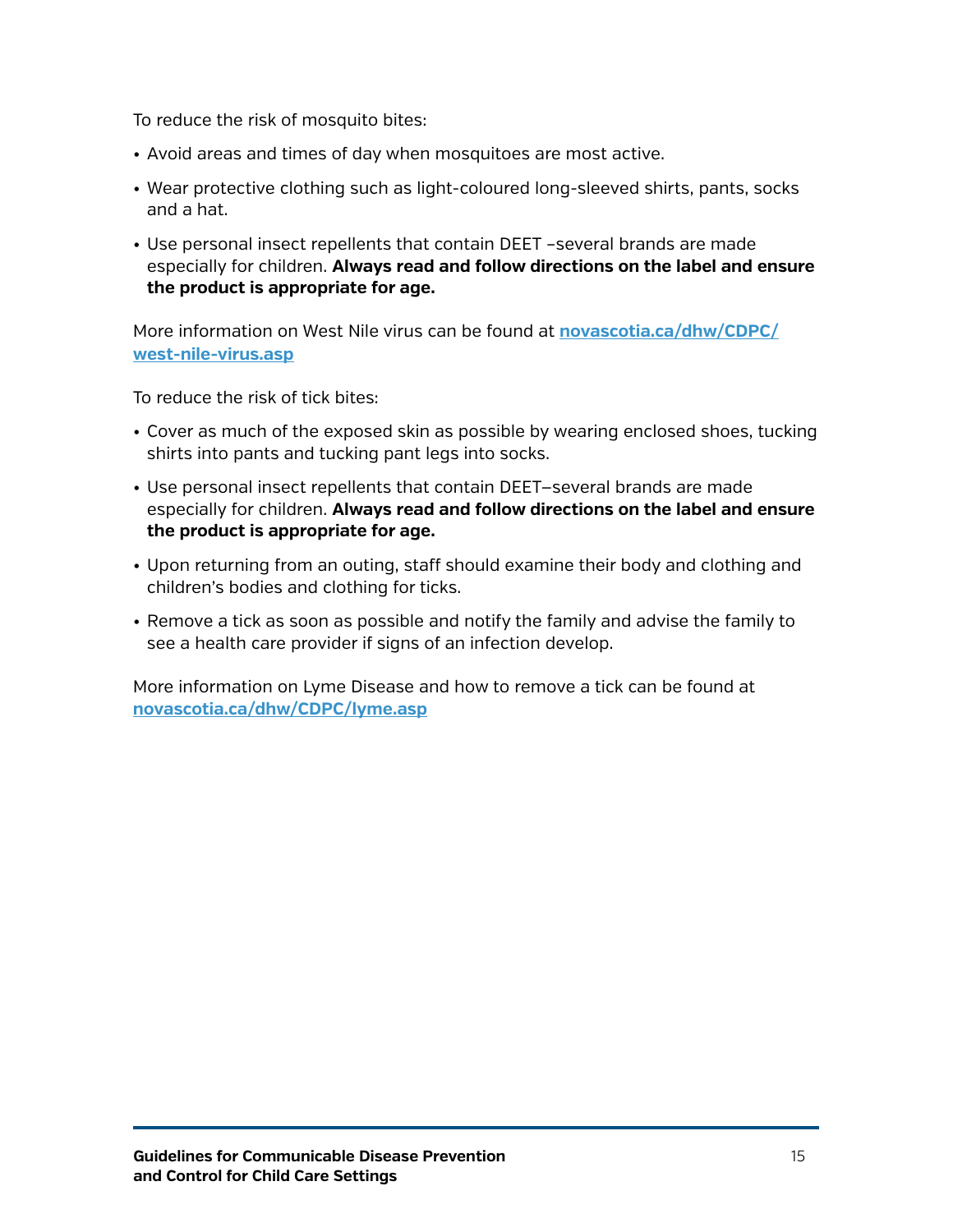## <span id="page-19-0"></span>6.0 Outbreaks

The definition of an outbreak depends on the type of illness, seasonal variations and specific provincial guidelines. For example, one case of measles is considered an outbreak. A suspect outbreak exists when an illness occurs at a higher rate than expected in children or staff in a program. Early discussion with your local public health office may help identify and prevent an outbreak.

Public Health usually decides when an outbreak is occurring. Measures to control an outbreak are disease-specific. Water play and sensory play activities must be discontinued during an outbreak. During an outbreak, environmental sanitation procedures may differ from those outlined in Section 11 and should be followed.

#### **Table 8: Outbreak Guidelines**

To determine whether an outbreak exists, follow these steps:

- 1. Observe any symptoms that may indicate the presence of an illness, through daily observation of the children.
- 2. Record any unusual behaviour or symptoms of either children or staff diarrhea, fevers, rashes, respiratory symptoms.
- 3. Consult absentee records of children or staff to check for similar symptoms or trends.
- 4. Call Public Health as soon as possible to report these symptoms or absenteeism greater than 10% (or absenteeism that is higher than expected as determined by the program or public health authority). See the list below for contact information for Public Health in your area.

#### **Public Health Offices – Contact Numbers**

| Amherst            | 902-667-3319            |
|--------------------|-------------------------|
| Antigonish         | 902-867-4500, ext. 4800 |
| <b>Bridgewater</b> | 902-543-0850            |
| Dartmouth          | 902-481-5800            |
| New Glasgow        | 902-752-5151            |
| Sydney             | 902-563-2400            |
| Truro              | 902-893-5820            |
| Wolfville          | 902-542-6310            |
| Yarmouth           | 902-742-7141            |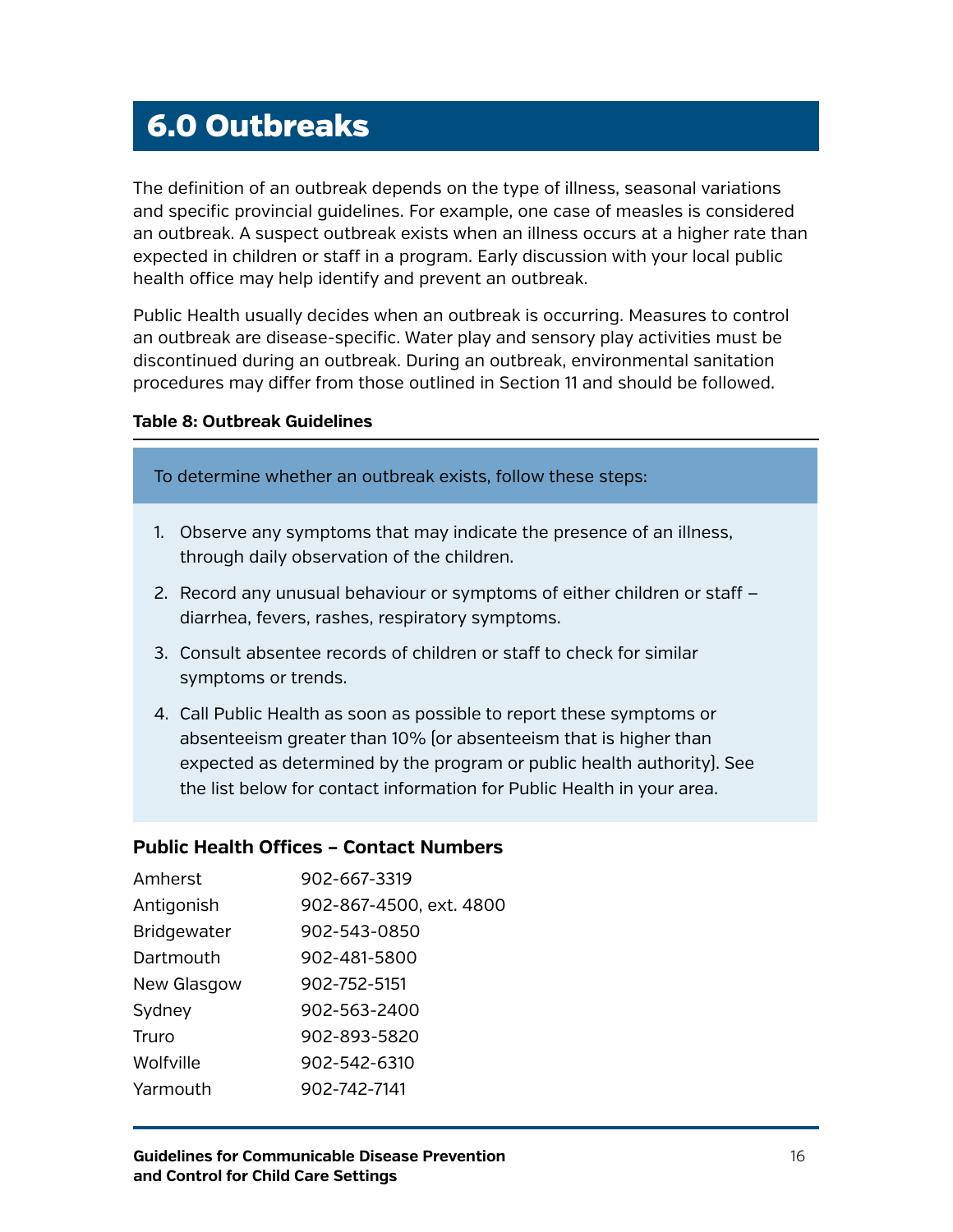# <span id="page-20-0"></span>PRACTICES TO REDUCE THE SPREAD OF INFECTIONS AND COMMUNICABLE DISEASES

Using basic infection control practices helps protect children and staff from infections in programs.

To help control the spread of infections, the program must:

- • Establish and enforce written policies for the proper management of infections and illnesses.
- • Communicate these policies to the families.
- Observe and record any illness symptoms of the children each day.
- Keep up-to-date records of immunizations for both children and staff.
- • Establish and enforce proper
	- hand washing procedures for all children and staff.
	- diapering, toileting, and other general hygienic procedures.
	- food safety procedures.
	- environmental sanitation and animal handling procedures.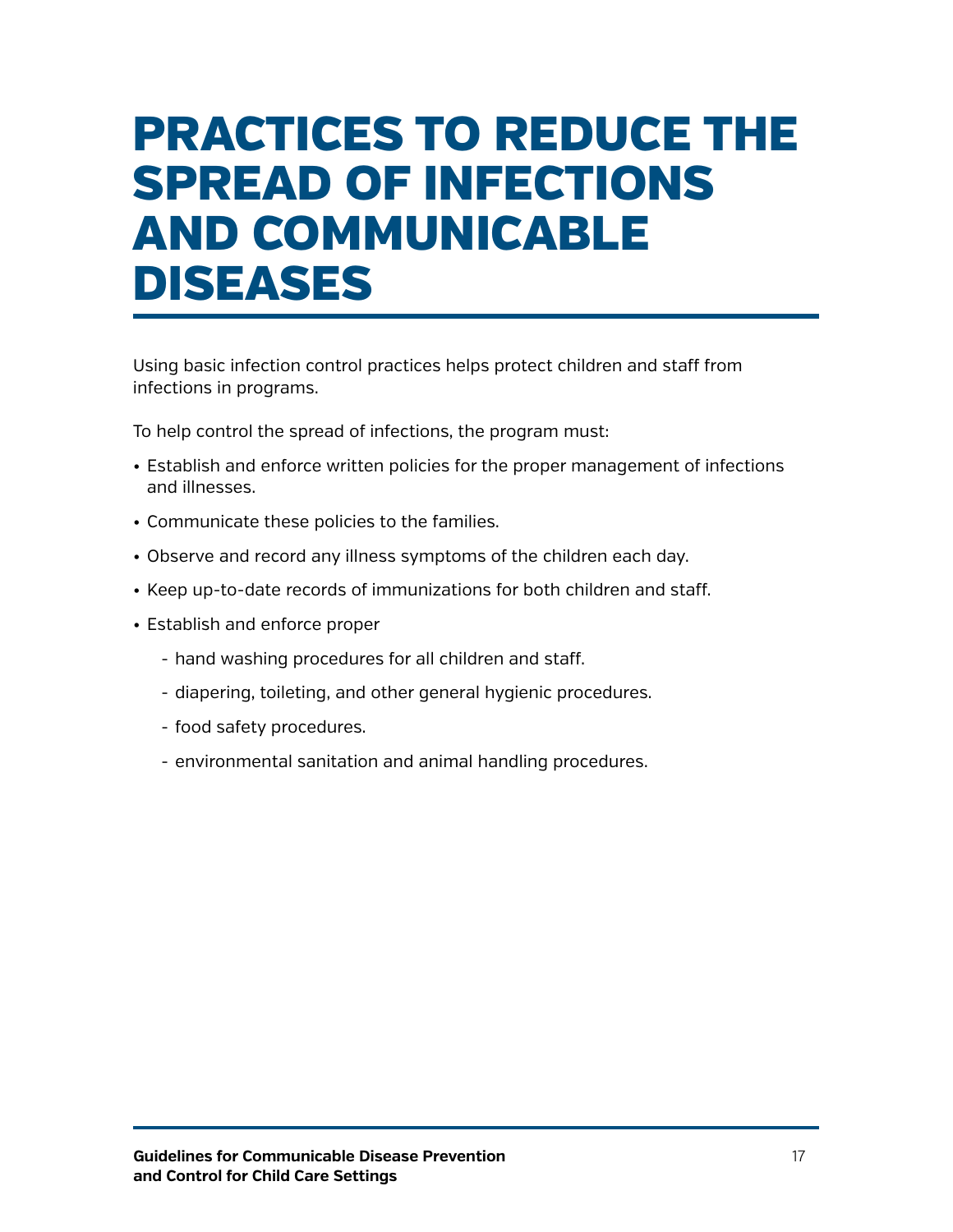# <span id="page-21-0"></span>7.0 Immunizations

Immunizing children is an important aspect of preventing communicable diseases. Immunization is not required by law in Nova Scotia, but the Nova Scotia Department of Health and Wellness and Public Health endorse and strongly recommend that all infants, preschoolers, children, youth, and other "at-risk" populations are immunized following the Nova Scotia Department of Health and Wellness "Nova Scotia Immunization Schedules" (refer to **[novascotia.ca/DHW/CDPC/immunization.asp](http://novascotia.ca/DHW/CDPC/immunization.asp)**).

As part of each child's health history, an immunization record for each child must be kept and updated regularly by the program.

#### **Table 9: Immunization Guidelines**

To keep proper children's health records follow these guidelines:

- 1. Ensure that the family provides up-to-date immunization information before you admit the child to the child care setting. See **[novascotia.ca/](http://novascotia.ca/dhw/cdpc/documents/13151_ChildhoodImmunizationSchedule_En.pdf) [dhw/cdpc/documents/13151\\_ChildhoodImmunizationSchedule\\_En.pdf](http://novascotia.ca/dhw/cdpc/documents/13151_ChildhoodImmunizationSchedule_En.pdf)**.
- 2. Collect an initial immunization and health history for each child.
- 3. Update each child's immunization record regularly. Infants and toddlers (less than 18 months) will still be completing their initial series of immunization. Regular attention to records is especially important for these children.
- 4. Send periodic reminders to the families of younger children, to ensure that their children's immunization records are accurate and up-to-date.
- 5. During an outbreak of a vaccine-preventable disease, at the direction of the Medical Officer of Health any child or staff with incomplete immunization to that disease may be excluded from attending the child care program.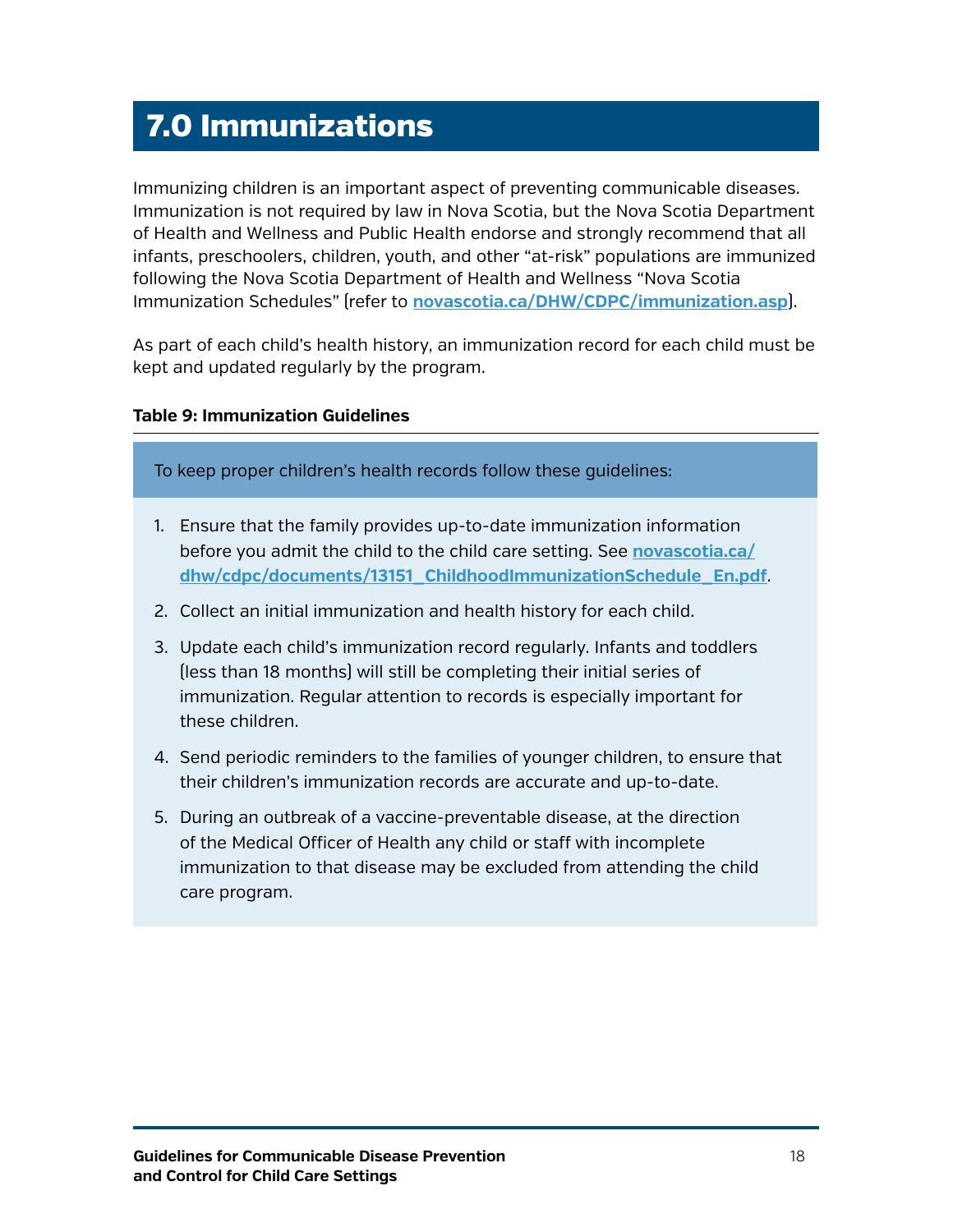## **Why Immunization is Important for Providers of Child Care**

Up-to-date immunization protects child care workers and the children they care for from communicable diseases. It is recommended that staff should have the following immunizations:

| <b>Disease</b>                             | <b>Recommended for Staff</b>                                                                                                                                                           |
|--------------------------------------------|----------------------------------------------------------------------------------------------------------------------------------------------------------------------------------------|
| Tetanus-diphtheria-<br>acellular pertussis | One adult booster                                                                                                                                                                      |
| Tetanus-diphtheria                         | Every ten years                                                                                                                                                                        |
| Measles, mumps, rubella                    | Recommended for staff who have not had these<br>diseases and have no immunity, as confirmed by<br>laboratory testing.<br>For adults born in 1970 or later, 2 doses are<br>recommended. |
| Chicken pox                                | Recommended for staff who have not had the<br>disease and have no immunity, as confirmed by<br>laboratory testing. [Vaccine not publicly funded for<br>staff)                          |
| Influenza                                  | Every year                                                                                                                                                                             |

See **[novascotia.ca/dhw/cdpc/documents/13155\\_AdultImmunizationSchedule\\_](http://novascotia.ca/dhw/cdpc/documents/13155_AdultImmunizationSchedule_En.pdf) [En.pdf](http://novascotia.ca/dhw/cdpc/documents/13155_AdultImmunizationSchedule_En.pdf)** for the Adult Immunization Schedule.

## Pregnant staff

Pregnant staff or those who are trying to become pregnant should be aware of their health history. Several childhood diseases can be harmful to the unborn child and the mother if she is not immune. These diseases include chicken pox and rubella. A woman should talk to her health care provider about any necessary immunizations that may be required prior to pregnancy or as soon as possible if the pregnancy is unexpected.

**Note:** Viruses such as cytomegalovirus and fifth disease can be harmful to the unborn child. Pregnant staff exposed to these viruses should talk to their health care provider.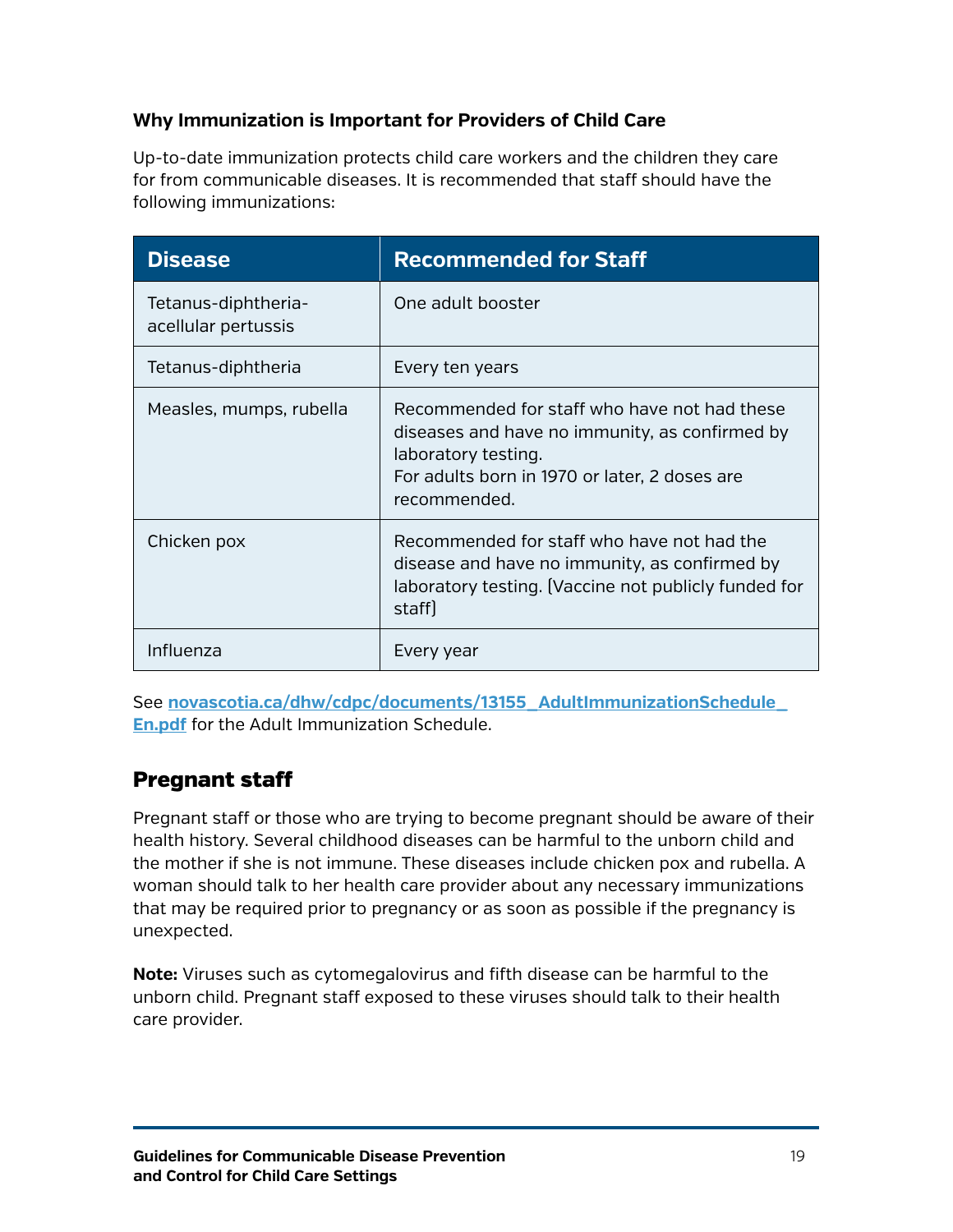# <span id="page-23-0"></span>8.0 Hand Washing

Hand washing is the single most effective way to prevent infections from spreading. Enforcing proper hand washing by staff, food handlers, and children helps ensure a safe and healthy environment.

The best kind of sink for hand washing has hot and cold water mixed through one faucet, and also has foot, knee, or wrist-operated water controls. Mixing valves may be required.

Supply the hand wash sink with paper towels and liquid soap in a dispenser. It is not necessary to use disinfectant or antimicrobial soaps. Cartridge-type dispensers, rather than refillable soap dispensers, are preferable. If you use refillable liquid soap dispensers, clean and sanitize the containers before refilling them. Cloth towels are not recommended. For an illustration of the proper hand washing technique refer to **[Appendix A, Proper Hand Washing Procedures poster](#page-42-1)**.

#### **Alcohol-based hand rubs should only be used when soap and water are**

**unavailable.** It is recommended that alcohol-based hand sanitizers have a minimum of 60 per cent ethanol (ethyl alcohol). Hand sanitizers should not be used if hands are visibly soiled with dirt or other contaminated material (e.g., stool, urine, vomit or blood). Children must be supervised while using alcohol hand rubs because it can be harmful to the child, if swallowed. Allow the hands to dry completely before children touch anything, especially before hand-to-mouth contact. These products should be stored away from children.

## <span id="page-23-1"></span>9.0 Diapering

The rate of intestinal infection in programs directly relates to the presence of children in diapers. Diaper changing is one of the highest risk procedures for the spread of diarrhea illness among children and staff. Proper hand washing, cleaning and disinfecting of diaper change tables help prevent diarrheal illness in the program.

To help reduce the spread of intestinal illnesses, the program must ensure there is a

- properly designed diaper change area (refer to **[Table 10](#page-24-1)**)
- • proper procedure for using gloves (**[Appendix](#page-46-1) E**)
- proper procedure for changing diapers [[Appendix F](#page-47-1)]
- • proper procedure for toileting (Appendix **[G](#page-48-1)** & **[H](#page-49-1)**)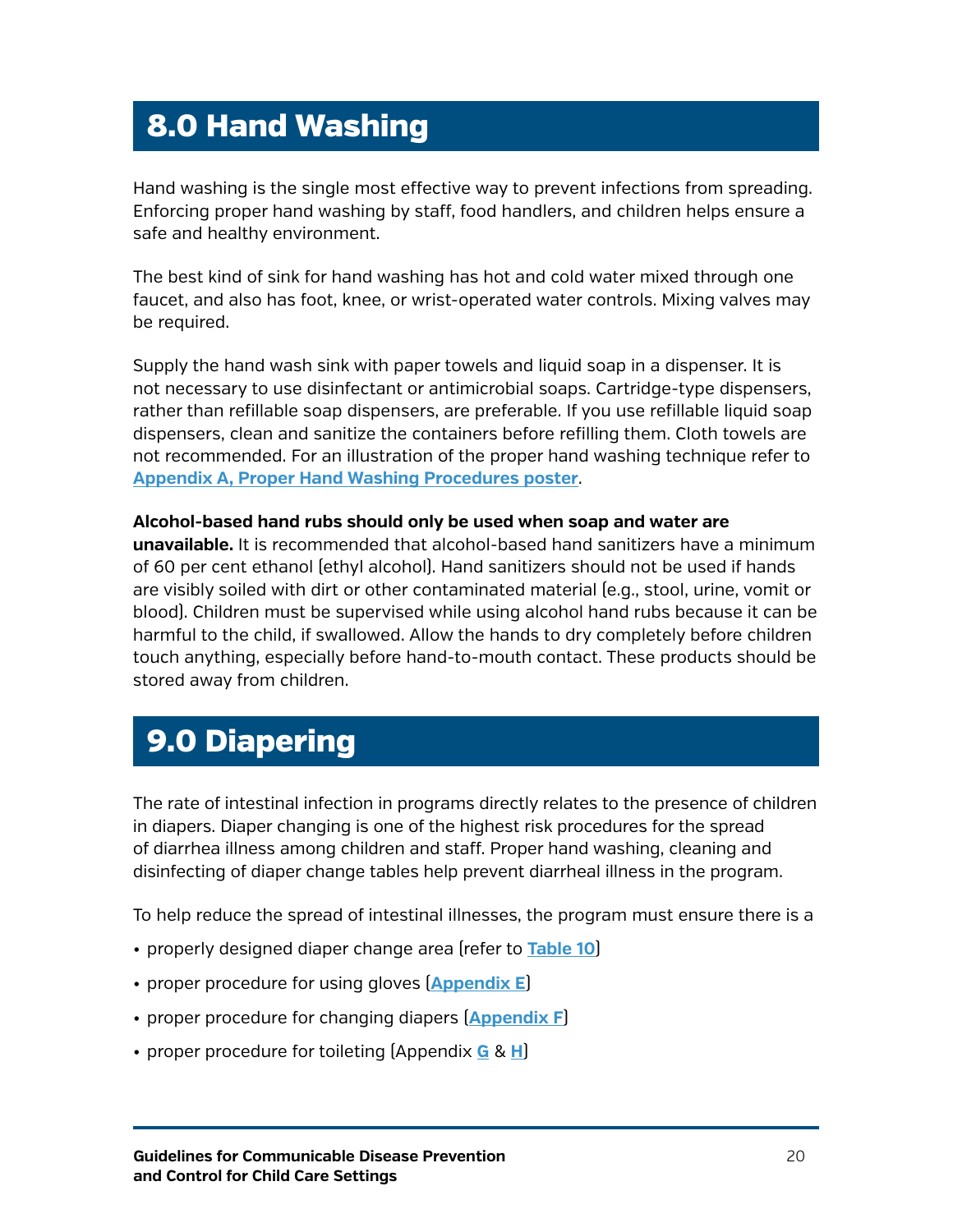<span id="page-24-1"></span>When designing a diaper change area, follow these guidelines:

- ALWAYS separate diaper change areas from food preparation areas. Diaper change areas require a separate hand washing sink with liquid soap and paper towel.
- • ALWAYS ensure the diaper change table and pad is made of a smooth, non-absorbent, and easily cleanable material. Clean and disinfect the diaper change table in between each diaper change. See **[Appendix F](#page-47-1)**.
- ALWAYS make sure the waste container has a tight-fitting, foot-operated lid and is lined with a disposable plastic bag. Empty the container frequently. Clean and disinfect it at least daily.
- NEVER dispense creams and ointments in a way that contaminates the contents, such as with fingers, common sticks, or tissues. If special creams are necessary ALWAYS use an individual utensil to dispense it for each child.
- • NEVER rinse soiled clothing or cloth diapers at the program. Place soiled clothing or cloth diapers in a sealed plastic bag for home washing.
- • NEVER use just hand sanitizer between diaper changes—wash your hands with soap and water.

## <span id="page-24-0"></span>10.0 Food Safety Practices

Children must receive food that is safe and healthy to eat. Safe food helps prevent the development and spread of infectious illnesses, such as gastroenteritis.

Proper food safety requires that staff and food service staff practice good personal hygiene and know how to handle food safely when preparing, storing, and serving it.

All programs serving meals must have at least one person who has successfully completed a recognized food handlers training course present in the food preparation area at all times when food is being prepared. Information on these courses can be found by visiting: **[novascotia.ca/agri/programs-and-services/food](http://www.novascotia.ca/agri/programs-and-services/food-protection/food-hygiene-course/)[protection/food-hygiene-course/](http://www.novascotia.ca/agri/programs-and-services/food-protection/food-hygiene-course/)**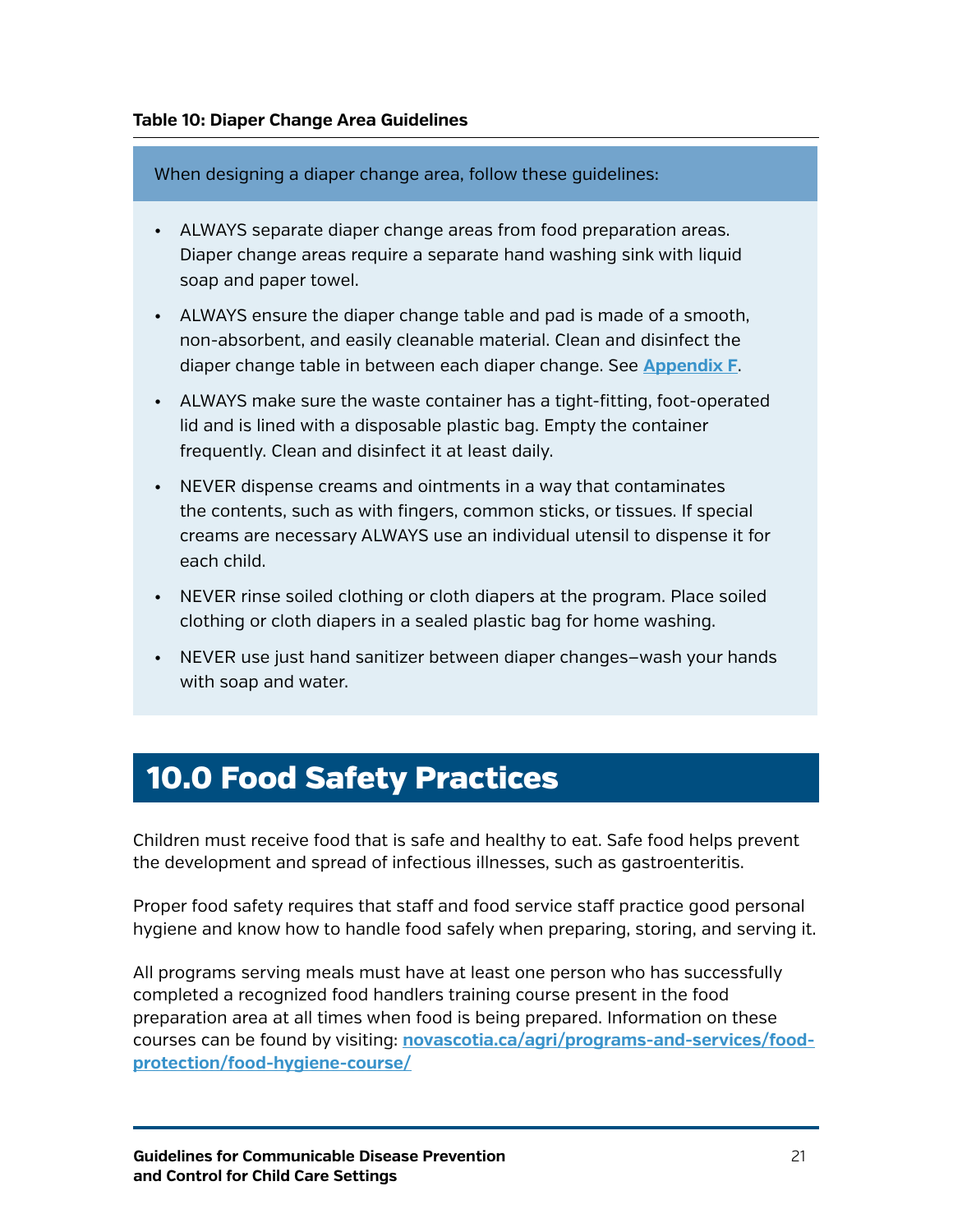## <span id="page-25-0"></span>10.1 Personal Hygiene

To practice good personal hygiene, follow these steps:

- 1. Develop and enforce a clear policy about staff and illness. For example, no food handler may work while suffering from a gastrointestinal illness such as diarrhea.
- 2. Ensure that food handlers wash their hands with liquid soap and warm water
	- • before starting work
	- • upon return to work from a break
	- • after using the washroom
	- • after handling raw meats, vegetables or fruits
	- • after handling garbage or garbage containers
	- after blowing or wiping their nose
	- after completing any other activity that may have contaminated their hands
- 3. Ensure that food handlers have clean hands, clothes, and hair restraints. Do not allow smoking in the kitchen or on the premises of the program.
- 4. Ensure that staff who change diapers wash their hands both after diapering and before preparing food.

## <span id="page-25-1"></span>10.2 Food

Receiving, storing, preparing and handling food properly are essential in ensuring the program serves safe food. To safely prepare food follow these guidelines:

## <span id="page-25-2"></span>10.2.1 Thawing Food

- • Do not thaw food on a counter at room temperature. This can cause rapid bacterial growth and can result in food poisoning.
- Practice the following safe thawing methods:
	- Thaw food in a refrigerator.
	- Thaw food under cold running water, if rapid thawing is necessary.
	- Thaw food in a microwave and then cook immediately.
	- Cook from frozen where applicable.

## <span id="page-25-3"></span>10.2.2 Preparing Food

- Thoroughly wash all raw fruits and vegetables under cold running water.
- Wash the tops of canned food before opening. Wash the opener with clean, soapy water after each use.
- • Avoid hand contact with food by using clean utensils to mix and serve food.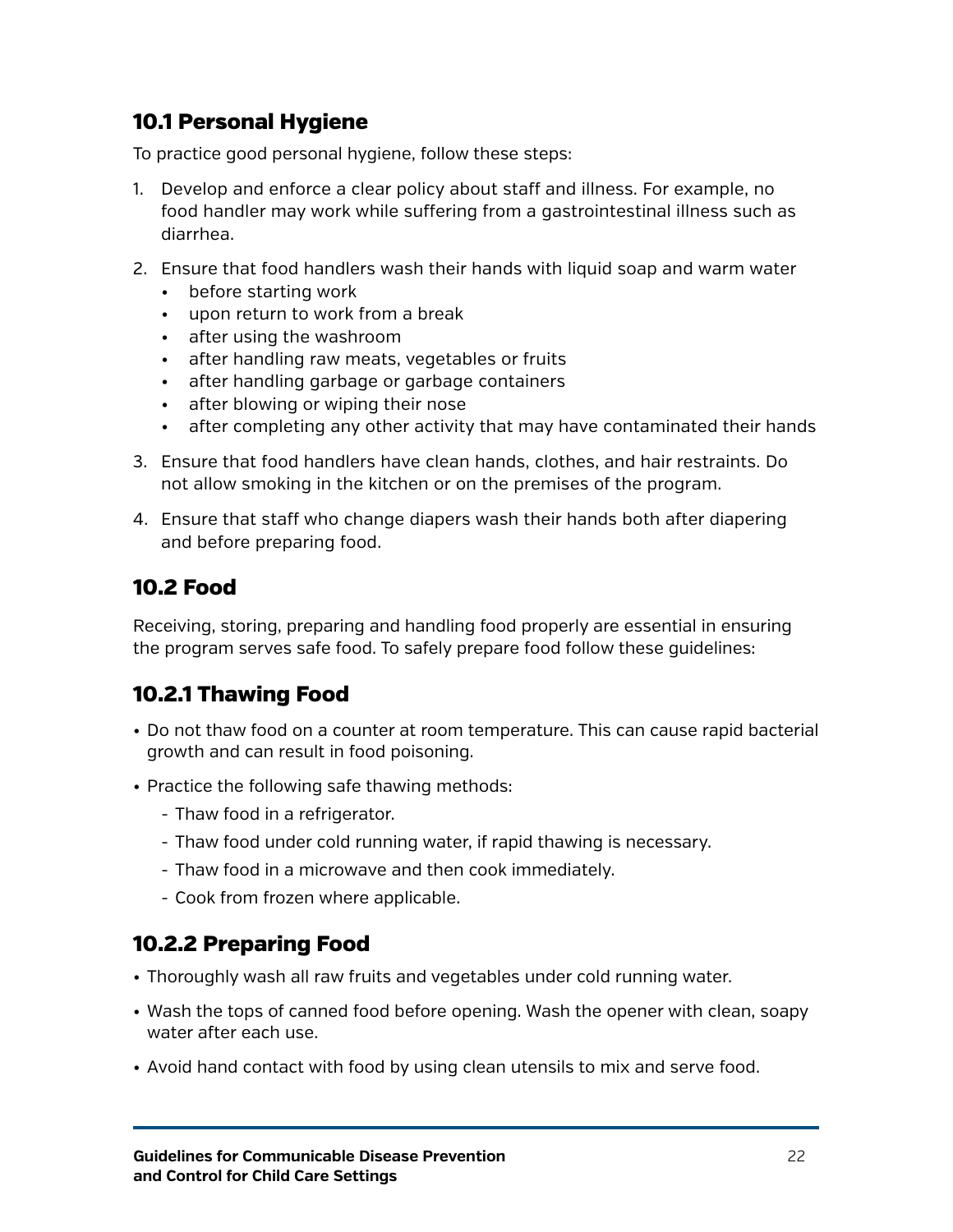- Before each use, clean and sanitize all utensils you use to taste food during preparation. Do not put a utensil you just used to taste food back into a pot or dish that contains food that will be served to others.
- • Clean and sanitize all surfaces as you prepare the food to prevent crosscontamination of food and work surfaces. Where possible, use separate areas or utensils for raw and ready-to-eat foods.
- • Clean and sanitize work areas and wash your hands when changing from raw to cooked food, or from raw to ready-to-eat food.
- Ensure a minimum internal temperature of  $74^{\circ}$ C (165 $^{\circ}$ F) when cooking food, or 82°C (180°F) when cooking whole poultry. For more details please see **[novascotia.](http://www.novascotia.ca/agri/documents/food-safety/internal-cooking-temps.pdf) [ca/agri/documents/food-safety/internal-cooking-temps.pdf](http://www.novascotia.ca/agri/documents/food-safety/internal-cooking-temps.pdf)**
- Maintain a minimum temperature of  $60^{\circ}C$  (140°F) when holding hot food.
- Ensure a minimum internal temperature of 74°C (165°F) when reheating food.
- Refrigerate prepared food as quickly as possible. The prepared food should be no deeper than two inches (approximately 5 cm), to enhance rapid cooling.
- • Dispose of leftover food that has been put out in serving bowls for the children.

## <span id="page-26-0"></span>10.2.3 Preparing and Storing Breast Milk and Substitutes (Infant Formula)

## **Breast Milk**

Breast milk is the only food an infant needs for the first 6 months of life. If an infant is not breastfed, formula is the only acceptable substitute for the first 6 months of life. Infants should not be fed solid food before 6 months. Breast milk will continue to be the infant's main source of nourishment for 12 months, and continue to provide nourishment for as long as the mother continues to provide breast milk. Some mothers may switch between breast milk and formula, or feed their baby both as needed. It is important to work with the family to develop an infant feeding plan to address feeding and storage of breast milk. This may also include a plan to follow if the supply runs out, and a 'transition' plan to other milks if/when necessary.

## **To safely store breast milk:**

- Ensure bottles and containers are labelled with the following:
- • child's name
- • date received
- • date to be used by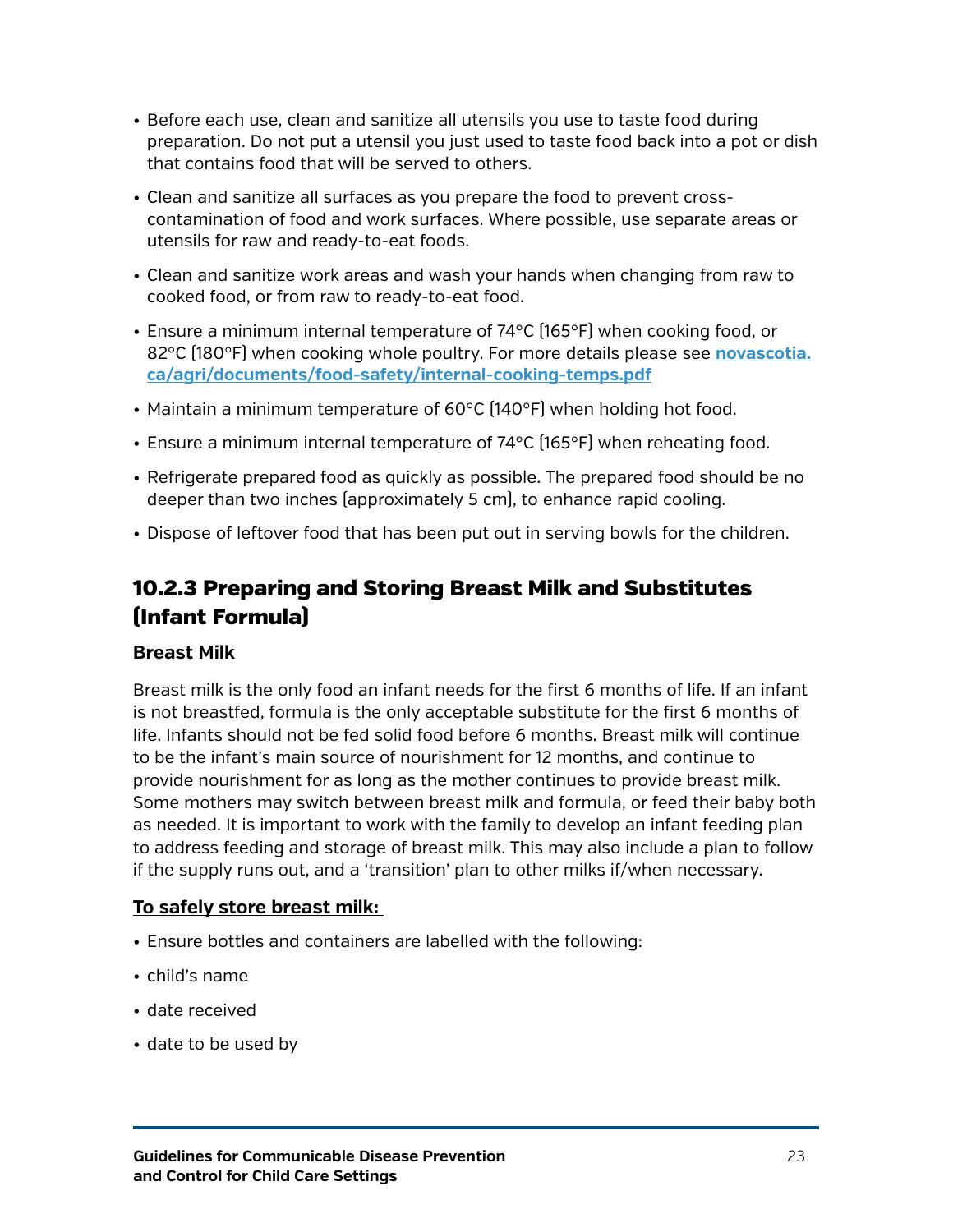- Store the breast milk in the refrigerator or freezer as soon as it is received, as requested by the family. Breast milk may be stored in the same fridge as other foods.
- • Never leave freshly expressed breast milk at room temperature for more than 3-4 hours.
- • Breast milk that has not been previously frozen can be stored in the refrigerator between 0°C (32°F) and 4°C (40°F) for up to 5 days, however less than 72 hours is ideal.
- • Breast milk that has been frozen can be stored for different lengths of time depending on the type of freezer.
	- In a freezer compartment inside a refrigerator at a temperature of -15°C (5°F) for 2 weeks
	- In a freezer compartment with a separate door at a temperature of -18°C (0°F) for 3-6 months
	- In a deep freeze at a temperature of -20°C (-4°F) for 6–12 months
- Previously frozen breast milk that has been thawed can be safely kept refrigerated for up to 24 hours, after which it should be discarded.

## **To safely prepare breast milk:**

- Wash your hands before and after preparing breast milk and handling bottles.
- Clean and sanitize counters where bottles of breast milk are prepared.
- Frozen breast milk can be thawed in the refrigerator or by placing the container in lukewarm water.
- To warm breast milk, place the container or bottle in a pan or bowl of warm water.
- Do not heat breast milk in the microwave. Microwaves cause uneven heating and the breast milk could scald the infant.

## **To safely feed breast milk:**

- Wash your hands prior to and after feeding.
- An infant must not be fed in a crib or by bottle propping. An infant who cannot hold a bottle must be held by staff during the feeding.
- If the baby does not finish the breast milk bottle, it may be used again within 1-2 hours. If not used within 1–2 hours, it must be discarded.
- • If a child is given the breast milk intended for another child, the family of both the children must be notified.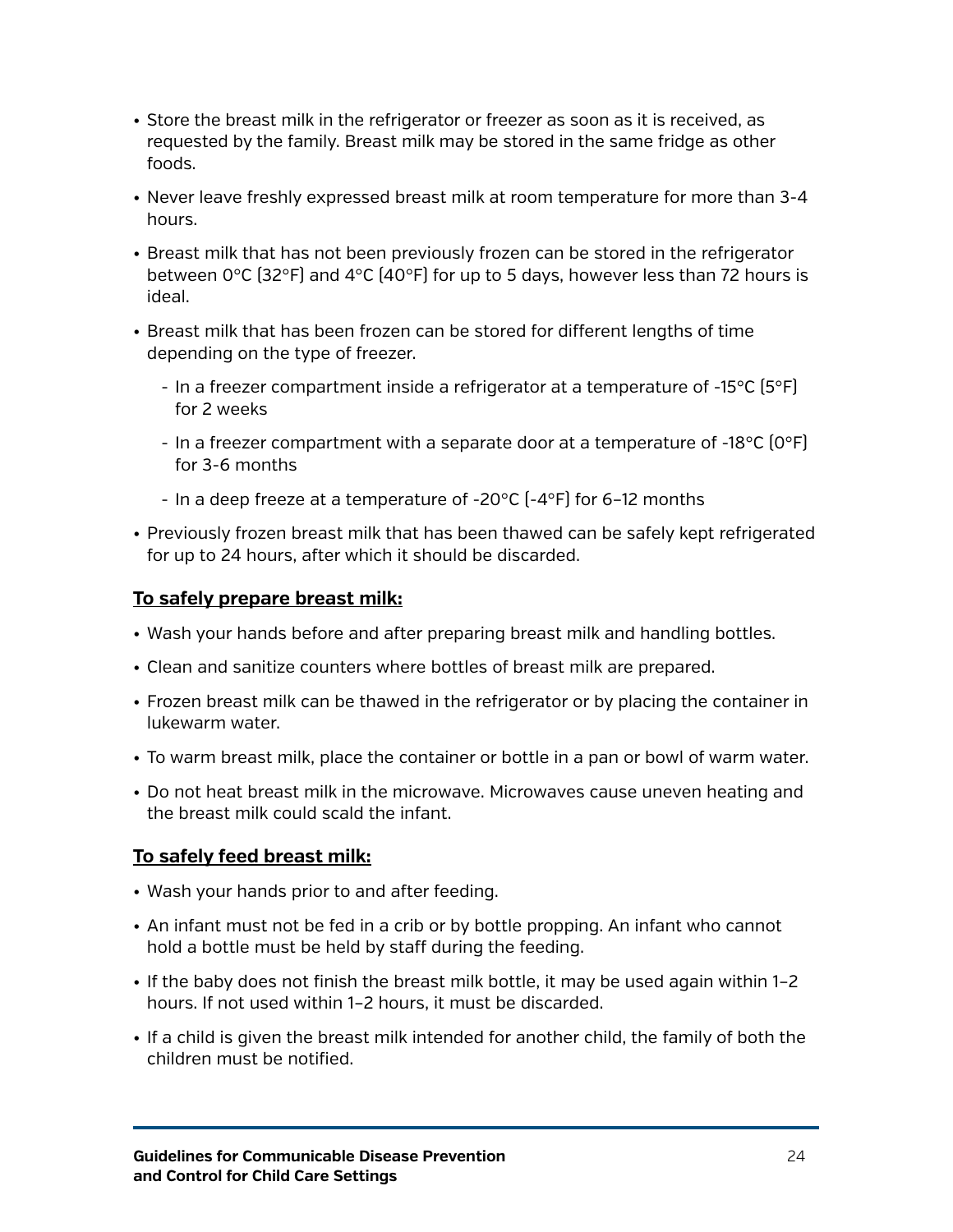## Formula

For infants who are not breastfed, formula is the only food an infant needs in the first 6 months of life. Infants should not be fed solid food before 6 months. Formula will continue to be the infant's main source of nourishment from 6–12 months of age. Some mothers may switch between breast milk and formula, or feed both as needed. Work with the family to develop an infant feeding plan to address feeding and storage of formula. This may also include a plan to follow if the supply runs out, and a 'transition' plan to other milks if/when necessary.

Formula is available in ready-to-serve liquid, a concentrated liquid, or a powder form. It is important to follow the measuring directions on the formula container exactly.

## **To safely store formula prepared at home:**

- Ensure bottles and containers of formula are labelled with:
	- child's name
	- date prepared
	- date received
	- date to be used by
- Store prepared formula in the fridge as soon as it is received. Prepared formula may be stored in the same fridge as other foods.
- • Never leave prepared formula (powdered, liquid concentrate, or ready to serve) at room temperature for more than 2 hours.

## **To safely feed prepared formula:**

- Wash hands prior to and after feeding.
- Do not heat infant formula in a microwave. Microwaves cause uneven heating and the formula could scald the infant.
- Leftover formula must be discarded. Infants must start a new bottle at each feeding.
- An infant must not be fed in a crib or by bottle propping. An infant who cannot hold a bottle must be held by staff during the feeding.
- If a child is given the formula intended for another child, the families of both the children must be notified.

When formula is prepared in a program the following guidelines should be followed:

### **For ready-to-serve liquid formula:**

• Ready-to use formula does not need to be mixed.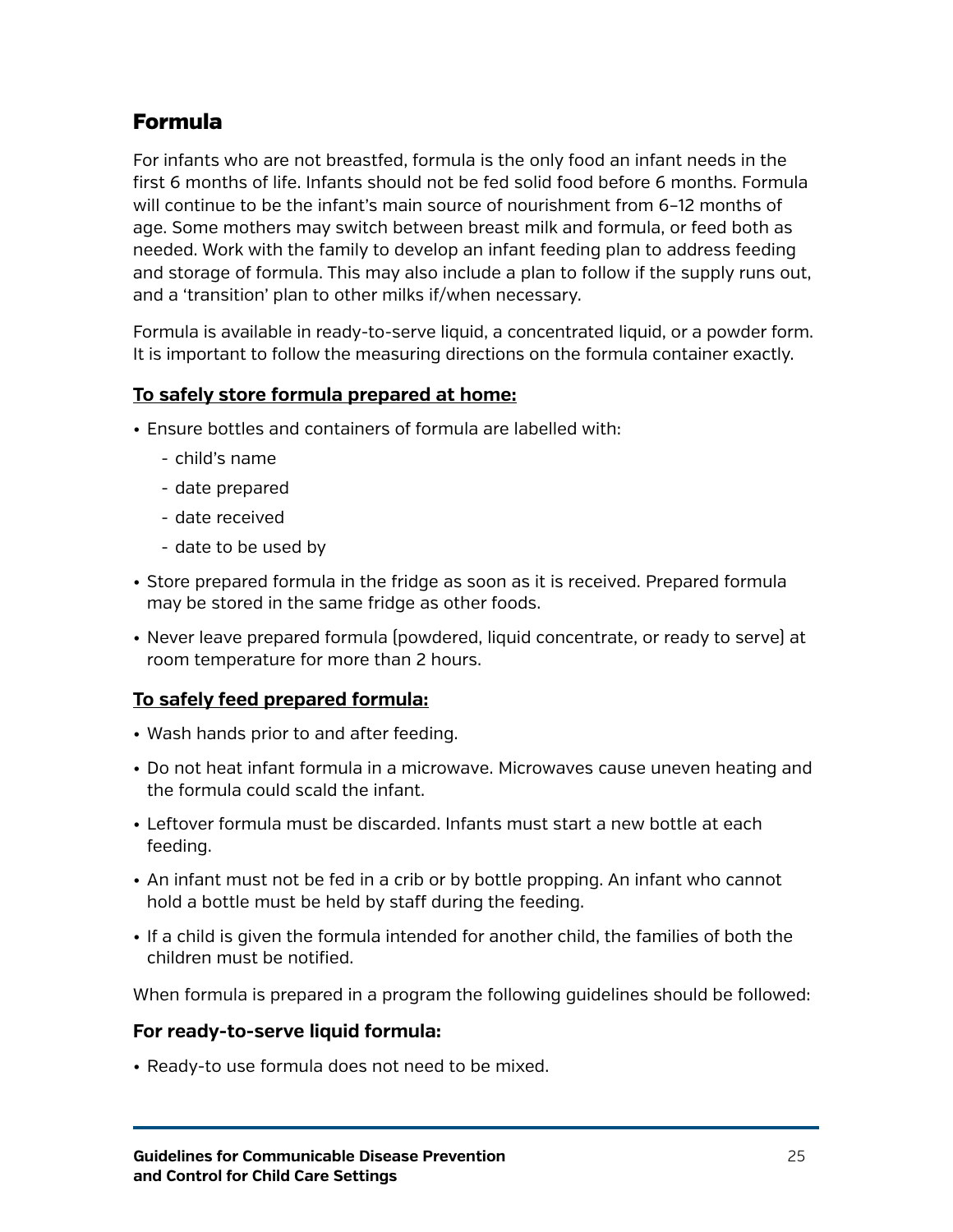- • Wash your hands prior to preparing formula.
- Until a child is 6 months old, everything used to prepare the formula needs to be sterilized each time by boiling for 2 minutes to make sure it is germ-free. This includes things like the measuring cup, can opener and tongs, as well as bottles and nipples.
- • After a child is 6 months old, everything used to prepare the formula must be washed and sanitized as per the Nova Scotia Food Retail & Food Services Code **[novascotia.ca/agri/documents/food-safety/NSFoodCode.pdf](http://www.novascotia.ca/agri/documents/food-safety/NSFoodCode.pdf)**
- • Clean and sanitize counters where formula is prepared.
- Store the filled bottles in the refrigerator. The bottles must be used within 48 hours. After this the formula must be discarded.
- • Once opened, ready-to-use formula can be covered and stored in the refrigerator for up to 48 hours. After this it must be discarded.

## **For liquid concentrate formula:**

- Wash your hands prior to preparing formula.
- • Until a child is 6 months old, everything used to prepare the formula needs to be sterilized each time by boiling for 2 minutes to make sure it is germ-free. This includes things such as the measuring cup, can opener and tongs, as well as bottles and nipples.
- • After a child is 6 months old, everything used to prepare the formula must be washed and sanitized as per the Nova Scotia Food Retail & Food Services Code **[novascotia.ca/agri/documents/food-safety/NSFoodCode.pdf](http://www.novascotia.ca/agri/documents/food-safety/NSFoodCode.pdf)**
- Clean and sanitize counters where formula is prepared.
- • Until a child is 6 months old, all types of water used to prepare the liquid concentrate formula must be boiled for at least 1 minute and cooled before mixing.
- • Well water must be tested for bacteria and chemical content. It is not safe to use well water that has high levels of chemicals or minerals to mix formula, even if you boil it. The Nova Scotia Department of Environment recommends that your well water be tested every 6 months for bacteria and every 2 years for chemical content. Contact 1-877-9ENVIRO (1-877-936-8476) to find out more about well water testing.
- If well water is used, continue to use boiled water for as long as the baby drinks formula.
- To prepare the formula, follow the instructions on the can. Use a measuring cup, not a bottle, to measure liquids because the measurements on bottles are not always accurate.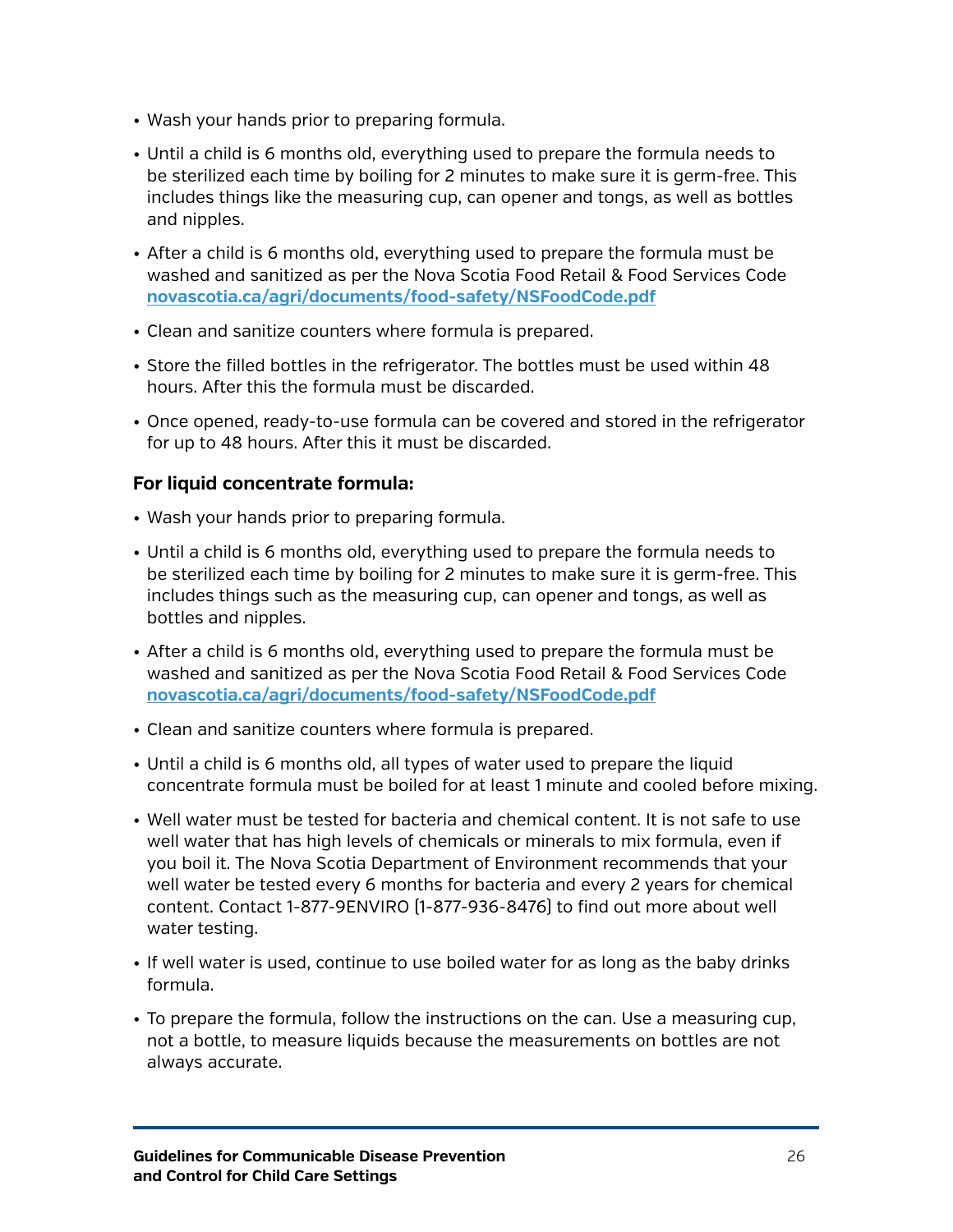- Store the filled bottles in the refrigerator at  $4^{\circ}C$  (40°F) or lower. The bottles must be used within 48 hours. After this the formula must be discarded.
- • Once opened, the liquid concentrate formula can be covered tightly and stored in the refrigerator for up to 48 hours. After this, it must be discarded.

### **For powdered formula:**

- • It is not safe to use powdered formula for babies less than 2 months old.
- Wash your hands prior to preparing formula.
- Clean and sanitize counters where formula is prepared.
- • Until a child is 6 months old, everything used to prepare the formula needs to be sterilized each time by boiling for 2 minutes to make sure it is germ-free. This includes things such as the measuring cup, can opener and tongs, as well as bottles and nipples.
- • After a child is 6 months old, everything used to prepare the formula must be washed and sanitized as per the Nova Scotia Food Retail & Food Services Code **[novascotia.ca/agri/documents/food-safety/NSFoodCode.pdf](http://novascotia.ca/agri/documents/food-safety/NSFoodCode.pdf)**
- • Well water must be tested for bacteria and chemical content. It is not safe to use well water that has high levels of chemicals or minerals to mix formula, even if you boil it. The Nova Scotia Department of Environment recommends that your well water be tested every 6 months for bacteria and every 2 years for chemical content. Contact 1-877-9ENVIRO (1-877-936-8476) to find out more about well water testing.
- It is safest to prepare only one bottle of formula at a time because powdered formula cannot be sterilized and may contain a small amount of bacteria.
- • To prepare the formula, follow the instructions on the can. Use a measuring cup, not a bottle, to measure liquids because the measurements on bottles are not always accurate.
- • Regardless of infant's age, all types of water used to prepare the powdered formula must be brought to a rolling boil for 1 minute and cooled to no less than 70°C (158°F) (cool for no more than 30 minutes at room temperature) before adding powder. **The prepared bottle of formula may then be cooled to room or body temperature (37°C) by quickly placing the bottle under cold running water or into a container of cold or ice water prior to feeding the infant to avoid potential scalding.**
- **• If preparing formula for later use,** the water used to prepare the formula must be brought to a rolling boil for 1 minute, dispensed into containers of a maximum size of 1 L and cooled down to no less than 70 $\degree$ C (158 $\degree$ F) (cool for no more than 30 minutes at room temperature) before adding powder. The prepared bottle of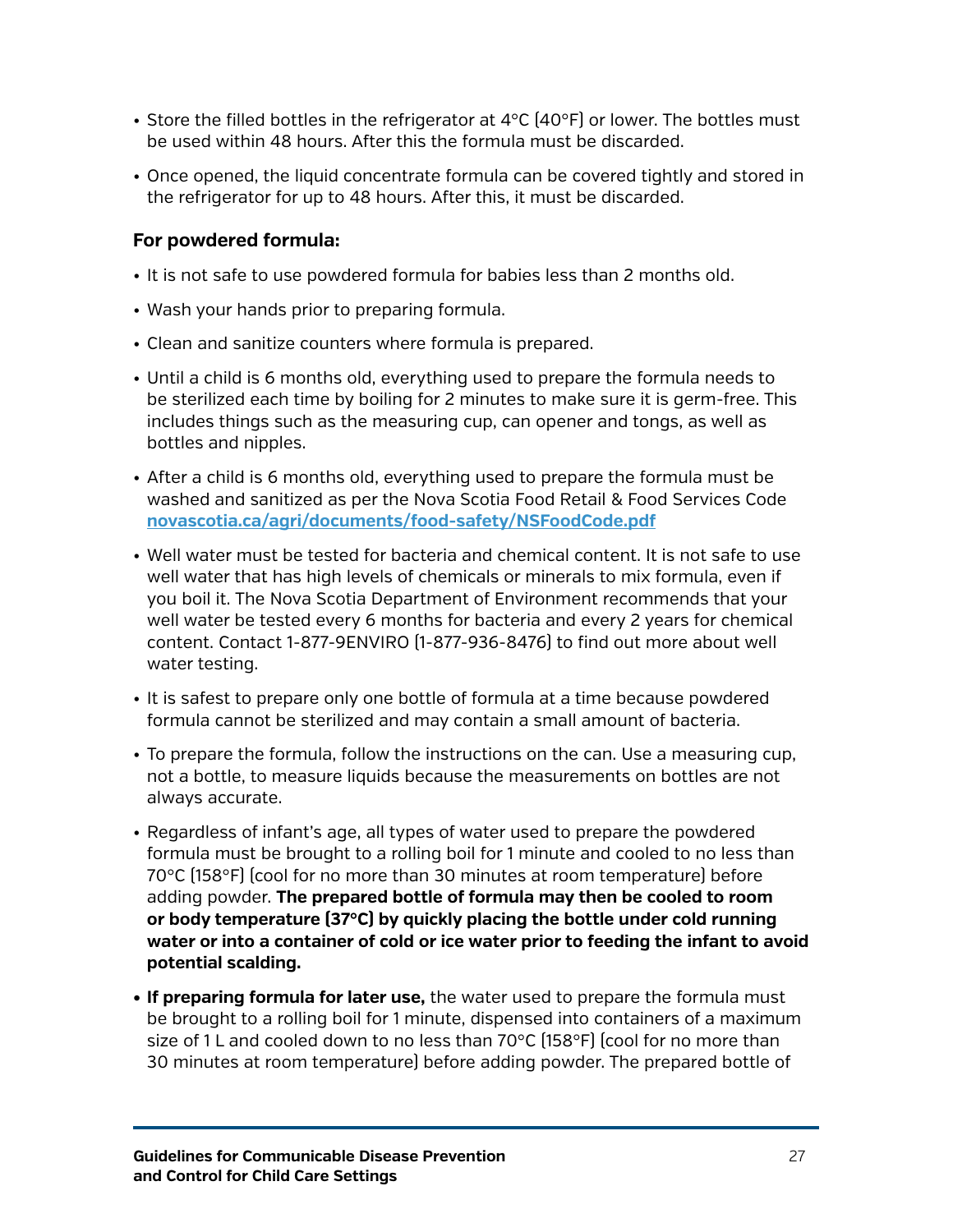formula may then be cooled to room or body temperature (37°C) by quickly placing the bottle under cold running water or into a container of cold or ice water prior to feeding the infant to avoid potential scalding.

- If well water is used, continue to use boiled water for as long as the baby drinks formula.
- • If not used immediately, put the filled, cooled bottles in the refrigerator right away.
- Formula that is prepared for later use can be stored up to 24 hours when refrigerated at 4 °C (40°F).
- Store open containers of powdered formula in the original container with a tightfitting lid in a cool, dry area and off the floor.
- Store open cans of powdered formula for up to 30 days only. Label each can with the date it was opened. Discard after 30 days or before the expiry date, whichever comes first.

## **To safely feed prepared formula:**

- • Wash hands prior to and after feeding.
- Do not heat infant formula in a microwave. Microwaves cause uneven heating and the formula could scald the infant.
- Leftover formula must be discarded. Infants must start a new bottle at each feeding.
- An infant must not be fed in a crib or by bottle propping. An infant who cannot hold a bottle must be held by staff during the feeding.
- • If a child is given the formula intended for another child, the families of both the children must be notified.

## <span id="page-31-0"></span>10.2.4 Preparing for Picnics and Outings

When planning for picnics and other outings, consider the duration of the outing and the availability of proper refrigeration. Improper storage of food increases the capability for bacterial growth and can result in an outbreak of food poisoning.

To properly prepare for picnics and outings, follow these guidelines:

- • Bring only non-perishable foods, if possible. These are foods that do not support bacterial growth, i.e., normally do not require refrigeration to be kept safe.
- • Keep perishable food, such as cooked meat, fish, poultry, and dairy products at a temperature less than  $4^{\circ}C$  [40°F]. Do not bring raw meat, fish, or poultry on an outing.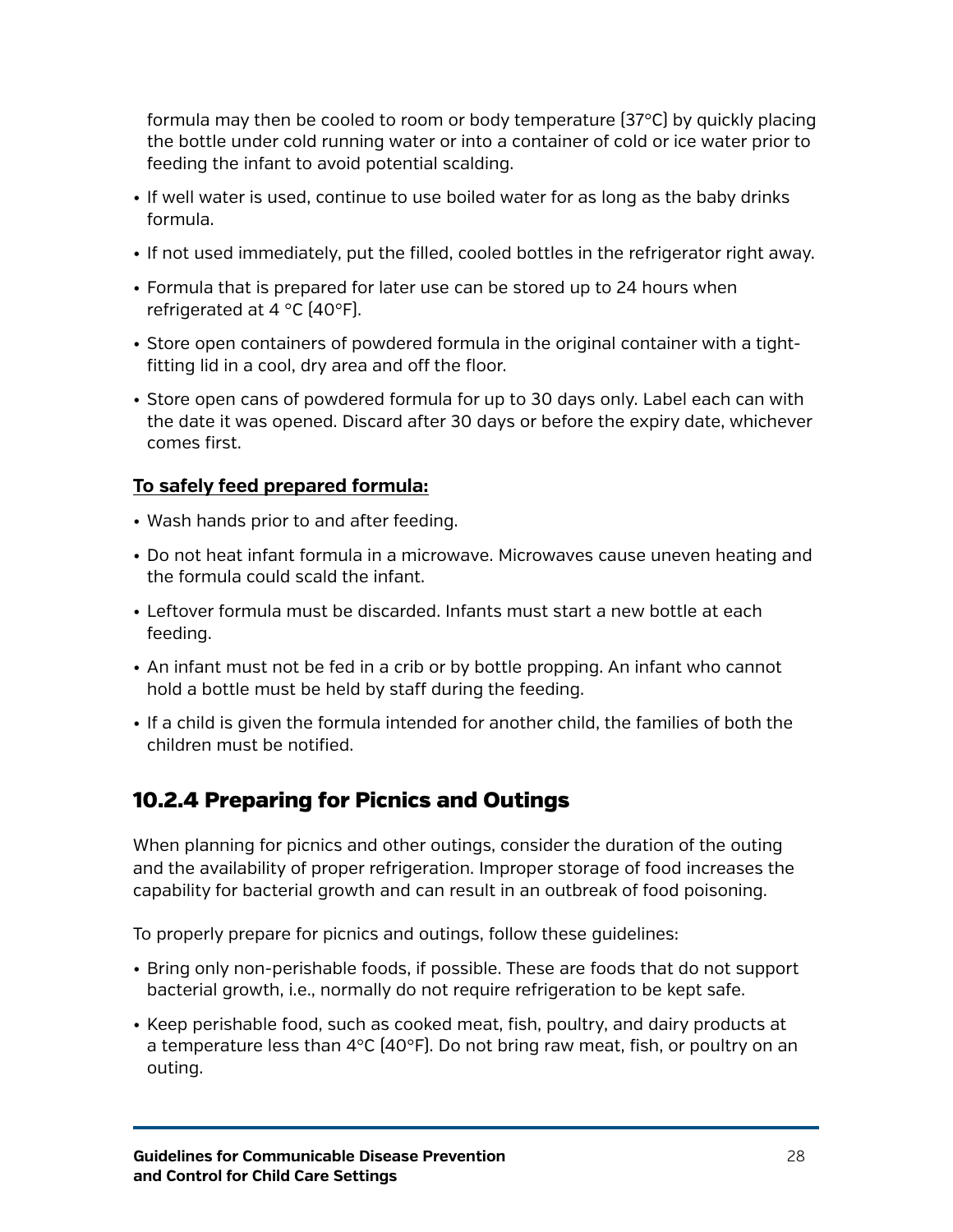- • Use alcohol-based hand rubs or moist towelettes to clean hands of staff and children before eating, if proper hand washing facilities are not available.
- Drink water from a known safe source only. Do not drink from springs, streams, and similar sources. If uncertain, always bring bottled water.

## <span id="page-32-0"></span>10.2.5 Serving Catered Foods

Catering includes foods from local restaurants and food service providers.

Preparing and storing food properly is important if the program uses catered food. The caterer must be able to answer several questions:

#### **WHERE does the caterer prepare the food?**

The food must be prepared in a licensed facility.

#### **HOW does the caterer transport the food to the program?**

The caterer must protect the food from contamination both during transportation to the program and upon arrival. The covered containers must either be disposable or made of an easily cleanable, non-absorbent, food-grade material.

### **WHAT is the temperature of the food during transportation to the program and upon arrival?**

The caterer must keep hot food at a temperature above 60°C (140°F) and cold food below 4°C (40°F).

### **WHAT utensils will the program use to serve and eat the food?**

The caterer must supply an adequate number of clean, sanitized utensils. If the caterer does not supply utensils, the program must have them available as well as the ability to clean and sanitize them.

The program must contact a Food Safety Specialist if the safety or integrity of the food is in question. To contact a Food Safety Specialist, please see: **[novascotia.ca/nse/dept/offices.asp](http://novascotia.ca/nse/dept/offices.asp)**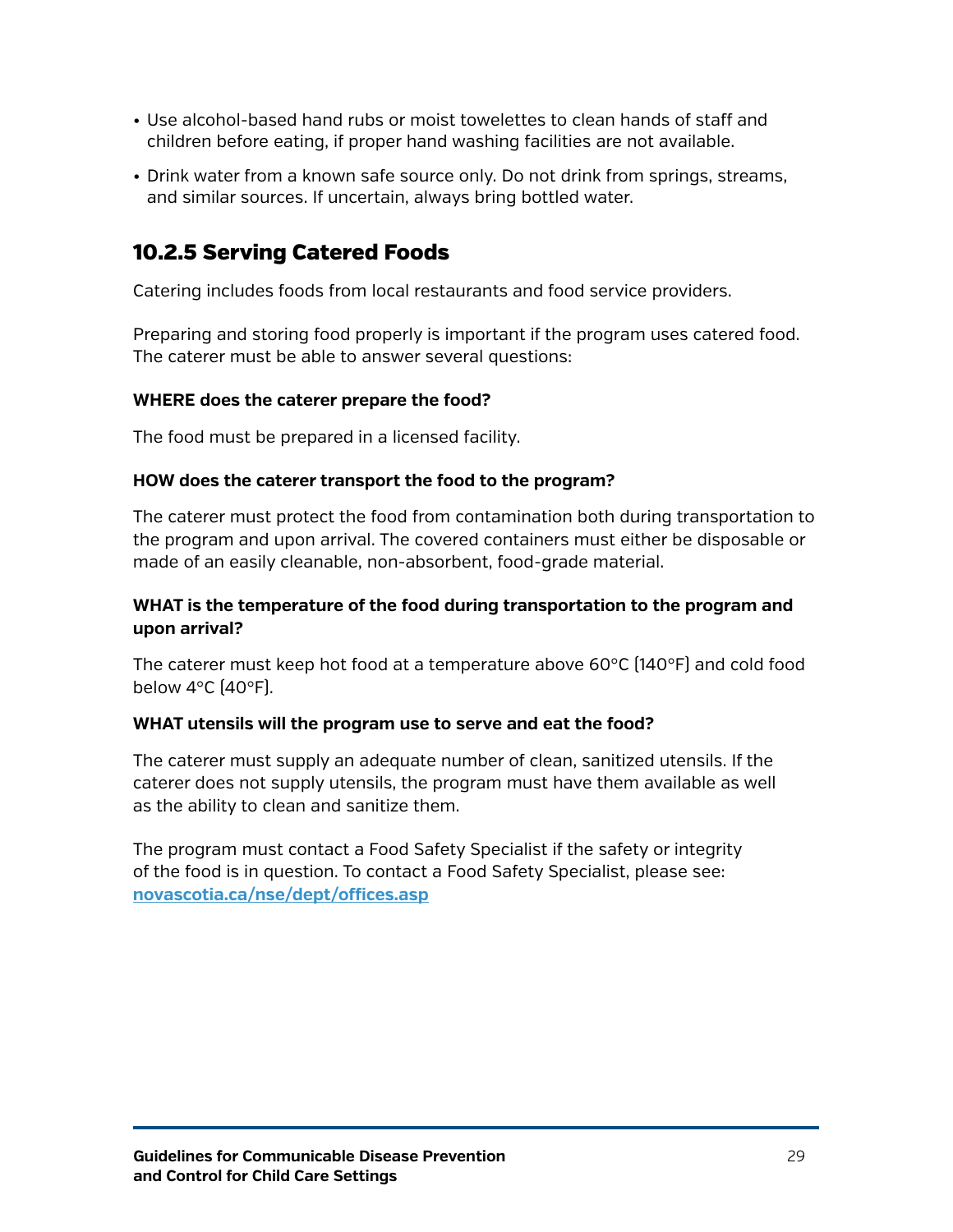## <span id="page-33-0"></span>10.2.6 Food from Home

- • Food brought in from homes may be a risk to food safety, because the means of preparation, cooking, temperature and transporting of these foods is not known.
- When medical or dietary needs require a child to bring food from home or if the child is in the school-aged program, this food must be labelled with the child's name and refrigerated if required.
- Food considered to be a low-risk food by Nova Scotia Environment, including whole fruits and vegetables that have not been cut except for the purpose of harvesting and dry non-potentially hazardous baked goods (i.e., those that do not contain cream, custard, cream cheese, meat or any other potentially hazardous food as filling or a topping) may be brought into the program if this is acceptable to the licensee.
- For specific requirements related to food safety, please see the Food Safety Standard, page A15, in the Manual for Food and Nutrition in Regulated Child Care Settings found at the following link: **[ednet.ns.ca/earlyyears/documents/](http://ednet.ns.ca/earlyyears/documents/providers/Manual-Food_and_Nutrition.pdf) [providers/Manual-Food\\_and\\_Nutrition.pdf](http://ednet.ns.ca/earlyyears/documents/providers/Manual-Food_and_Nutrition.pdf)**

## <span id="page-33-1"></span>10.3 Storing Food

To provide children with safe and wholesome meals, the program must create and enforce proper conditions for storing food. To properly store food, follow these guidelines:

## **Refrigerated Foods:**

- • Check that each refrigerated space has an accurate indicating thermometer.
- Store meats, fish, poultry, and dairy products at a temperature below  $4^{\circ}C$  [40 $^{\circ}F$ ]. Store raw meats, fish, and poultry on the lowest shelf with all cooked ready-to-eat foods stored above.
- Keep frozen food at a temperature below -18°C [0°F].
- • Follow the manufacturer's label for storage requirements of other food products.
- • Cover or wrap and label all food in refrigerators and freezers—label with the food name, date, and the cook's name.
- Ensure adequate air circulation for even cooling. Do not overstock refrigerators, which could block or prevent air circulation.
- Store raw perishable foods for 2 to 3 days only. Consider freezing if longer storing time is required.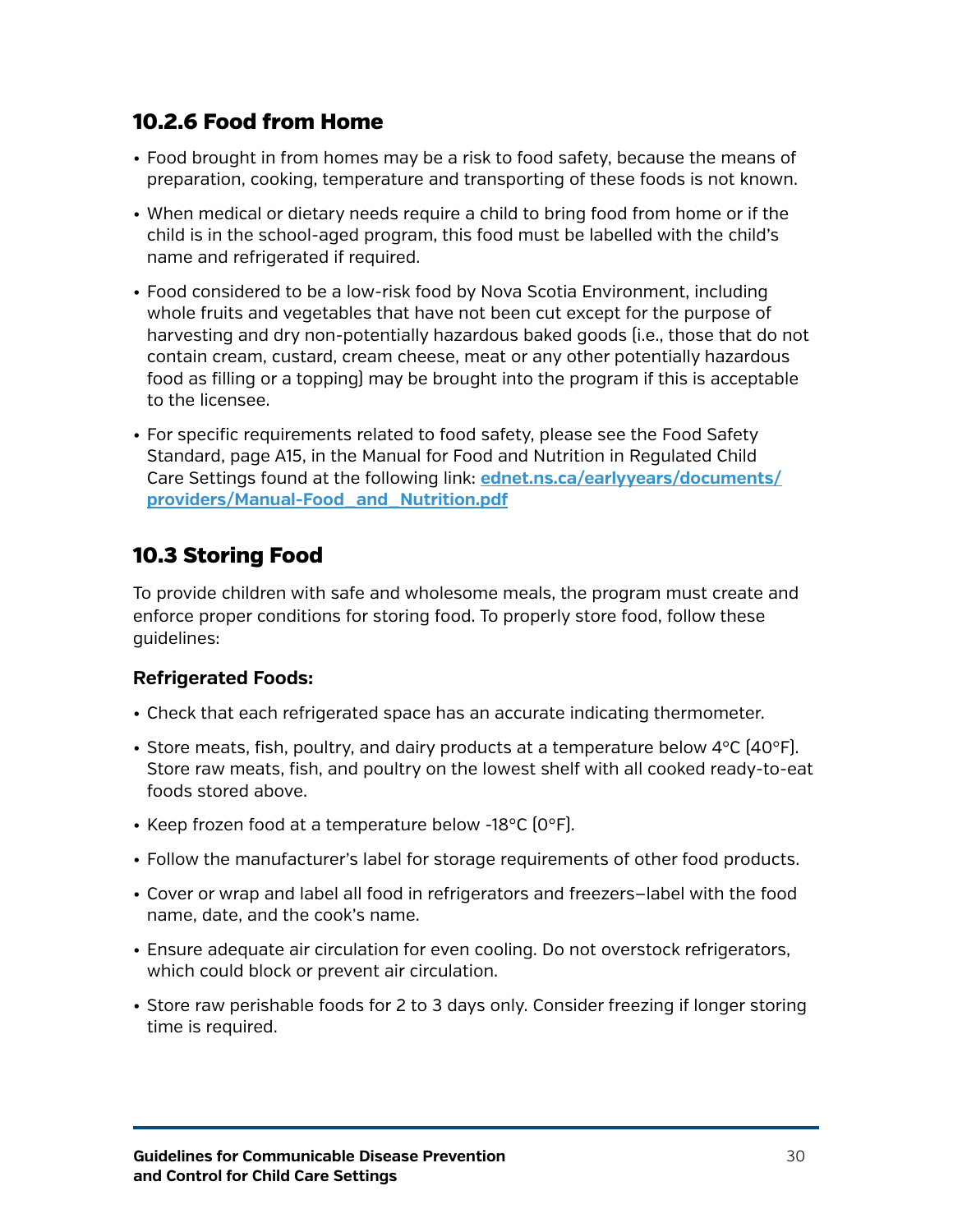## **Dry Storage (non-refrigerated food):**

- Keep storage areas clean, dry, well-ventilated, and adequately lit.
- Store only food in food storage areas.
- Store food at least 15 cm [6 inches] above the floor on racks or pallets.
- Check that all shelving is made of easily cleanable and non-absorbent material.
- • Place open package and bulk foods in sealed and easily cleanable containers to prevent contamination.
- • Store insecticides and chemicals in a locked cupboard or room away from food and children.

## <span id="page-34-0"></span>10.4 Cleaning and Sanitizing Utensils

Dirty utensils can contaminate food. The improper cleaning and sanitizing of utensils can result in unsafe food. Unsafe food can in turn lead to food poisoning.

Clean and sanitize all utensils that touch food before using them. Avoid crosscontamination—do not use a knife to cut raw chicken and the same knife to cut cooked chicken. Properly wash the knife between uses.

A safe method to clean and sanitize multi-service utensils should include either a three-compartment sink or a dishwasher.

For specific details on cleaning and sanitizing, contact a Food Safety Specialist at **[novascotia.ca/nse/dept/offices.asp](http://novascotia.ca/nse/dept/offices.asp)**

# <span id="page-34-1"></span>11.0 Environmental Sanitation

Many germs that can cause illnesses survive for a long time on surfaces. Some germs only live for a few hours, while others can live for several days or even weeks. In some cases, it only takes a few germs to cause an illness.

Proper cleaning and disinfecting practices play an important part in preventing illnesses and infections in the program. To have a clean, safe environment, the program must develop and enforce proper cleaning and disinfection policies.

## <span id="page-34-2"></span>11.1 Cleaning

Cleaning is an important way to remove visible dirt from various surfaces. To remove dirt, rub the surface with a cloth or towel moistened with a household detergent. The rubbing action creates friction and the detergent helps break down fats and proteins.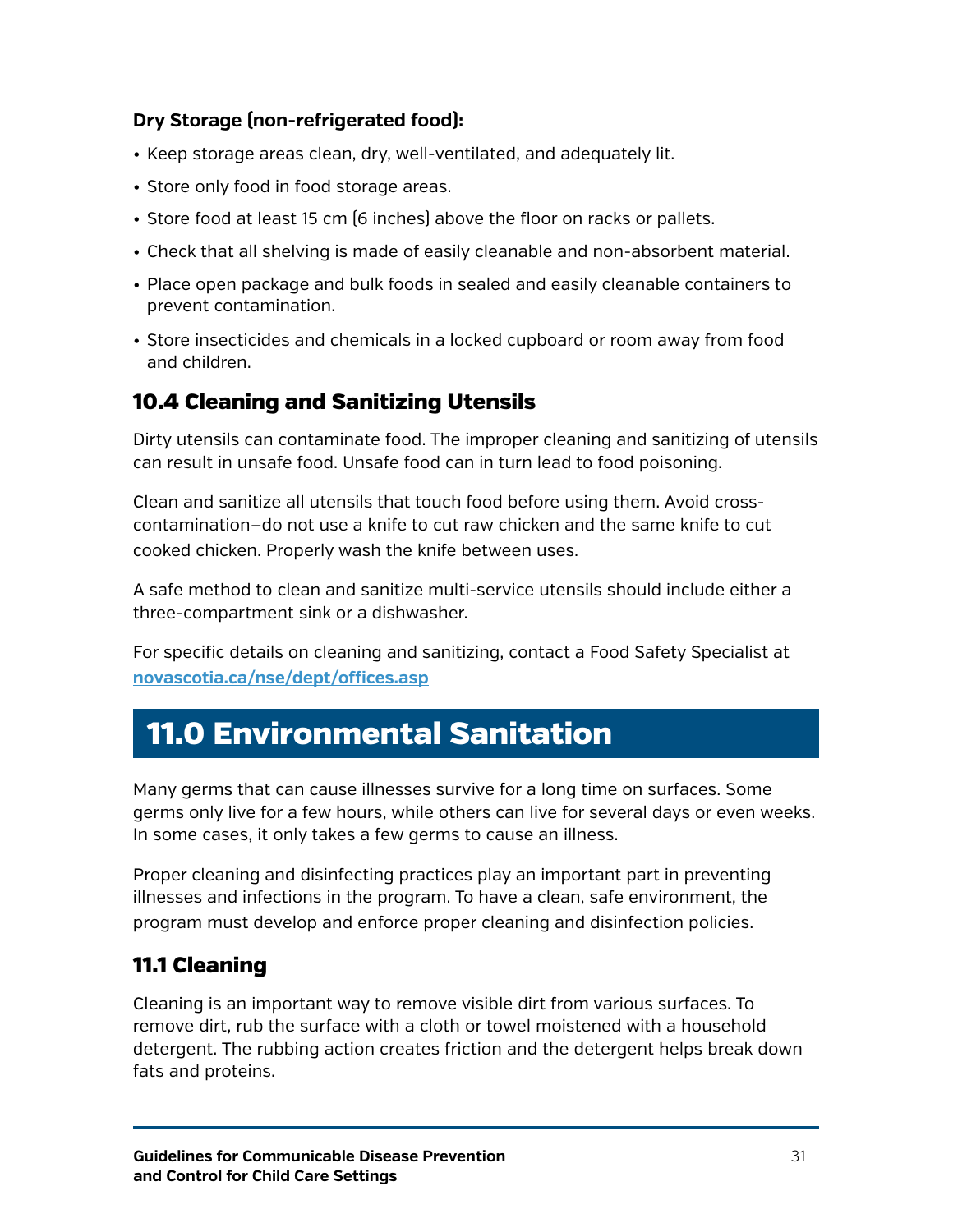Cleaning removes some germs from a dirty surface, but does not necessarily remove all of the germs. Certain germs are very resistant to detergents. The only way to remove them is to sanitize the surface properly.

A good way to remember the difference between cleaning and sanitizing is that cleaning gets rid of the dirt you can see, while sanitizing gets rid of most of the germs you can't see.

## <span id="page-35-0"></span>11.2 Sanitizing

Sanitizing reduces the germs present on a surface or object. Sanitizing should not be done on its own. Always clean before sanitizing as dirt places a great demand on the chemical found in sanitizing solutions and reduces their effectiveness. If sanitizing is done without cleaning, the surface may not be properly sanitized.

Use rubber gloves when sanitizing to avoid contact with corrosive materials that cause skin problems. Always wash hands after cleaning or sanitizing. Wash hands immediately after removing rubber gloves.

## <span id="page-35-1"></span>11.3 Disinfecting

Disinfection inactivates or kills the germs that may be present on environmental surfaces and that cleaning does not remove. Always clean before disinfecting.

Use rubber gloves when disinfecting to avoid contact with corrosive materials that cause skin problems. Always wash hands after cleaning or disinfecting. Wash hands immediately after removing rubber gloves.

## **Mixing a Disinfectant Solution**

Household bleach is the most commonly used chemical for disinfecting objects and surfaces in programs. It is convenient, readily available, economical, and effective. Undiluted bleach is a corrosive chemical. It is important to dilute it to a working strength. There are a number of other disinfectant and sanitizing products available that are suitable for use in programs. Alternative products to bleach can be used provided that:

- The product has a drug identification number (DIN) for food contact surfaces and pest control product (PCP) registration number for non-food contact surfaces on the label.
- It is effective for its intended use.
- The manufacturer's directions can be followed exactly as printed on the label.

The table below provides instructions on mixing various disinfectant solutions.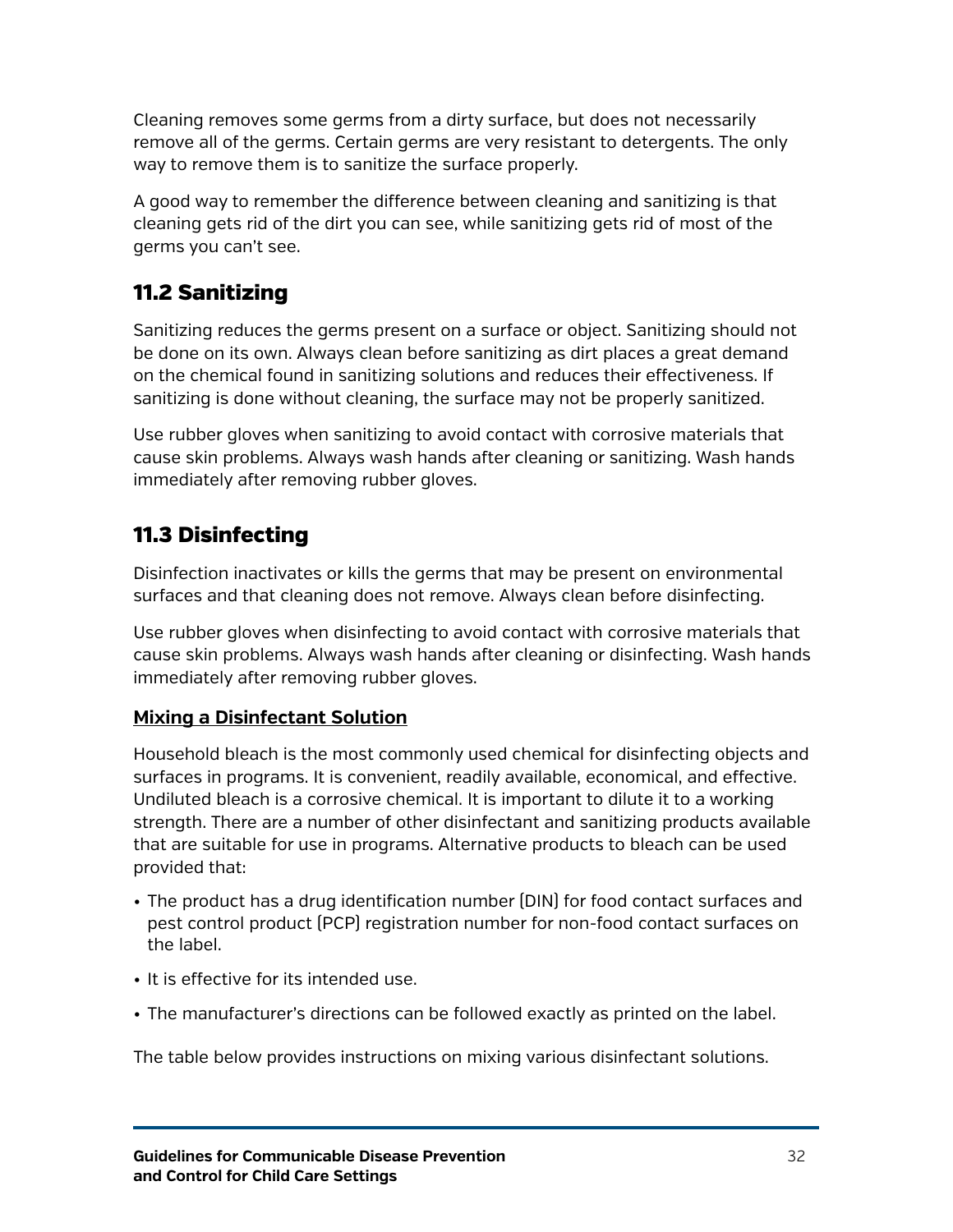<span id="page-36-0"></span>

| Table 11: Mixing and Using a Disinfectant/Sanitizer |  |
|-----------------------------------------------------|--|
|-----------------------------------------------------|--|

| <b>Using Household Bleach</b><br>[Original strength approx. 5.25% sodium hypochlorite]                |                                                                                                                                  |                                                                                                                                                                                                                                         |  |  |
|-------------------------------------------------------------------------------------------------------|----------------------------------------------------------------------------------------------------------------------------------|-----------------------------------------------------------------------------------------------------------------------------------------------------------------------------------------------------------------------------------------|--|--|
| <b>To Disinfect/Sanitize</b>                                                                          | <b>Dilution</b>                                                                                                                  | <b>Method</b>                                                                                                                                                                                                                           |  |  |
| Bathrooms, diaper<br>change tables, toys,<br>water tables, sleep<br>mats, chairs, general<br>surfaces | Mix 2 teaspoons (tsp)<br>[10 mL] of bleach to<br>each litre of water<br>Approximately 500<br>parts per million (ppm)<br>chlorine | • Apply to a cleaned surface<br>• Leave on the surface for 2<br>minutes<br>• Allow to air dry<br>• Surfaces such as diaper<br>change tables and potties<br>can be wiped dry after<br>30 seconds with a clean,<br>single-use paper towel |  |  |
| Food contact surfaces,<br>dishes, eating utensils,<br>toys that children put<br>in their mouths       | Mix $\frac{1}{2}$ tsp $[2.5$ mL $]-1$<br>tsp [5 mL] of bleach to<br>each litre of water<br>Approximately 100<br>ppm of chlorine  | • Immerse cleaned object<br>in sanitizer solution for<br>2 minutes or spray on<br>surfaces and allow to stand<br>for at least 2 minutes<br>• Surface may be wiped with<br>a clean, single-use paper<br>towel                            |  |  |
| Surfaces contaminated<br>with blood, feces,<br>vomit, or other bodily<br>fluids                       | Mix 7 tablespoons<br>[Tbsp] [100 mL] of<br>bleach to each litre of<br>water<br>Approximately 5000<br>ppm of chlorine             | • Apply to a cleaned surface<br>• Leave on the surface for 30<br>seconds<br>• Allow to air dry<br>• Adequate ventilation must<br>be provided                                                                                            |  |  |
| <b>Using Quaternary Ammonia Compounds</b>                                                             |                                                                                                                                  |                                                                                                                                                                                                                                         |  |  |
| <b>To Disinfect/Sanitize</b>                                                                          | <b>Dilution</b>                                                                                                                  | <b>Method</b>                                                                                                                                                                                                                           |  |  |
| Food contact surfaces,<br>dishes, eating utensils,<br>toys that children put<br>in their mouths       | $200$ ppm                                                                                                                        | • Follow manufacturer's<br>instructions                                                                                                                                                                                                 |  |  |

(table continued on next page)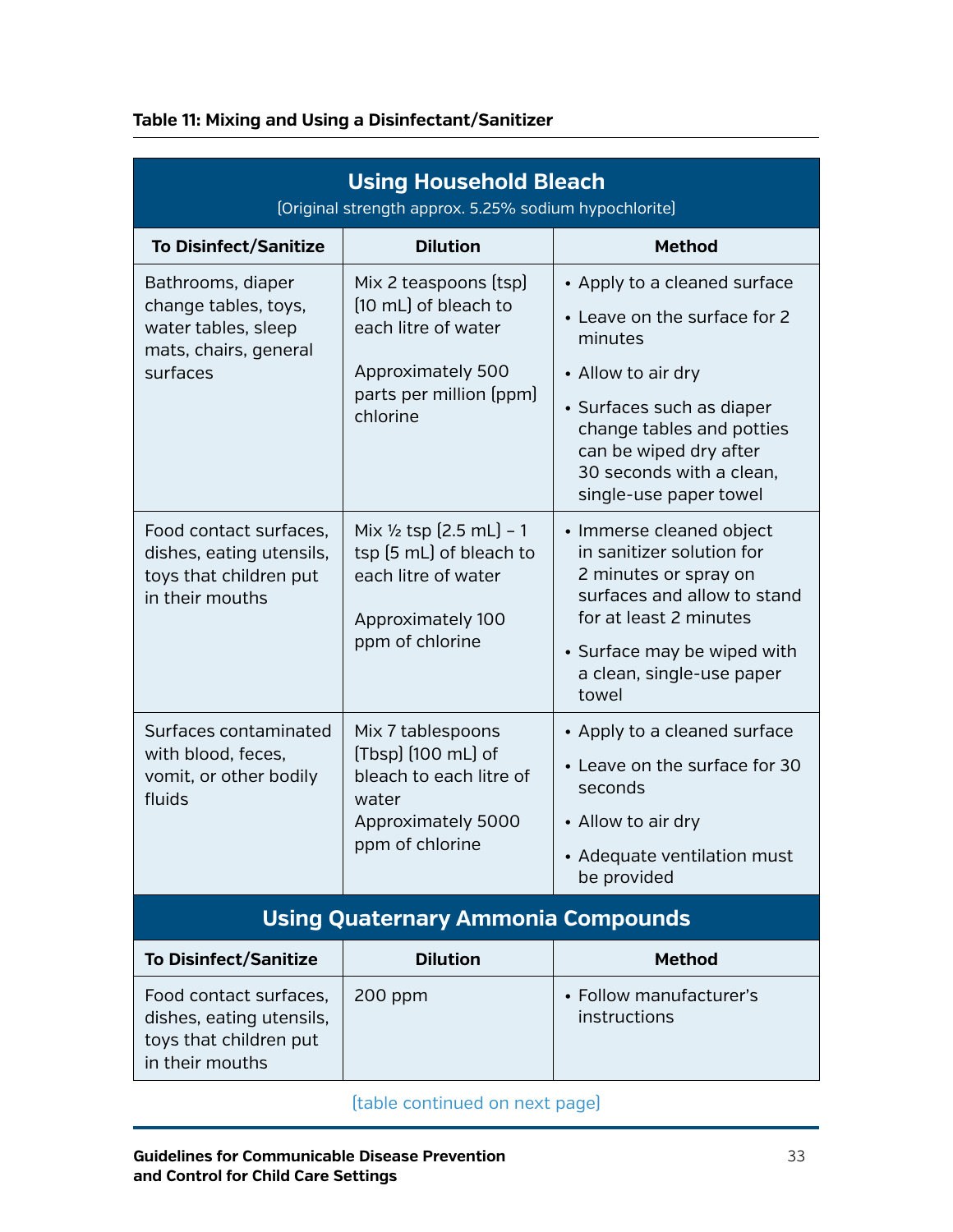| <b>Using lodine</b>                                                                             |                 |                                         |  |  |
|-------------------------------------------------------------------------------------------------|-----------------|-----------------------------------------|--|--|
| <b>To Disinfect/Sanitize</b>                                                                    | <b>Dilution</b> | <b>Method</b>                           |  |  |
| Food contact surfaces,<br>dishes, eating utensils,<br>toys that children put<br>in their mouths | 25 ppm          | • Follow manufacturer's<br>instructions |  |  |

Directions for mixing disinfectant/sanitizer solutions:

- Use only potable (drinkable) water.
- Always pour bleach into water.
- Do not use clear spray bottles or containers because light quickly weakens the strength of the solution.
- • Mix a fresh solution daily. Household bleach solutions quickly lose strength. Discard unused/leftover solutions at the end of the day.
- • Label containers with the name of the solution and its dilution. Follow the requirements of your Workplace Hazardous Materials Information System (WHMIS) program for the labeling and storage of sanitizers.
- • For all other sanitizers or disinfectants, follow the manufacturer's instructions for application strength, contact time and rinsing or wiping.
- • **DO NOT mix bleach with any other chemicals.**
- • **Keep all chemical solutions out of children's reach.**

## <span id="page-37-0"></span>11.4 Clothing

Personal clothing and other items must be stored in individual cubicles (cubbyholes) or on hooks. Personal clothing and items including cloth diapers that have been soiled must not be rinsed in the program and must be placed in a sealed plastic bag to be washed at home.

Wash dress-up clothing each week or more often if soiled.

## <span id="page-37-1"></span>11.5 Furniture and Equipment

To properly sanitize certain furniture and equipment, spray tables and chairs with the sanitizing solution and let the solution sit for at least 2 minutes. Wipe dry with a clean, single-use towel.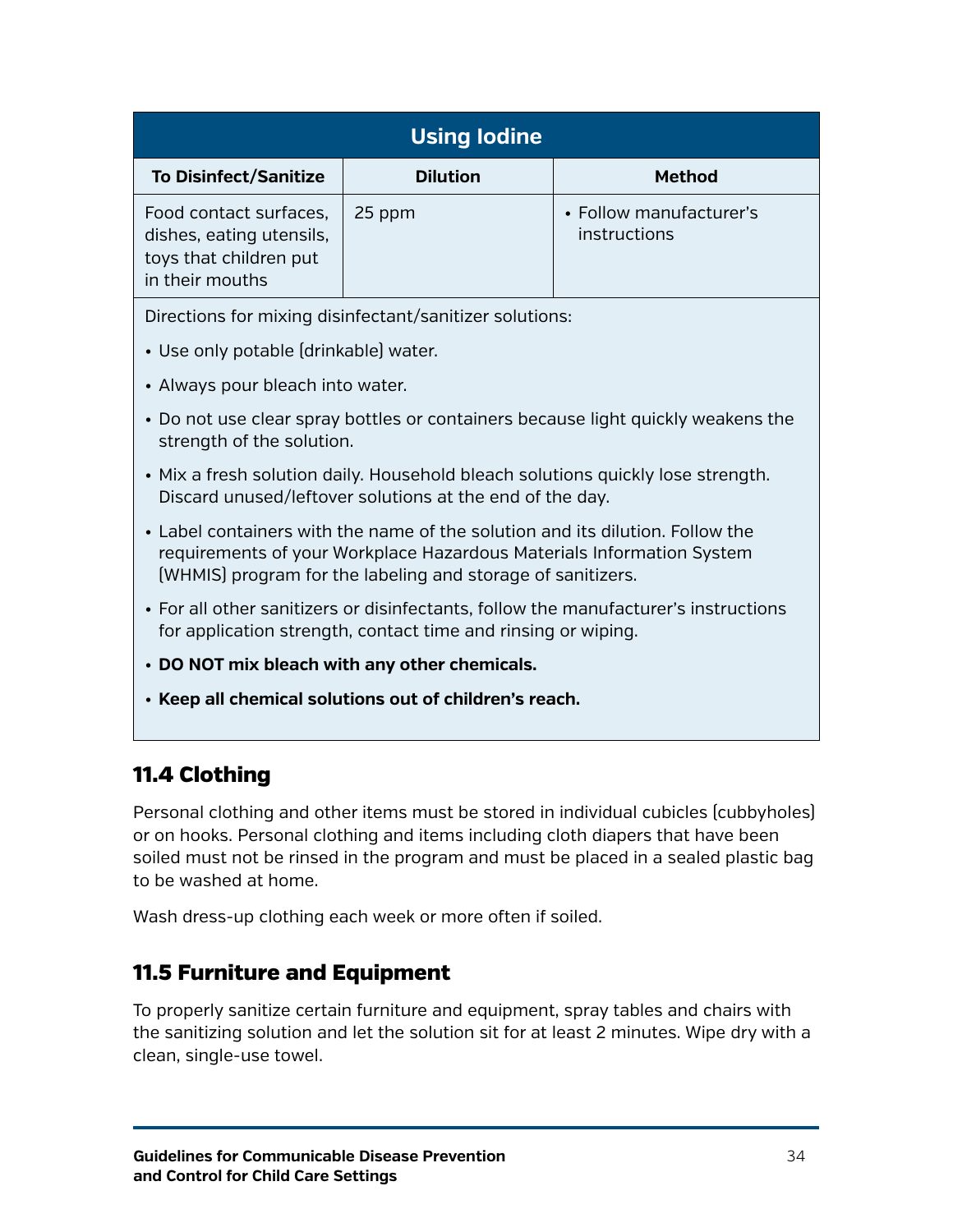## <span id="page-38-0"></span>11.6 Toys

Clean and sanitize infant and toddler mouth toys at least once a day. Clean and sanitize other toys and toys used by older children once a week, or more often if contaminated.

To properly clean and sanitize toys to prevent the spread of germs, follow these guidelines:

- 1. Wash and sanitize plastic toys as you would for furniture and equipment as discussed above.
- 2. Moist-wipe toys such as books and puzzles with a sanitizer each week.
- 3. Launder soft, cuddly toys at least once a week and more often, as required.
- 4. Store personal toys in the child's cubicle when not in use.
- 5. Personal toys including stuffed toys that have been soiled must be placed in a sealed plastic bag to be washed at home.

## <span id="page-38-1"></span>11.7 Sandboxes, Water Play and other Sensory Play Areas

Sandboxes and water areas are great places for children to play, but they also are a source for germs. To establish safe play areas, follow these guidelines:

## Sandboxes:

### **Outdoor**

- Cover outdoor sandboxes when they are not in use to prevent access by animals. Check that the lid fits tightly.
- Rake the sand daily and inspect for animal or human feces or urine.
- • If animal or human feces is found, empty the sandbox, discard the contaminated sand, clean and disinfect the sandbox, and allow to air dry before refilling it with clean sand.
- If only urine is present, leave the sandbox open to sunlight. Children should not be allowed to use it for 24–48 hours.
- Clean and disinfect sandbox toys at least once a week.
- Replace outdoor sand every 2 years.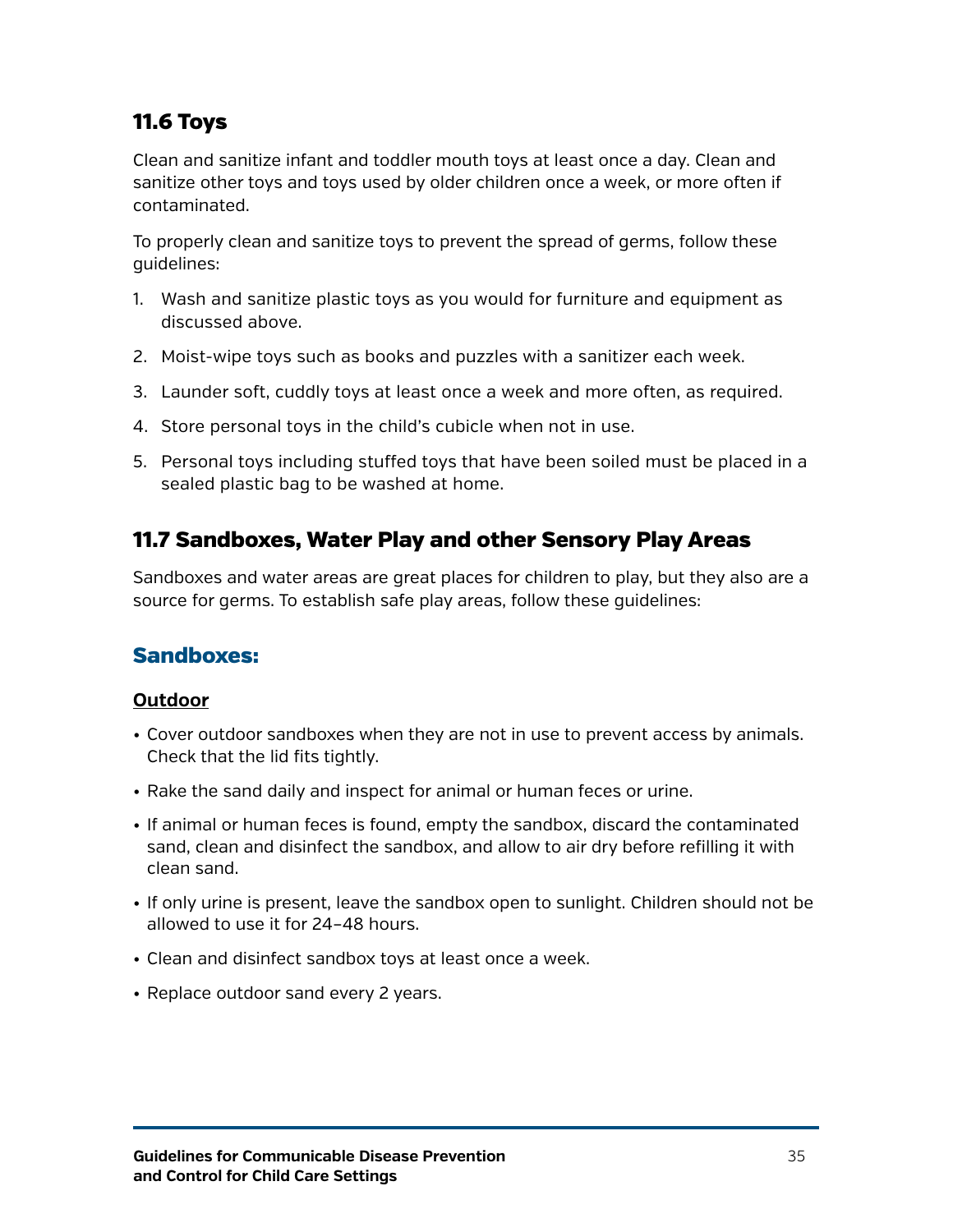#### **Indoor**

- Cover the sand table when not in use.
- Discard any sand that has fallen on the floor.
- • Throw out the contents and clean and sanitize the sand table 3 times a year or more often if contaminated.
- Clean and disinfect sand table toys at least once a week.

## Water Play:

### **Water Play Tables**

- • Both staff and children should wash their hands before and after water play.
- The water table should be filled with fresh potable water immediately before use.
- Supervise children and ensure they do not drink the water.
- Drain, clean, and disinfect water play container after each use–at least once a day.
- Clean and disinfect toys used in water play each day.
- • Children who have an infection of any kind, or who have open sores or wounds, cannot participate in water play.
- During an outbreak, water play table use should be discontinued.

## **Wading Pools**

- The wading pool should be filled with fresh potable water immediately before use.
- Wading pools should be stored to prevent water collecting in the pool.
- The wading pool must have a depth of less than 12 inches of water.
- Supervise children and ensure they do not drink the water.
- Empty, clean and disinfect the pool after each use.
- Children in diapers cannot participate in wading pool play.
- Children who have an infection of any kind, or who have open sores or wounds, cannot participate in water play.
- During an outbreak, wading pool use should be discontinued.

## Other Sensory Play Materials:

• Both staff and children should wash their hands before and after sensory play.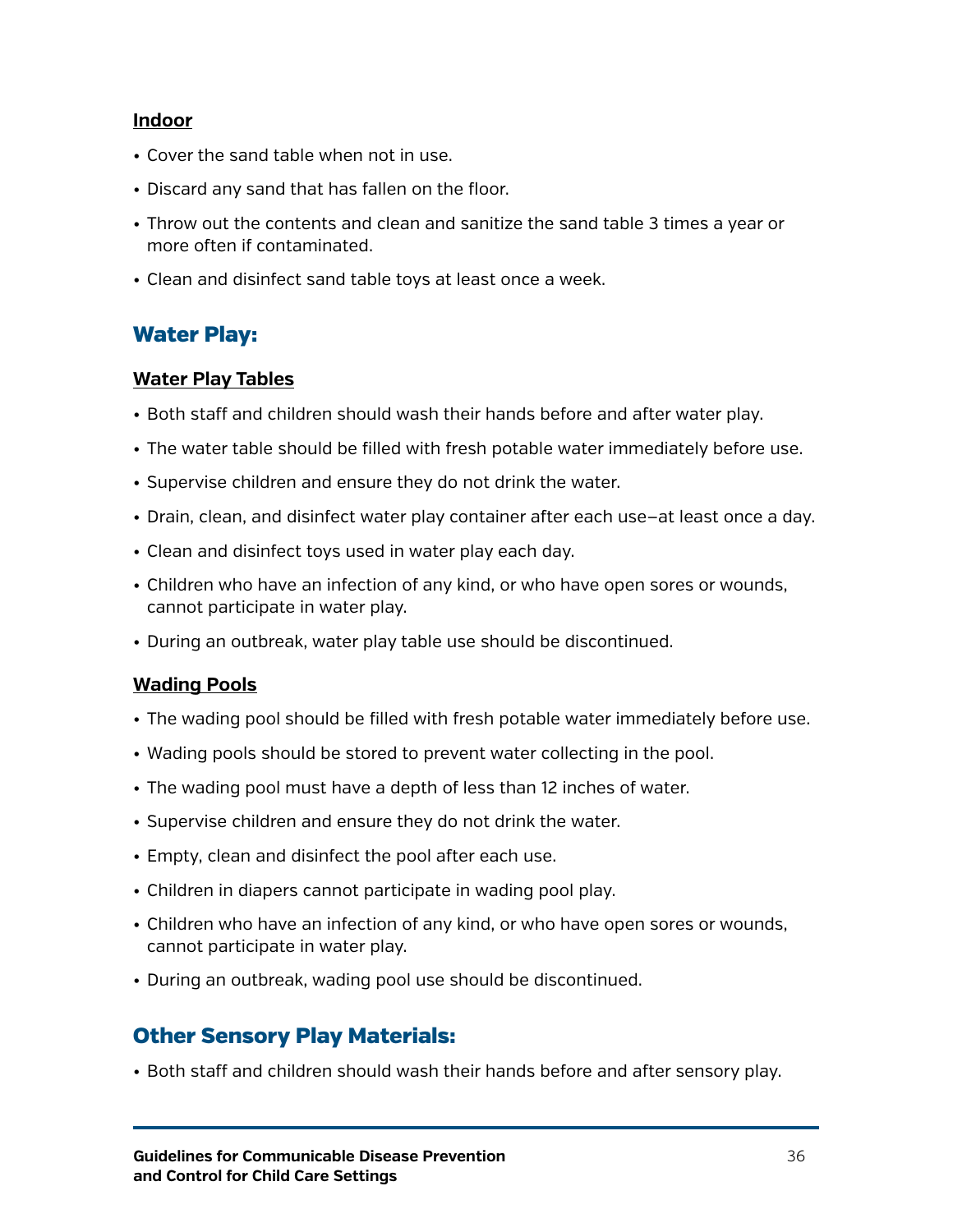- Sensory play items such as rice, pasta, confetti and others must be discarded once a week or more frequently if contaminated.
- Clean and disinfect the basin when the sensory material is changed.
- During an outbreak, sensory play table use should be discontinued.

## <span id="page-40-0"></span>11.8 Cots and Cribs

Sleeping areas also are a potential source for spreading illnesses. To prevent spreading illnesses, follow these guidelines:

- Assign each crib, cot, or sleeping mat and appropriate linen to a specific child.
- When in use, separate cribs, cots or sleeping mats by at least 46 cm (18 in.), so that children are not able to touch each other. See Day Care Regulations **[novascotia.ca/just/regulations/regs/dayregs.htm](http://www.novascotia.ca/just/regulations/regs/dayregs.htm)**
- Ensure each child's linen is separated during storage.
- • Store sleeping mats or mattresses (including linen) that are placed directly on the floor in separate plastic bags.
- Launder all linen each week.
- Launder linen and clean and disinfect cots, cribs, crib mattresses, or sleeping mats contaminated with feces, urine, or other bodily fluids immediately and before assigning to another child.

## <span id="page-40-1"></span>11.9 Washrooms

Proper cleaning and sanitizing is crucial in washroom areas to avoid spreading illnesses. See Appendices **[G](#page-48-1)** & **[H](#page-49-1)** for more information on the proper procedure for toileting.

To properly clean and disinfect the washroom, follow these guidelines:

- Wear gloves as a personal protection from cleaners.
- • Clean and disinfect the washroom including faucets, sinks, and toilet seats at least once each day, and more often as necessary.
- Start from the highest areas and move to the lowest areas-from the ceiling down to the floors. This way, you work on the least soiled areas first and the most soiled areas last.
- Ensure adequate supplies of toilet paper, liquid soap, and paper towels in dispensers.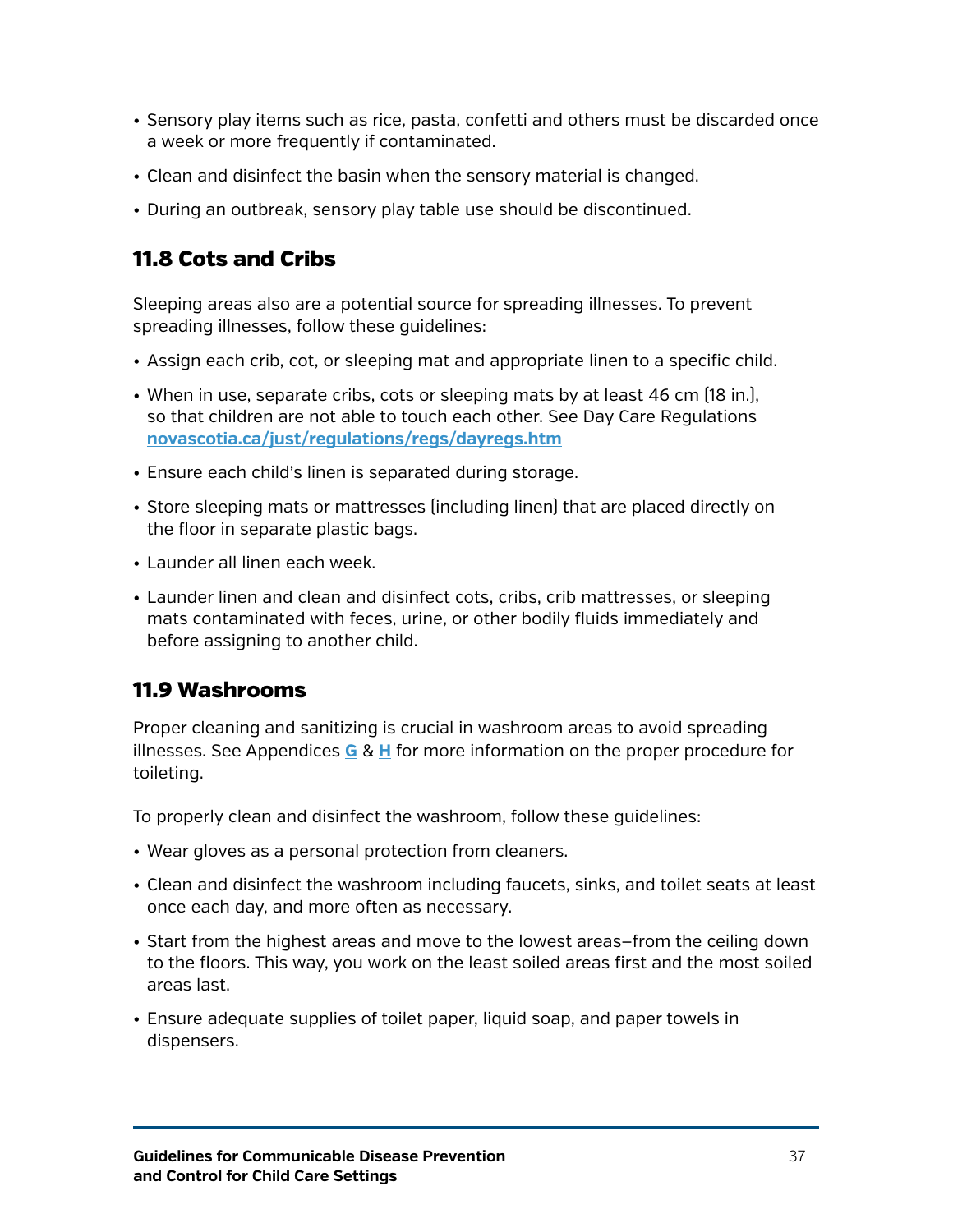# <span id="page-41-0"></span>12.0 Pets

Pets are a potential source of infection in the program. It is preferable not to have pets in the program. If the program chooses to keep a pet, follow these guidelines:

- • Ensure that all pets are healthy, with proof of vaccination from a veterinarian.
- • Ensure that children and staff wash their hands after handling or feeding pets.
- Supervise children closely when they are handling pets.
- Pets should have their own area for sleeping and eating where they will not be disturbed.
- Pets should not be in the kitchen, eating areas or in the children's outdoor play area.
- • Litter boxes should be in an area that is not accessible to children.
- Clean pets' living quarters as necessary. Do not allow children to help.
- Store pet food in a safe place away from the children's food.
- Acceptable pets may include fish, gerbils, pet rats, and pet mice.
- Unacceptable pets include ferrets, lizards, snakes, turtles, psittacine birds (birds belonging to the parrot family), baby chicks or any wild or dangerous animals.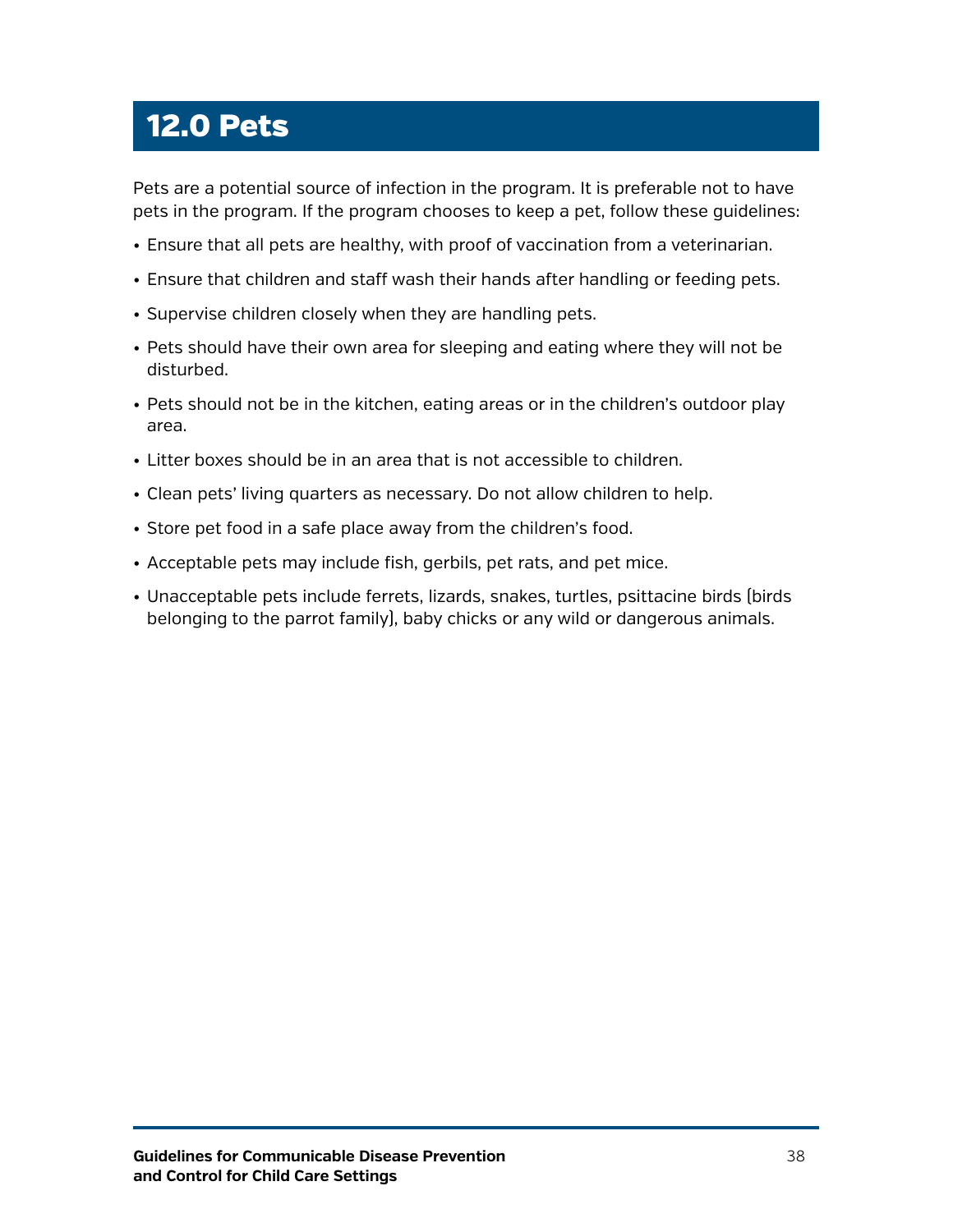<span id="page-42-1"></span><span id="page-42-0"></span>

**Guidelines for Communicable Disease Prevention** 39 **and Control for Child Care Settings**

**Aussi disponible en français**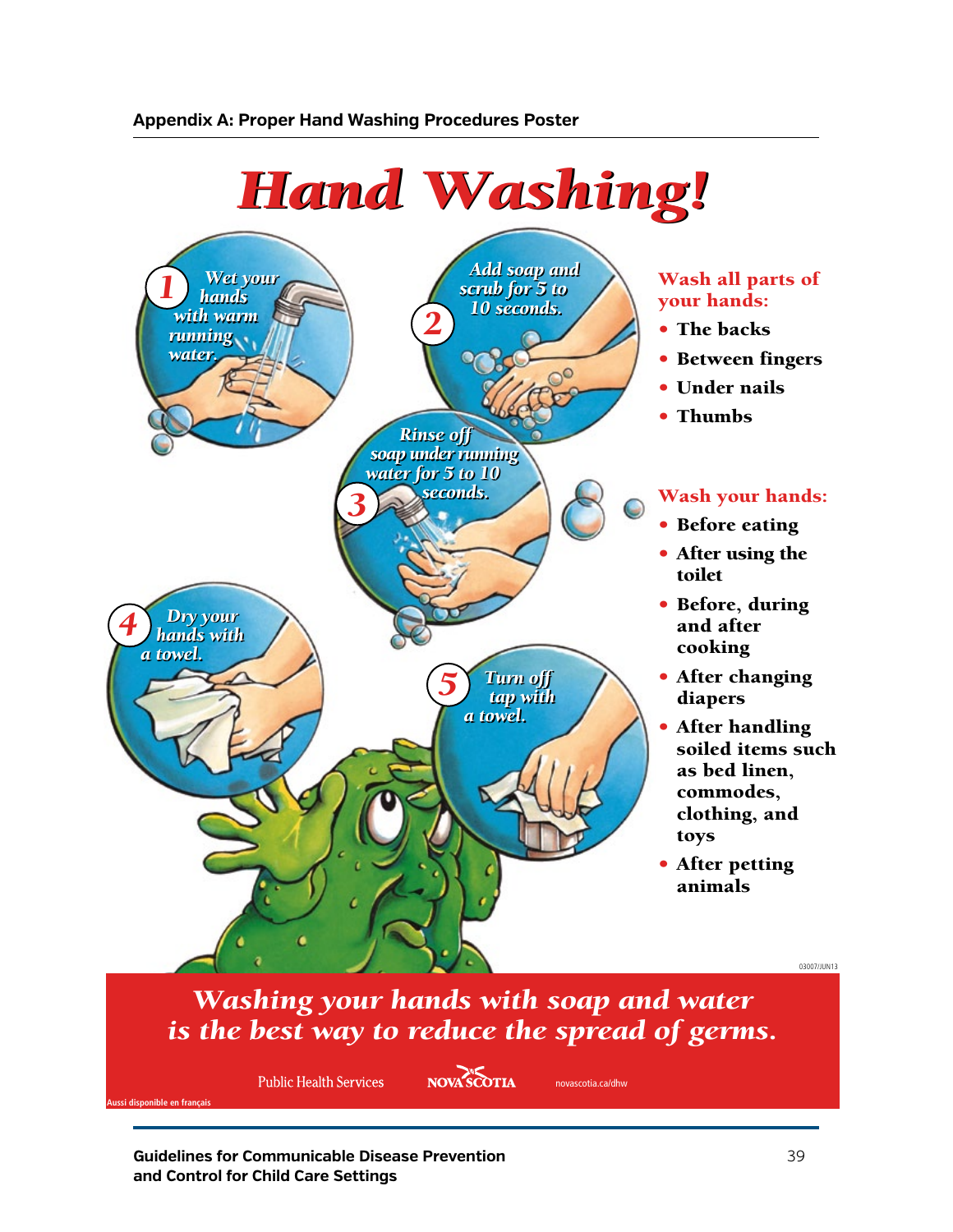#### <span id="page-43-0"></span>**Appendix B: Proper Hand Washing Procedure for Infants**

To ensure proper hand washing for infants, follow these steps:

- 1. Clean the infant's hands thoroughly with a damp paper towel, moistened with liquid soap.
- 2. Rinse the infant's hands (from wrists to fingertips) using a fresh paper towel, moistened with clear water.
- 3. Dry the infant's hands with a fresh paper towel.
- 4. Turn off the faucet using a paper towel and throw out the towel.
- 5. Wash your own hands.

**Please note: If the program is on a boil order, it is necessary to use boiled water (that has been cooled) for hand washing.**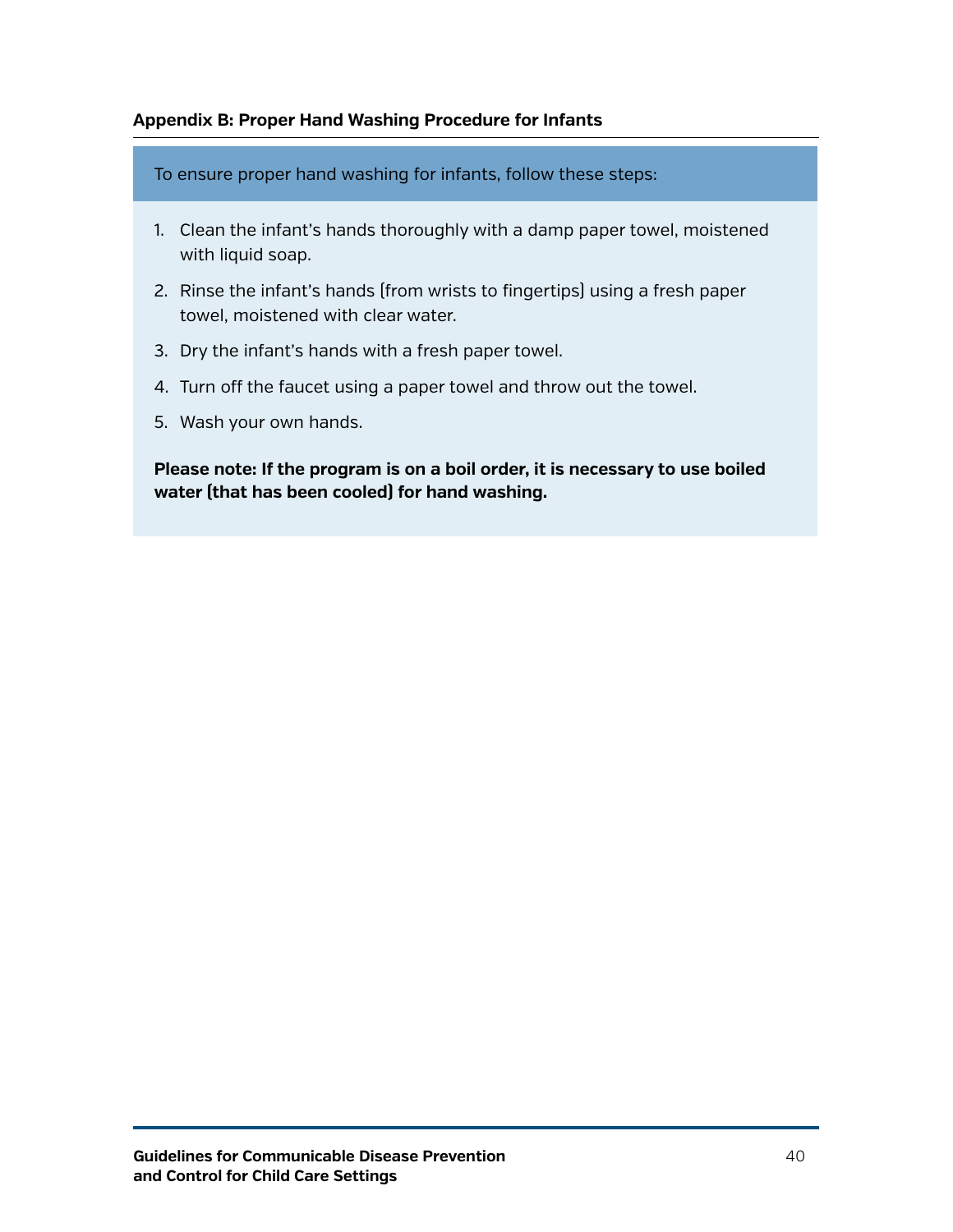### <span id="page-44-0"></span>**Appendix C: Proper Hand Washing Procedure for Toddlers and Preschoolers**

To ensure proper hand washing for toddlers and preschoolers, follow these steps:

- 1. Wet the child's hands.
- 2. Squirt a drop of liquid soap onto the child's hands.
- 3. Help wash all areas of the child's hands, such as palms, wrists, thumbs, etc., for about 20 seconds (e.g., about the length of the ABC song or the Happy Birthday song sung twice) by continuously alternating back and forth between the hands, to adequately wash all surfaces.
- 4. Dry the child's hands with a paper towel.
- 5. Turn off the tap with a paper towel.

**Please note: If the program is on a boil order, it is necessary to use boiled water (that has been cooled) for hand washing.**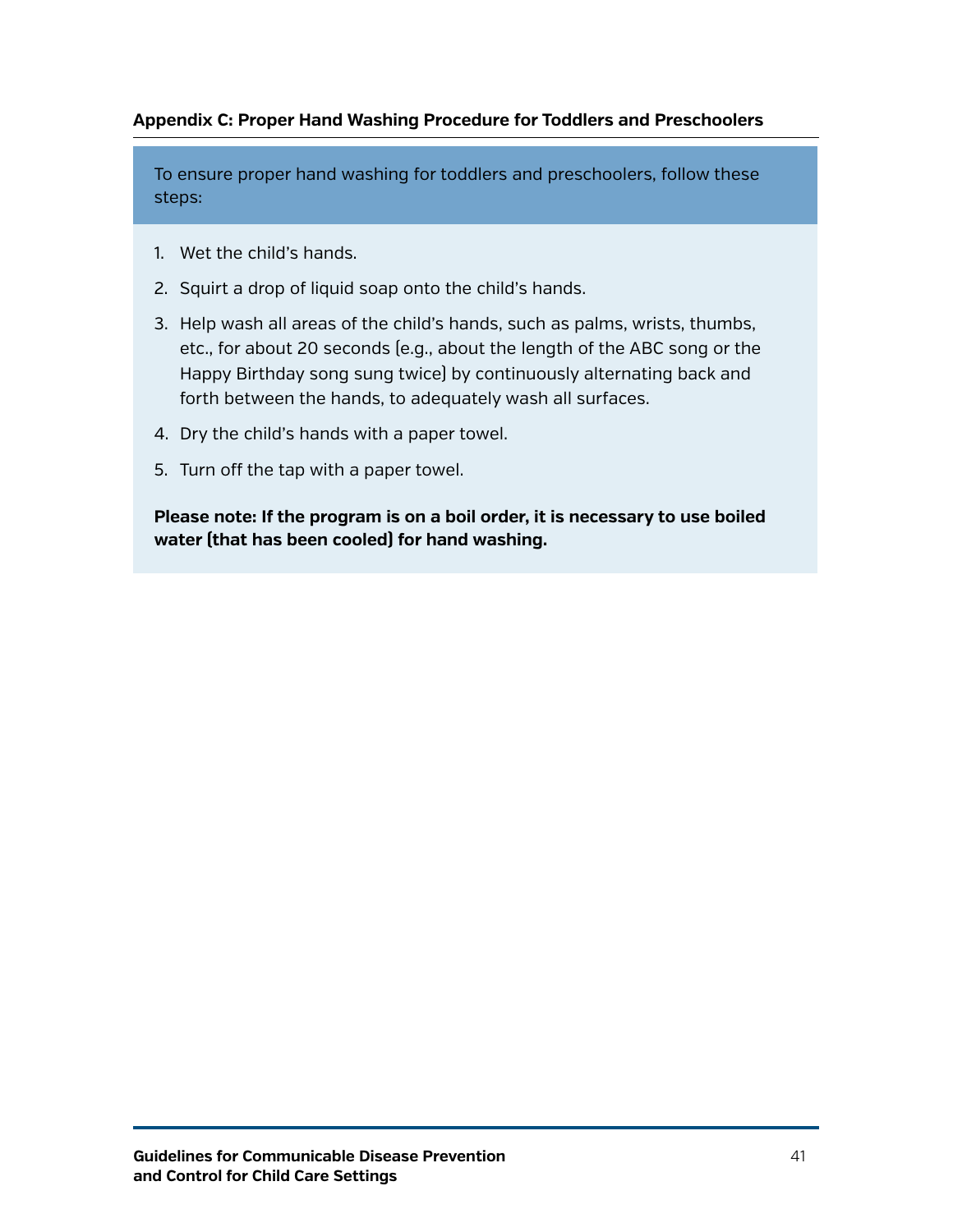#### <span id="page-45-0"></span>**Appendix D: Proper Hand Washing Procedure for Staff**

To ensure proper hand washing procedure all staff must follow these steps:

- 1. Remove all rings and watches prior to moistening your hands with water.
- 2. Moisten hands with water and apply a heavy lather of liquid soap.
- 3. Wash all hand surfaces for about 20 seconds by continuously alternating back and forth between both hands (approximately 10 times), ensuring that all surfaces are washed including wrists, back of hands and between fingers. If a nailbrush is to be used, a separate hand washing without the brush must follow.
- 4. Rinse hands under running water (from wrists to fingertips).
- 5. Use a fresh paper towel to dry hands.
- 6. Turn off the faucet using a paper towel and throw out the towel.

#### **You must wash your hands:**

#### **BEFORE:**

- • commencing work
- preparing food or eating
- feeding any child
- changing an infant or toddler's diaper
- • applying first aid
- • giving medication or applying ointment

### **AFTER:**

- • changing a diaper
- applying sunscreen or topical medications
- blowing a child's nose or wiping a child's nose with a tissue
- using the toilet or taking a child to the toilet
- caring for an ill child
- feeding or giving medication
- cleaning bodily fluids (e.g., blood, feces, vomit, pus)
- removing gloves
- handling pets and/or pet cages
- removing soiled clothes [e.g., boots, coats]
- wiping your own nose or sneezing into a tissue
- • handling any raw meats, fish, poultry, fruits and vegetables during meal preparation

**Please note: If the program is on a boil order, it is necessary to use boiled water (that has been cooled) for hand washing.**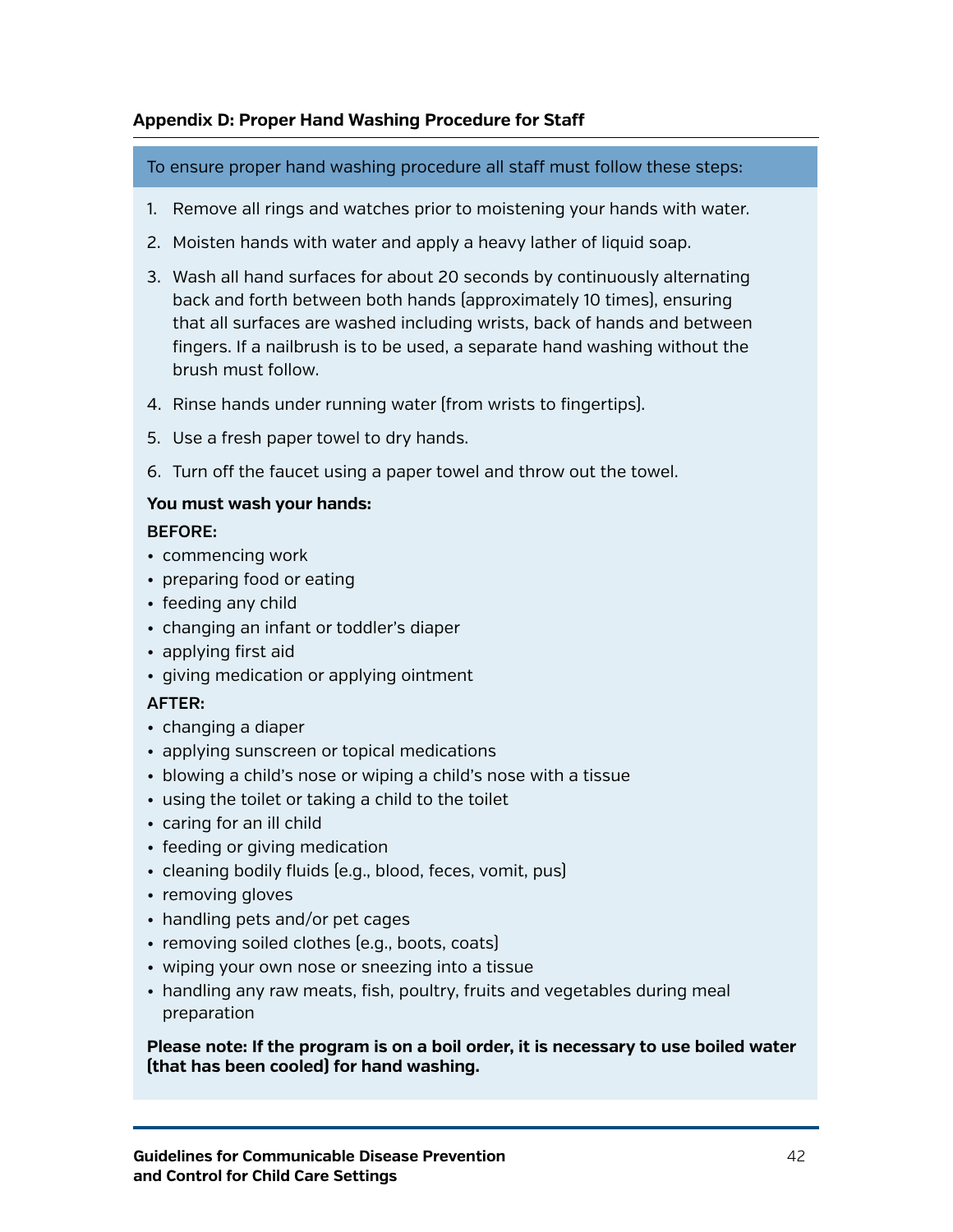#### <span id="page-46-1"></span><span id="page-46-0"></span>**Appendix E: Proper Procedure for Using Disposable Gloves**

You should wear disposable gloves when there is the chance of infection transferring to you during care activities. This is especially important when the child has diarrhea. However, it is good practice to always use disposable gloves during diaper changing.

If you wear disposable, single-use gloves remember a few very important rules: You must:

- Never use gloves as a substitute for hand washing.
- Wash your hands after wearing gloves.
- • Wear gloves on both hands.
- Wear a new pair of clean gloves to perform caregiving activities for each child.
- Remove gloves and wash your hands when going from a 'dirty' to a 'clean' procedure (e.g., from changing diapers—a dirty procedure—–to helping wash the child's hands—a clean procedure).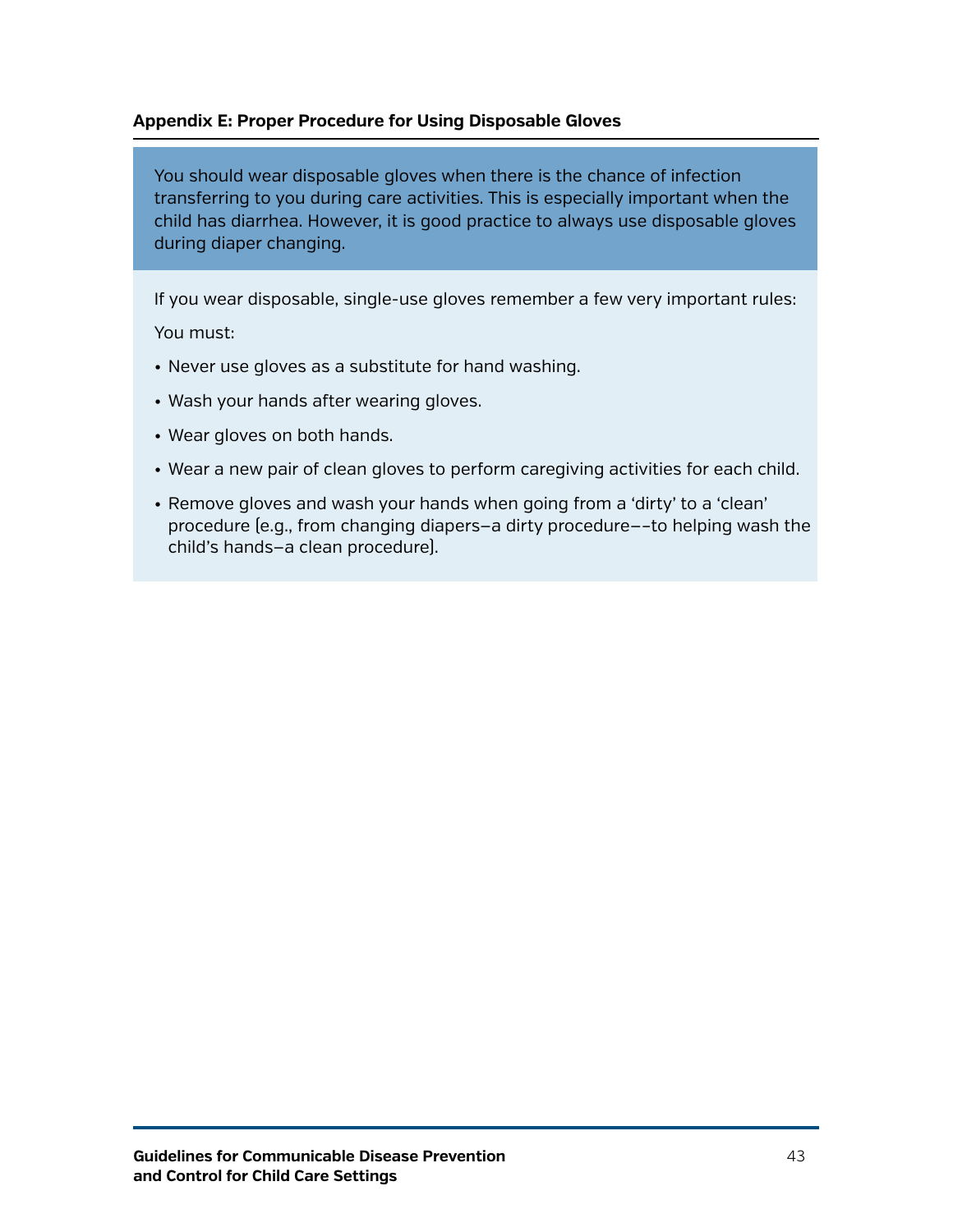#### <span id="page-47-1"></span><span id="page-47-0"></span>**Appendix F: Proper Procedure for Changing Diapers**

To establish a proper diaper changing procedure, you should:

- 1. Wash your hands with soap and water before each diaper change; do not use just hand sanitizer between changes.
- 2. Assemble all necessary supplies before starting (e.g., fresh diapers or clothes, towelettes and/or paper towels).
- 3. Hold the child away from your body and place the child on a clean table or change pad and remove the dirty diaper. Fold the diaper surface inward and set it aside. Never place safety pins in your mouth or within reach of the child.
- 4. Clean the child's skin with a moist disposable cloth or towelette, wiping the child's bottom from front to back. Remember to wash in the creases in the child's skin.
- 5. Diaper and dress the child.
- 6. When cloth diapers are used, flush formed stool down the toilet (avoid splashing).
- 7. Throw out disposable diapers and towelettes in the plastic-lined waste container. Place cloth diapers in a covered, lined diaper pail. DO NOT RINSE CLOTH DIAPERS.
- 8. Wash your hands.
- 9. Clean the change table/pad and spray a disinfection solution (**1:100** household bleach) over the entire surface of the diaper change table after each use. Let the spray sit for a minimum of 2 minutes or follow the manufacturer's instructions for dilution and contact time if using another disinfectant.
- 10. Once the sanitizer has had contact time of 2 minutes, dry the change table surface with single-use paper towels and throw them out.
- 11. WASH YOUR HANDS AGAIN THOROUGHLY.
- 12. Record unusual skin conditions or bowel movements.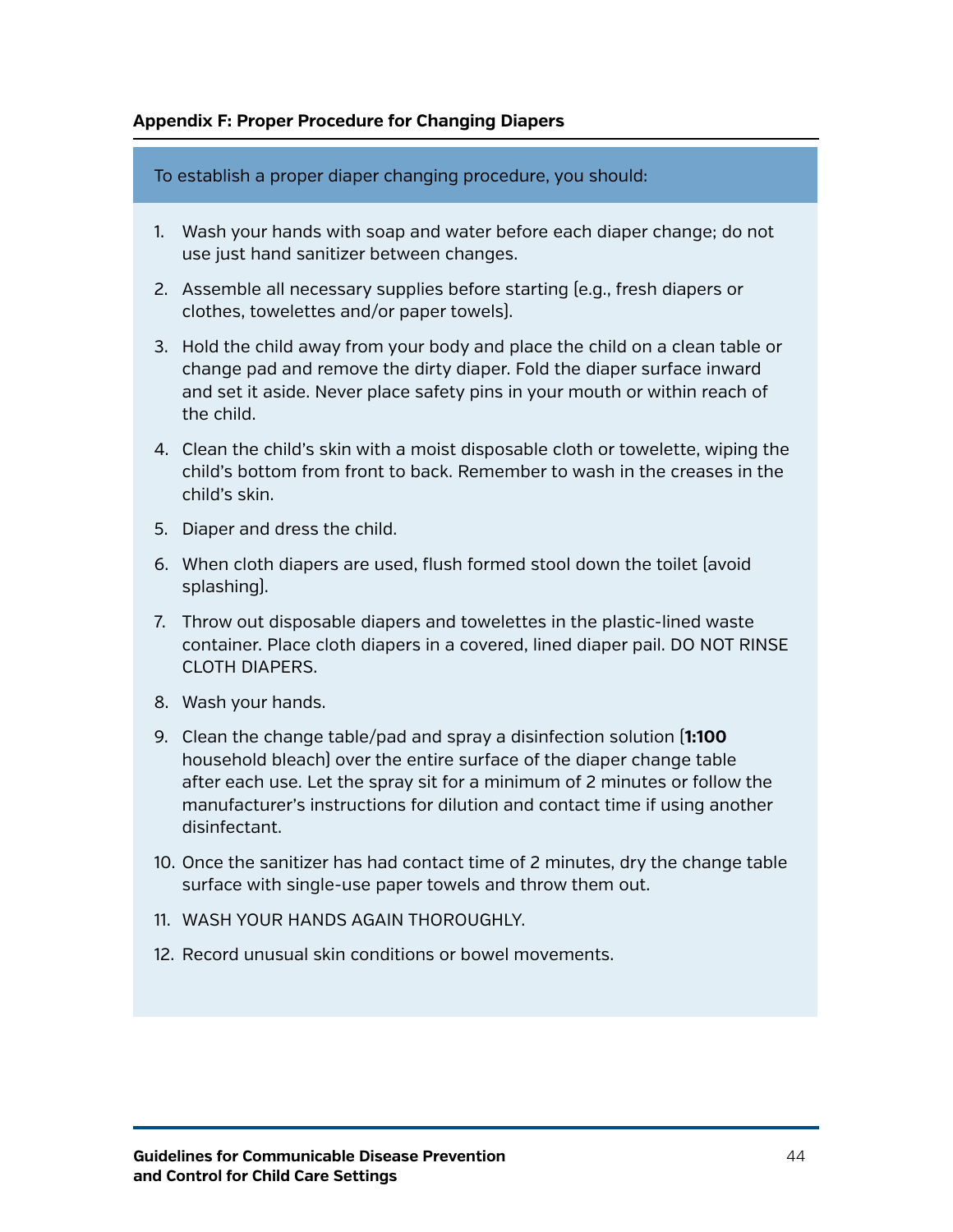#### <span id="page-48-1"></span><span id="page-48-0"></span>**Appendix G: Proper Procedure for Toileting Using a Toilet**

To develop a proper toileting procedure for toddlers, you should follow these steps:

- 1. Remove the diaper (see **[Appendix](#page-47-1) F** for the proper diaper changing procedure).
- 2. Place the toddler on the toilet.
- 3. Wipe the toddler's bottom from front to back and teach the toddler to do the same. This reduces the chance of urinary tract contamination.
- 4. Flush the toilet or allow the toddler to flush it.
- 5. Diaper and help dress the toddler as necessary.
- 6. Help wash the toddler's hands.
- 7. If soiled, clean the toilet seat or toilet trainer seat and spray a disinfectant (**1: 100** household bleach solution) over the entire surface of the seat. Let the spray sit for at least two minutes or follow the manufacturer's instructions for dilution and contact time if using another disinfectant.
- 8. Remove and throw out gloves and WASH YOUR HANDS.
- 9. Once the sanitizer has had contact time for two minutes, dry the toilet seat or toilet trainer seat with single-use towels and throw them out.
- 10. WASH YOUR HANDS AGAIN THOROUGHLY.
- 11. Record unusual skin conditions or bowel movements.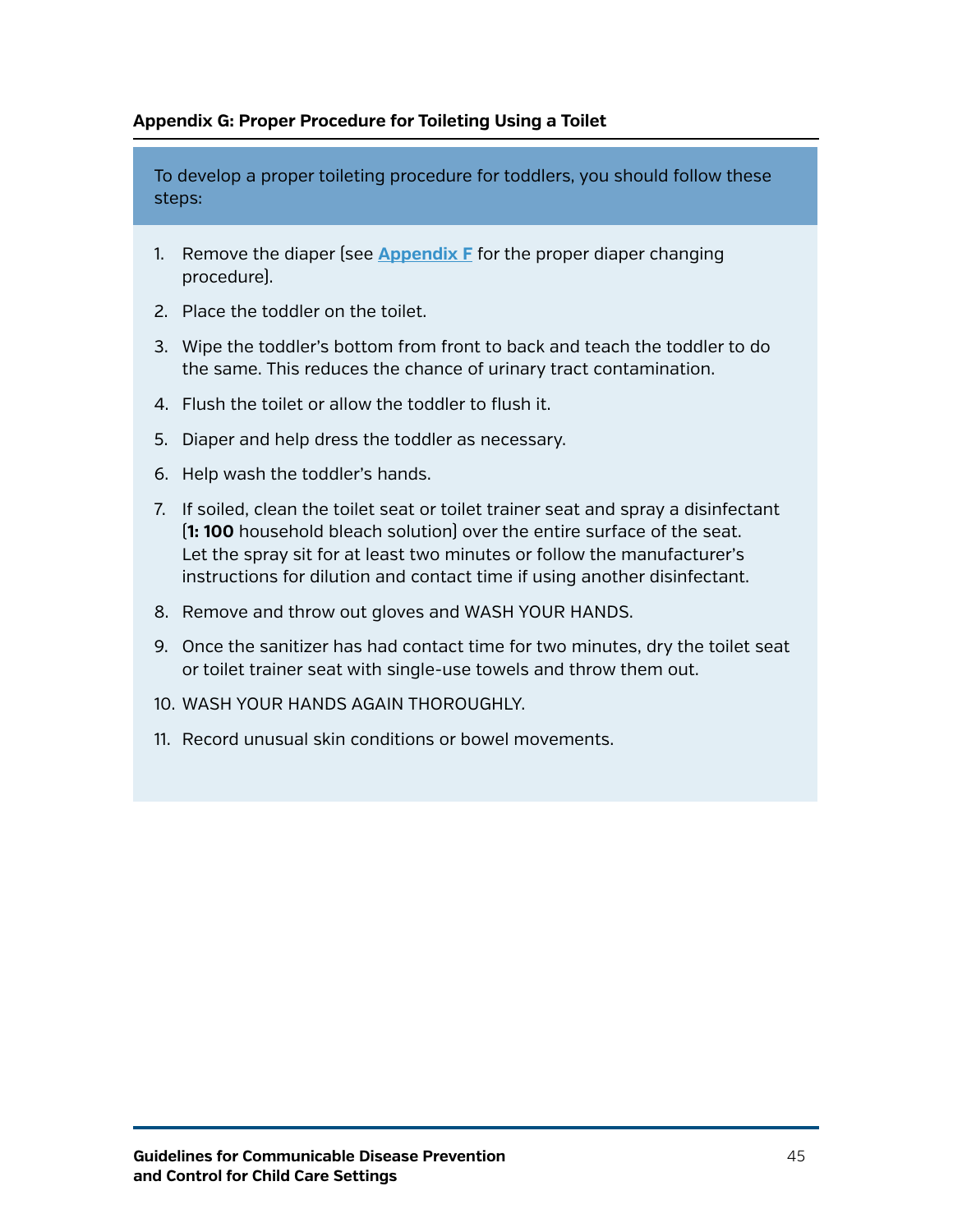#### <span id="page-49-1"></span><span id="page-49-0"></span>**Appendix H: Proper Procedure for Toileting Using a Potty**

To develop a proper toileting procedure for toddlers, you should follow these steps:

- 1. Remove the diaper (see **[Appendix](#page-47-1) F** for the proper diaper changing procedure).
- 2. Place the toddler on the potty.
- 3. Wipe the toddler's bottom from front to back and teach the toddler to do the same. This reduces the chance of urinary tract contamination.
- 4. Diaper and help dress the toddler as necessary.
- 5. Help wash the toddler's hands.
- 6. Rinse the potty and flush contents down the toilet.
- 7. Wear gloves and use toilet paper to remove remaining stool.
- 8. Clean the potty and spray a disinfectant (1: 100 household bleach solution) over the potty's entire surface. Let the spray sit for at least 2 minutes or follow the manufacturer's instructions for dilution and contact time if using another disinfectant.
- 9. Remove and throw out gloves and WASH YOUR HANDS.
- 10. Once the sanitizer has contact time for 2 minutes, dry the potty with singleuse towels and throw them out.
- 11. Return the potty to storage.
- 12. WASH YOUR HANDS AGAIN THOROUGHLY.
- 13. Record unusual skin conditions or bowel movements.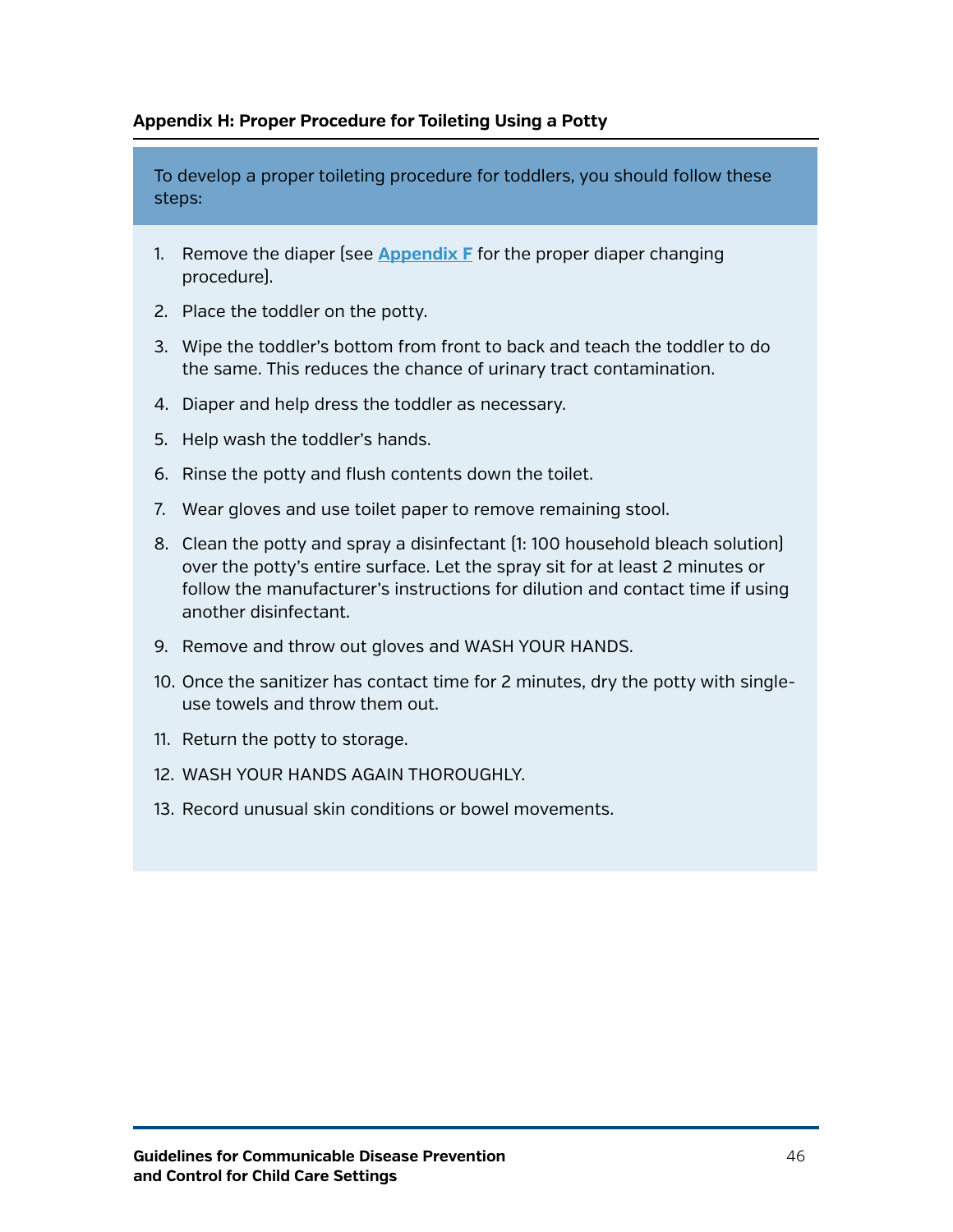#### <span id="page-50-1"></span><span id="page-50-0"></span>**Appendix I: Proper Procedure for Cleaning Blood or Bodily Fluid Spills on Surfaces**

Spills of bodily fluid should be cleaned up and surfaces disinfected immediately.

#### **To safely clean up these spills on hard surfaces:**

- 1. Wear disposable gloves when cleaning up spills and consider using a gown, mask or eye protection if concerned about splashes.
- 2. Remove and dispose appropriately any broken glass or sharp objects that may be present in the spill.
- 3. Wipe up the spill using disposable rags or paper towels\*\*.
- 4. Dispose of the rags or towels in sealed plastic bags and place them in a covered container.
- 5. Clean the area with soap and water and rinse with clean water.
- 6. Disinfect the area with a 1:10 solution of household bleach for a contact time of at least 30 seconds or follow the manufacturer's recommendation for dilution and contact time for another disinfectant.
- 7. Allow the area to air dry. Ensure the area is well ventilated.
- 8. Remove gloves (gown, eye protection, mask if used) and wash your hands immediately.

\*\* If a mop is used to clean up the spill it should be cleaned, rinsed in a disinfecting solution, and hung to air dry.

#### **To safely clean up these spills on carpets:**

- 1. Wear disposable gloves when cleaning up spills and consider using a gown, mask or eye protection if concerned about splashes.
- 2. Remove and dispose of appropriately any broken glass or sharp objects that may be present in the spill.
- 3. Wipe up the spill using disposable rags or paper towels.
- 4. Dispose of the rags or towels in sealed plastic bags and place them in a covered container.
- 5. Disinfect the area with a disinfectant designed for use on carpet following the manufacturer's recommendation for dilution and contact time.
- 6. Arrange for the carpet to be steam cleaned.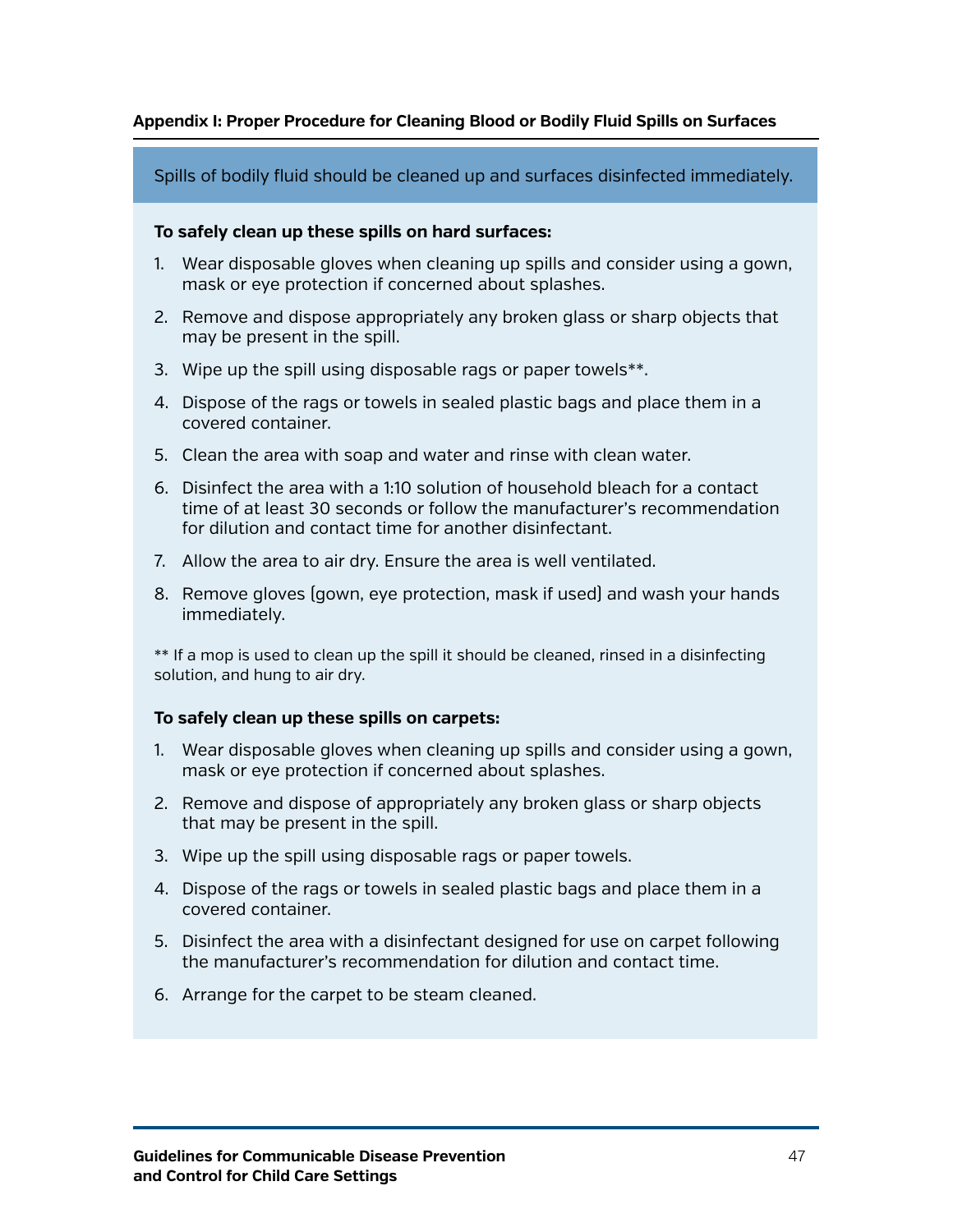#### <span id="page-51-1"></span><span id="page-51-0"></span>**Appendix J: Information about visiting agricultural fairs, zoos, petting zoos and farms**



Visits to farms, agricultural fairs and petting zoos provide an enjoyable experience and play a valuable role in educating children about animals. Unfortunately, many children become sick each year because of a visit to an animal exhibit. It is important to remember that animals may carry germs that can be harmful to people. Below are some tips to ensure children do not become ill from visiting animal exhibits.

#### Preparation for the visit

- Bring handwipes and hand sanitizer for cleaning hands; handwashing facilities may not be readily available.
- Discuss safety precautions with children prior to the visit.
- Discuss with children the importance of handwashing after handling or touching the animals and before eating.

#### Precautions while visiting

- Ensure children are supervised while in the animal area.
- If the children are eating snacks or lunch, ensure it is in a designated eating area where animals are excluded. Be sure children wash their hands prior to eating.
- Do not drink unpasteurized milk or unpasteurized apple cider
- Do not eat the animal food
- Do not kiss the animals
- Ensure that children do not climb on the animal enclosures
- Report any sick or aggressive animals to the people in charge. Ensure that a health care provider is consulted regarding any biting incidents.
- Do not pick up anything from the ground in or around the animal pens.
- Baby bottles, pacifiers and toys should not be brought into the animal areas. Stroller trays should be properly cleaned after leaving the animal area.
- Discourage hand–mouth activities ( fingers, toys, pencils)

#### Most Important

- **Everyone should wash their hands thoroughly**
	- **— After touching the animals**
	- **— After leaving the animal areas**
	- **— Before eating**





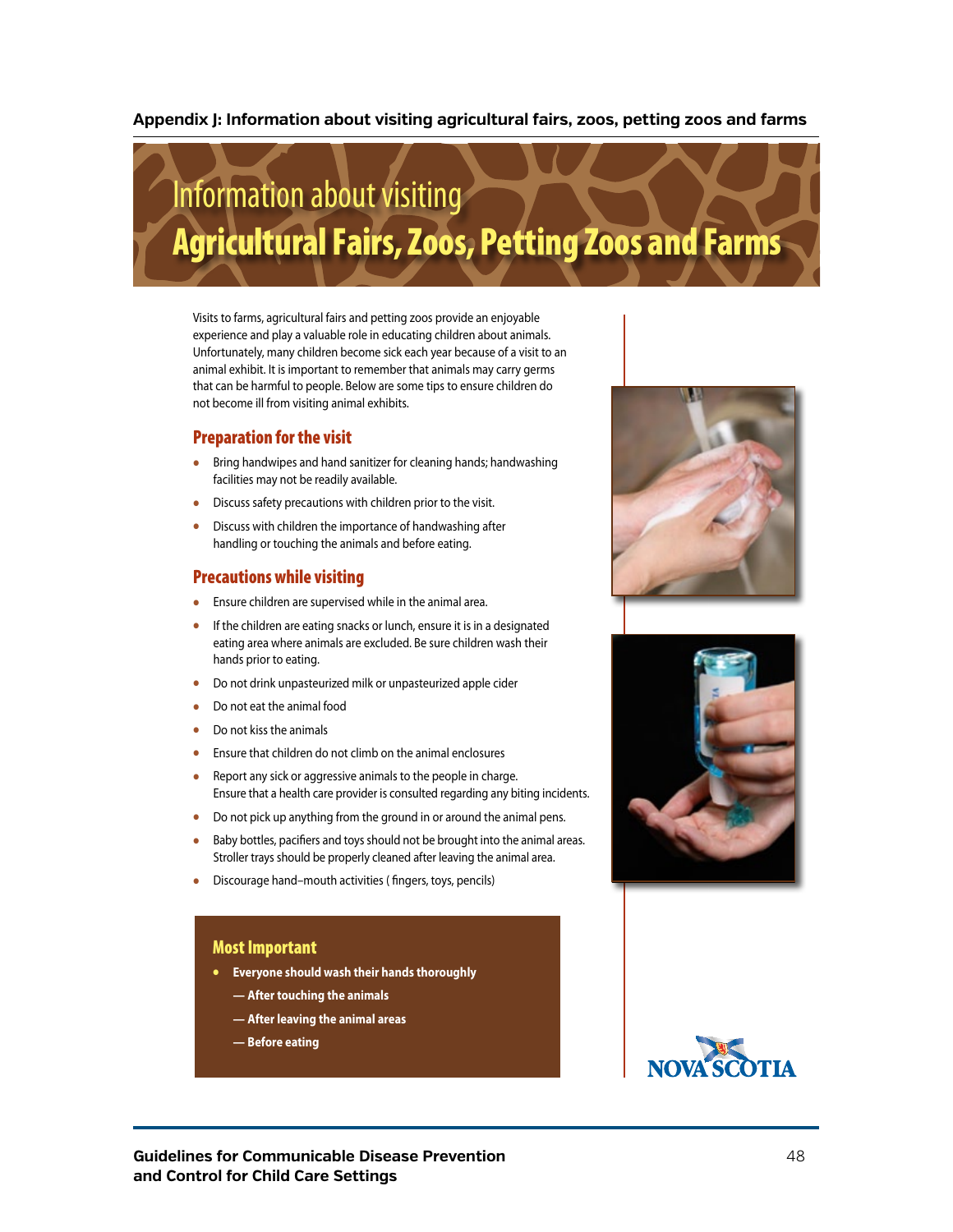#### <span id="page-52-1"></span><span id="page-52-0"></span>**Appendix K: Exclusion Guidelines for Ill Children**

A child should be excluded and sent home from a program if any of the following conditions are noted:

- an illness that prevents the child from participating comfortably in the program activities, including playing outdoors
- • an illness that results in a need for care that is greater than the staff can provide without compromising the health and safety of other children
- fever in a child younger than 6 months
- • fever AND other symptoms (sore throat, vomiting, diarrhea, earache) or behaviour change in children older than 6 months
- sudden change in patterns of behaviour:
	- listlessness or excessive sleepiness
	- excessive fussiness or crankiness
	- difficulty breathing
	- persistent cough
- • diarrhea: 2 or more episodes or diarrhea with fever, vomiting or blood in the stool
- • vomiting: 2 or more episodes
- severe abdominal pain or abdominal pain with any other symptoms of illness
- rash AND fever or other sign of illness
- has a wound that cannot be covered
- yellowish skin or eyes, or "jaundice"

**For recommended exclusion periods for reportable diseases [\(novascotia.ca/](http://novascotia.ca/dhw/cdpc/documents/06026_ItsTheLawPoster_En.pdf) [dhw/cdpc/documents/06026\\_ItsTheLawPoster\\_En.pdf](http://novascotia.ca/dhw/cdpc/documents/06026_ItsTheLawPoster_En.pdf)) please contact your local public health office. See page 16 for contact information.**

**For recommended exclusion period for non-reportable, commonly found childhood infections such as impetigo and conjunctivitis, please refer to the Canadian Paediatric Society website at [caringforkids.cps.ca/wellbeings/](http://caringforkids.cps.ca/wellbeings/managing_infections.pdf) [managing\\_infections.pdf](http://caringforkids.cps.ca/wellbeings/managing_infections.pdf)**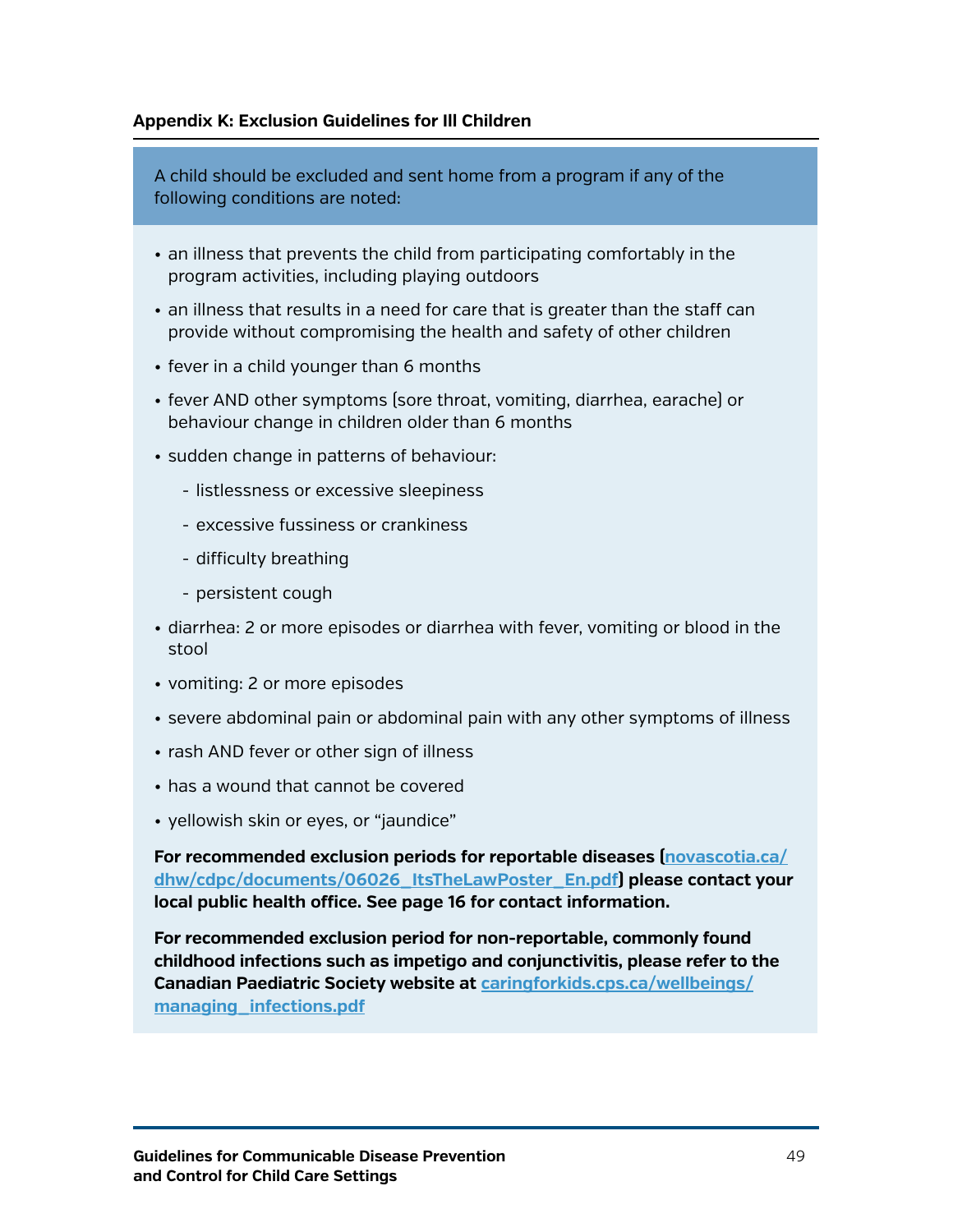## <span id="page-53-0"></span>References

Alberta Health Services (2012). Home Study Course in Child Care. Retrieved from **[albertahealthservices.ca/EnvironmentalHealth/wf-eh-home-study-child-care.pdf](http://www.albertahealthservices.ca/EnvironmentalHealth/wf-eh-home-study-child-care.pdf)**

American Academy of Pediatrics. Recommendations for care of children in special circumstances. In Pickering, L.K., Baker, C.J., Kimberlin, D.W., Long , S.S. (Ed.), *Red book: 2012 report of the committee on infectious diseases* (pp111-214). IL: American Academy of Pediatrics.

Breastfeeding Medicine (2010). ABM Protocol #8: Human Milk Storage Information for Home Use for Full-Term Infants

CDC (2011). Updated Norovirus Outbreak Management and Disease Prevention Guidelines. Retrieved from **[cdc.gov/mmwr/preview/mmwrhtml/rr6003a1.htm?s\\_cid=rr6003a1\\_w](http://www.cdc.gov/mmwr/preview/mmwrhtml/rr6003a1.htm?s_cid=rr6003a1_w)**

City of Hamilton Public Health Services (2008). Infection Control Guidelines for Child Care Centres. Retrieved from **[hamilton.ca/NR/rdonlyres/68611D6B-6B46-46B4-BADE-](http://www.hamilton.ca/NR/rdonlyres/68611D6B-6B46-46B4-BADE-758EE584E41A/0/HamiltonChildCareCentreInfectionControlManualfinal14.pdf)[758EE584E41A/0/HamiltonChildCareCentreInfectionControlManualfinal14.pdf](http://www.hamilton.ca/NR/rdonlyres/68611D6B-6B46-46B4-BADE-758EE584E41A/0/HamiltonChildCareCentreInfectionControlManualfinal14.pdf)**

Clean and Safe Committee (2008). Safe Needle Disposal Toolkit. Victoria BC Canada. Retrieved from **[avi.org/sites/avi.org/files/needletoolkit.pdf](http://avi.org/sites/avi.org/files/needletoolkit.pdf)**

Food and Drug Administration (2012). Pathogenic Bacteria. In Bad Bug Book, Foodborne Pathogenic Microorganisms and Natural Toxins (pp 54-57). 2nd Ed. Retrieved from **[fda.](http://www.fda.gov/Food/FoodborneIllnessContaminants/CausesOfIllnessBadBugBook/) [gov/Food/FoodborneIllnessContaminants/CausesOfIllnessBadBugBook/](http://www.fda.gov/Food/FoodborneIllnessContaminants/CausesOfIllnessBadBugBook/)**

Gaulin, C., Le, M., Shum, M. & Fong, D. (2011). Disinfectants and sanitizers for use of food contact surfaces. Retrieved from **[ncceh.ca/sites/default/files/Food\\_Contact\\_Surface\\_](http://www.ncceh.ca/sites/default/files/Food_Contact_Surface_Sanitizers_Aug_2011.pdf) [Sanitizers\\_Aug\\_2011.pdf](http://www.ncceh.ca/sites/default/files/Food_Contact_Surface_Sanitizers_Aug_2011.pdf)**

Government of Nova Scotia (2011). Manual for Food and Nutrition in Regulated Child Care Settings. Retrieved from **[ednet.ns.ca/earlyyears/documents/Manual-Food\\_and\\_](http://www.ednet.ns.ca/earlyyears/documents/Manual-Food_and_Nutrition.pdf) [Nutrition.pdf](http://www.ednet.ns.ca/earlyyears/documents/Manual-Food_and_Nutrition.pdf)**

Grenier, D. & Leduc, D. (2008). Chapter 8: Preventing Infections. In: Well Beings: A guide to health in child care (pp 141-166). 3rd Ed. Canadian Paediatric Society.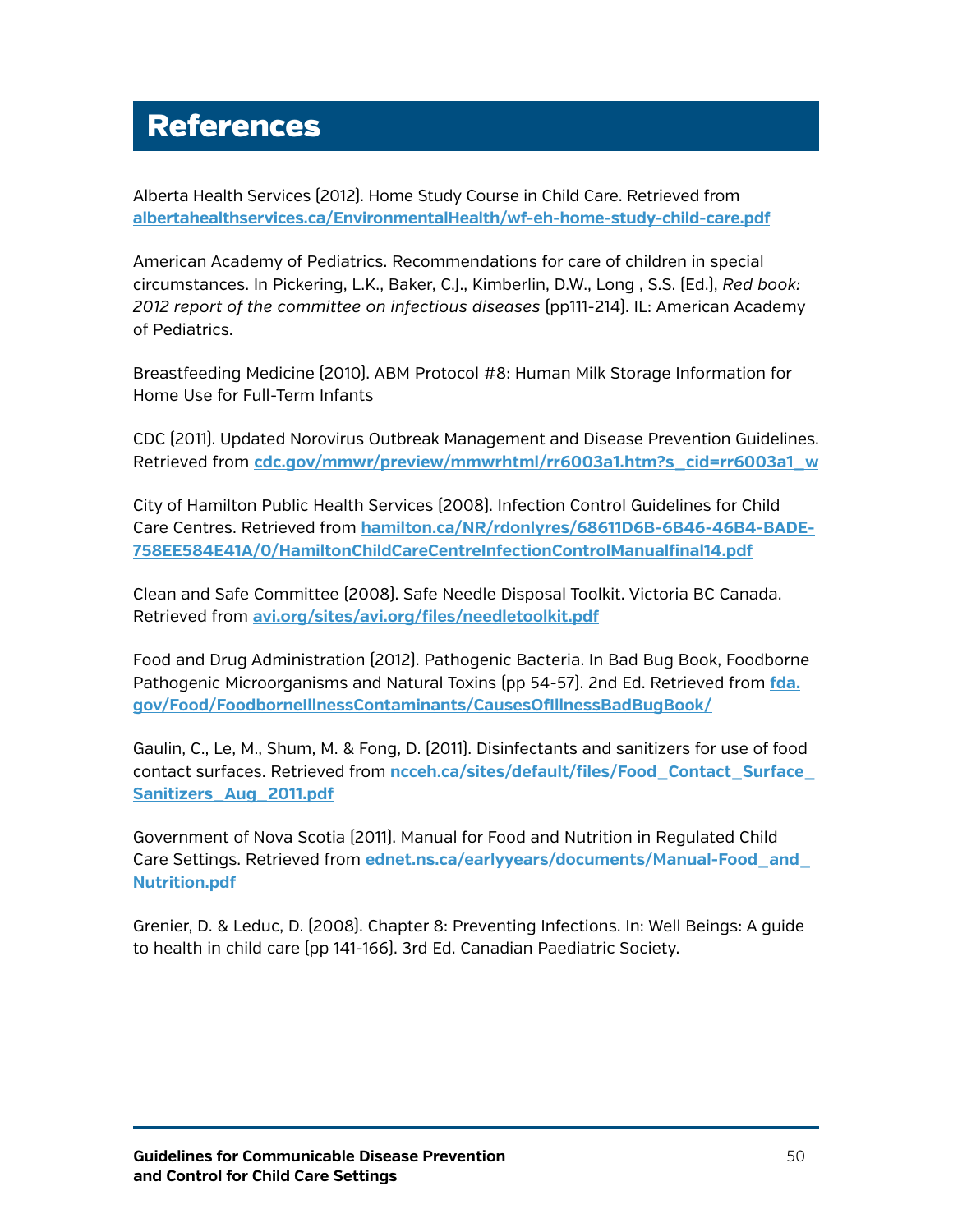Grenier, D. & Leduc, D. (2008). Chapter 9: Managing Infections. In: Well Beings: A guide to health in child care (pp 167-234). 3rd Ed. Canadian Paediatric Society.

Health Canada (2010). Recommendations for the preparation and handling of powdered infant formula. Retrieved from **[hc-sc.gc.ca/fn-an/nutrition/infant-nourisson/pif-ppn](http://www.hc-sc.gc.ca/fn-an/nutrition/infant-nourisson/pif-ppn-recommandations-eng.php)[recommandations-eng.php](http://www.hc-sc.gc.ca/fn-an/nutrition/infant-nourisson/pif-ppn-recommandations-eng.php)**

Health Canada (2009). Guidance for Issuing and Rescinding Boil Water Advsiories. Retrieved from **[hc-sc.gc.ca/ewh-semt/pubs/water-eau/boil\\_water-eau\\_ebullition/](http://www.hc-sc.gc.ca/ewh-semt/pubs/water-eau/boil_water-eau_ebullition/index-eng.php) [index-eng.php](http://www.hc-sc.gc.ca/ewh-semt/pubs/water-eau/boil_water-eau_ebullition/index-eng.php)**

Healthy Environments Day Nursery Committee (2012). Guidance Document: Infection prevention and control in day nurseries. Retrieved from **[chica.org/conf/12\\_](http://www.chica.org/conf/12_presentations/oral_wednesday_wharton_part2.pdf) [presentations/oral\\_wednesday\\_wharton\\_part2.pdf](http://www.chica.org/conf/12_presentations/oral_wednesday_wharton_part2.pdf)**

Moore, DL, Canadian Paediatric Society, Infectious Diseases and Immunization Committee (2008). Bite in the playroom: Managing human bites in child care settings. Paediatric Child Health 13(6), Retrieved from **[cps.ca/en/documents/position/human](http://www.cps.ca/en/documents/position/human-bites-in-child-care-settings)[bites-in-child-care-settings](http://www.cps.ca/en/documents/position/human-bites-in-child-care-settings)**

Moore, DL, Canadian Paediatric Society, Infectious Diseases and Immunization Committee (2008). Needle stick injury in the community. Paediatric Child Health 13(3), Retrieved from **[cps.ca/documents/position/needle-stick-injuries](http://www.cps.ca/documents/position/needle-stick-injuries)**

Nova Scotia Environment (2007). A guide to inspection of child care centres.

Nova Scotia Environment (2011). Nova Scotia Food Retail and Food Services Code. Retrieved from **[novascotia.ca/agri/documents/food-safety/NSFoodCode.pdf](http://www.novascotia.ca/agri/documents/food-safety/NSFoodCode.pdf)**

Nova Scotia Environment. Fact Sheet. Users that must take particular precautions during a boil advisory. Retrieved from **[gov.ns.ca/nse/water/docs/FactSheet-](http://www.gov.ns.ca/nse/water/docs/FactSheet-BoilAdvisoryPrecautions.pdf)[BoilAdvisoryPrecautions.pdf](http://www.gov.ns.ca/nse/water/docs/FactSheet-BoilAdvisoryPrecautions.pdf)**

Parent Health Education Resource Working Group (2010). How to feed your baby with infant formula. Halifax: Province of Nova Scotia

Proper Handling and Storage of Human Milk. [2010]. Retrieved from **cdc.gov**/ **[breastfeeding/recommendations/handling\\_breastmilk.htm](http://www.cdc.gov/breastfeeding/recommendations/handling_breastmilk.htm)**

Province of Nova Scotia (2012). Breastfeeding Basics. Learning makes it natural. Retrieved from **[novascotia.ca/dhw/healthy-development/documents/Breastfeeding-](http://novascotia.ca/dhw/healthy-development/documents/Breastfeeding-Basics.pdf)[Basics.pdf](http://novascotia.ca/dhw/healthy-development/documents/Breastfeeding-Basics.pdf)**